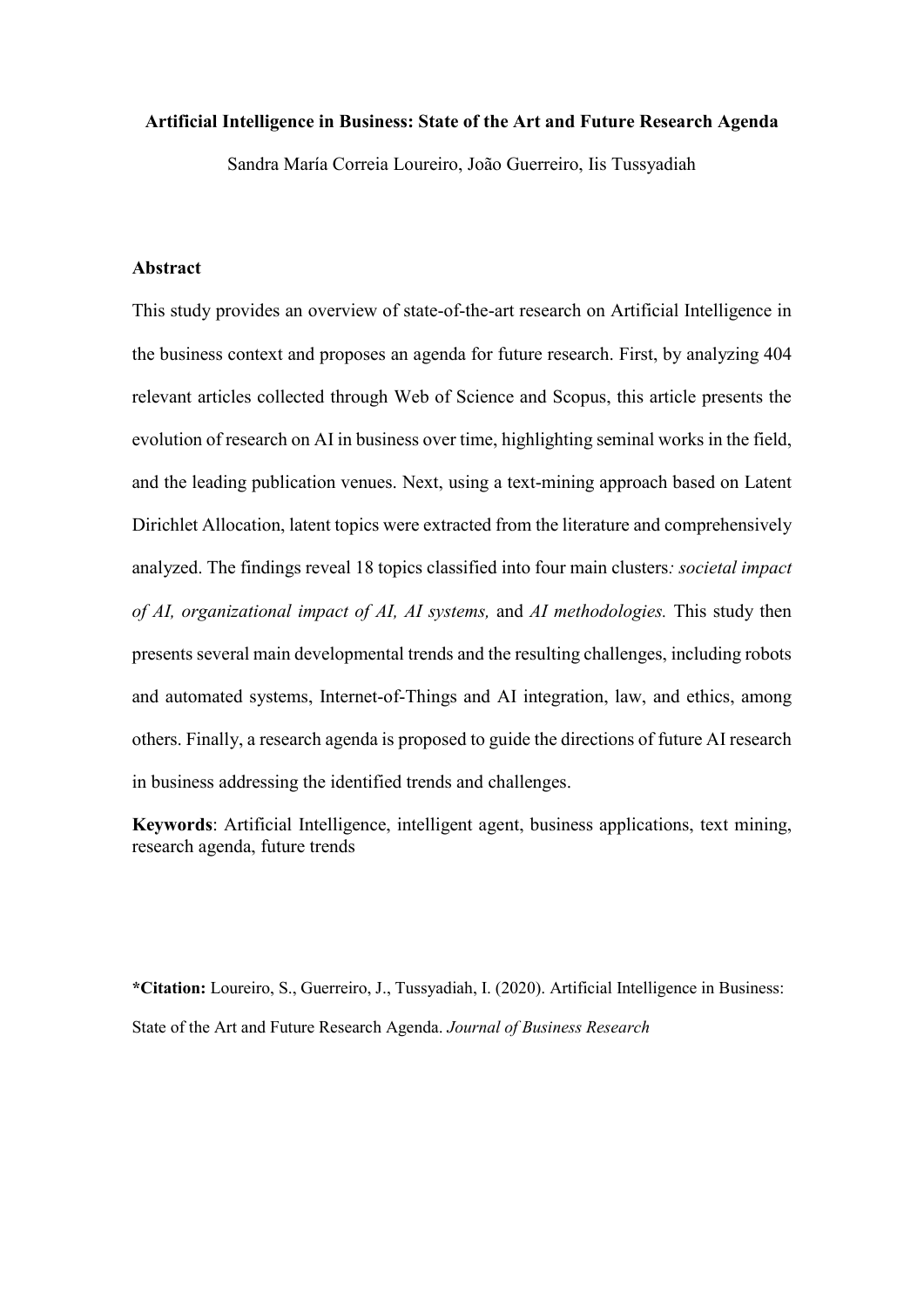# **Artificial Intelligence in Business: State of the Art and Future Research Agenda**

## **1. Introduction**

Artificial intelligence (AI) is reshaping business, economy, and society by transforming experiences and relationships amongst stakeholders and citizens. The roots of AI may lie in ancient cultures of Greek (e.g., the mythological robot Talos), Chinese (e.g., Yueying Huang' dogs) and other mythologies (Nahodil & Vitku, 2013), where automatons were believed to be imbued with real minds, capable of wisdom and emotion. Yet, the term emerged in a workshop at Dartmouth College (United States) in 1956 (Nilsson, 2010), which is dubbed the birth of AI.

Since then, research on AI has stemmed from different fields of knowledge. Social scientists have been discussing ethical and legal implications of AI (Cath, 2018), computer scientists have developed advanced deep learning algorithms (LeCun, Bengio, & Hinton, 2015), while researchers in business management have studied the impacts of AI on customers, firms, and stakeholders in an increasingly automated and interrelated business world (Huang & Rust, 2018). However, such advances in AI research have mainly been done in isolated silos with few interdisciplinary exchanges. Similarly, a unique and consensual definition of AI has been hard to get. Recently, Russell and Norvig (2016) summarize the various definitions of AI systems into four categories along two dimensions: reasoning–behavior dimension and human performance–rationality dimension. These are: (1) systems that think like humans, (2) systems that act like humans, (3) systems that think rationally, and (4) systems that act rationally. AI systems should have the following capabilities: *natural language processing* to communicate in a natural language, *knowledge representation* to store information, *automated reasoning*  the use of the stored information to answer questions and to draw new conclusions, and *machine learning* to adapt to new circumstances and to detect and extrapolate patterns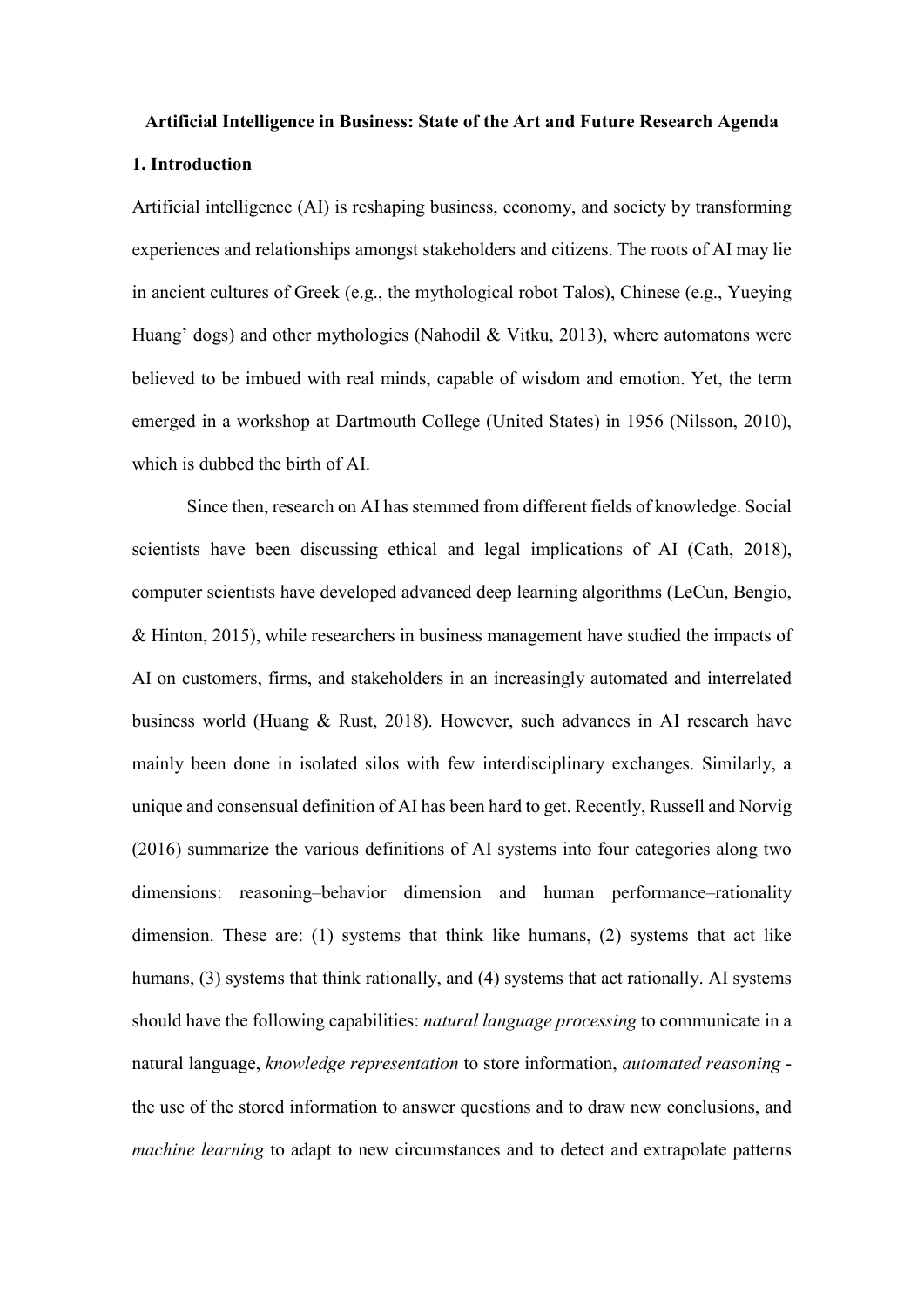(e.g., Russell & Norvig, 2016; Huang & Rust, 2018). Yet, the lack of a consensual definition has not prevented the spread of research for new applications of AI in the world.

The worldwide spending on cognitive and AI systems has been growing steadily for the past years with \$24.0 billion being spent in 2018. Such investment is expected to grow to \$77.6 billion in 2022 (IDC, 2019). In order to encourage further advancements in research on business applications of AI, which often require a multidisciplinary perspective, AI practitioners and researchers will benefit from a comprehensive knowledge about what has been investigated and applied in different business domains (i.e., from manufacturing to services) and in different disciplinary fields, such as marketing, tourism, management, sociology, psychology, and so on. Such a comprehensive knowledge will provide researchers a foundation to prioritize research foci and practitioners to guide effective investment in important aspects of AI for business.

Notably, several researchers have attempted to conduct a comprehensive literature review on the use of AI in business. For example, Côrte-Real, Ruivo, and Oliveira (2014) perform a systematic mapping of the diffusion stages of business intelligence and analytics (BI&A) implementation, proposing a future research in the then rather neglected post-adoption stages. Moro, Cortez and Rita (2015) conduct a literature analysis between 2002 and 2013 focused in Business Intelligence (which uses some AI algorithms for predictive analysis) in Banking. Tkáč and Verner (2016) review two decades of research on the application of artificial neural network in business and found most of the examined articles discussing expert systems with applications. Finally, Duan, Edwards, and Dwivedi (2019) analyze relevant articles published in *International Journal of Information Management* to identify issues and challenges around AI for decision making in the era of big data, proposing theoretical development and AI implementation. While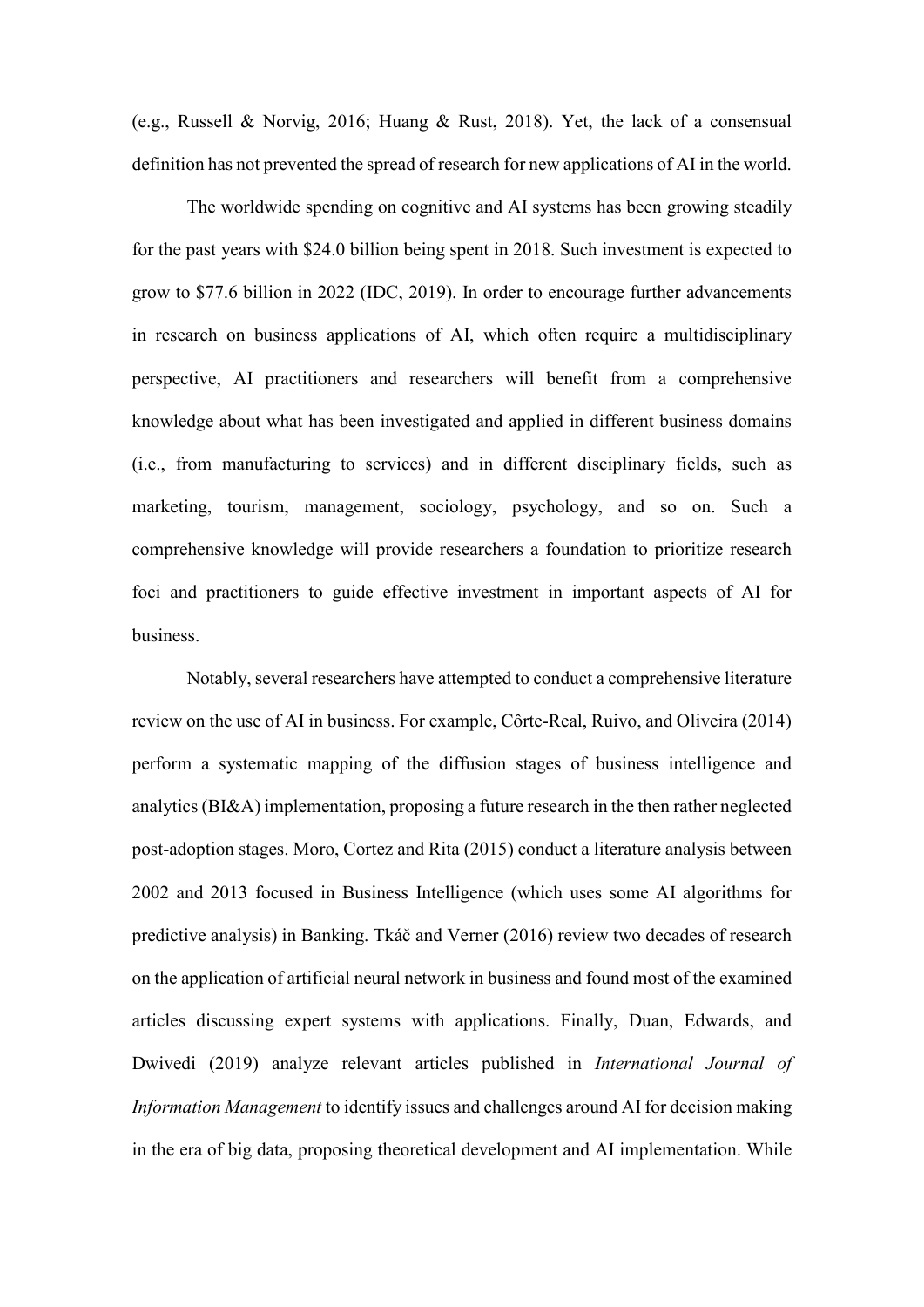these efforts present useful knowledge about the advancements in AI and business research, they focus either on specific applications (e.g., artificial neural network, BI&A) or domains (e.g., decision support system). To address this gap, the current paper aims at providing an overview of extant research on AI in business by comprehensively analyzing the evolution and state-of-the-art research on AI, as well as identifying future trends in order to provide useful directions for future research in the field. Specifically, the current study uses (1) a graph mining analysis to map citations of prominent studies in the relevant literature and (2) a text mining approach similar to the ones used by Loureiro et al. (2018), Guerreiro et al. (2016), Moro et al. (2017) and Cortez et al. (2018) to classify the extant studies into latent topics and evaluate how such research has evolved over time. Furthermore, this study discusses the main trends in research and business implementation of AI and proposes a research agenda to address future trends and challenges.

The remainder of this paper is organized as follows. The next section describes the methods of collecting and managing data, followed by topic analyses, where insights into the information revealed from the data are discussed. The last two sections are devoted to discussions on future trends in AI and presentation of major questions for future research.

#### **2. Method**

In order to identify the most relevant literature for this review, a set of articles discussing AI was collected from both Web of Science and Scopus online libraries. Papers that had the terms "artificial intelligence" or "artificial-intelligence" in their title, abstract, and keywords, that were published in peer-reviewed journals in business-related categories were selected. Table 1 shows the query terms per each online library.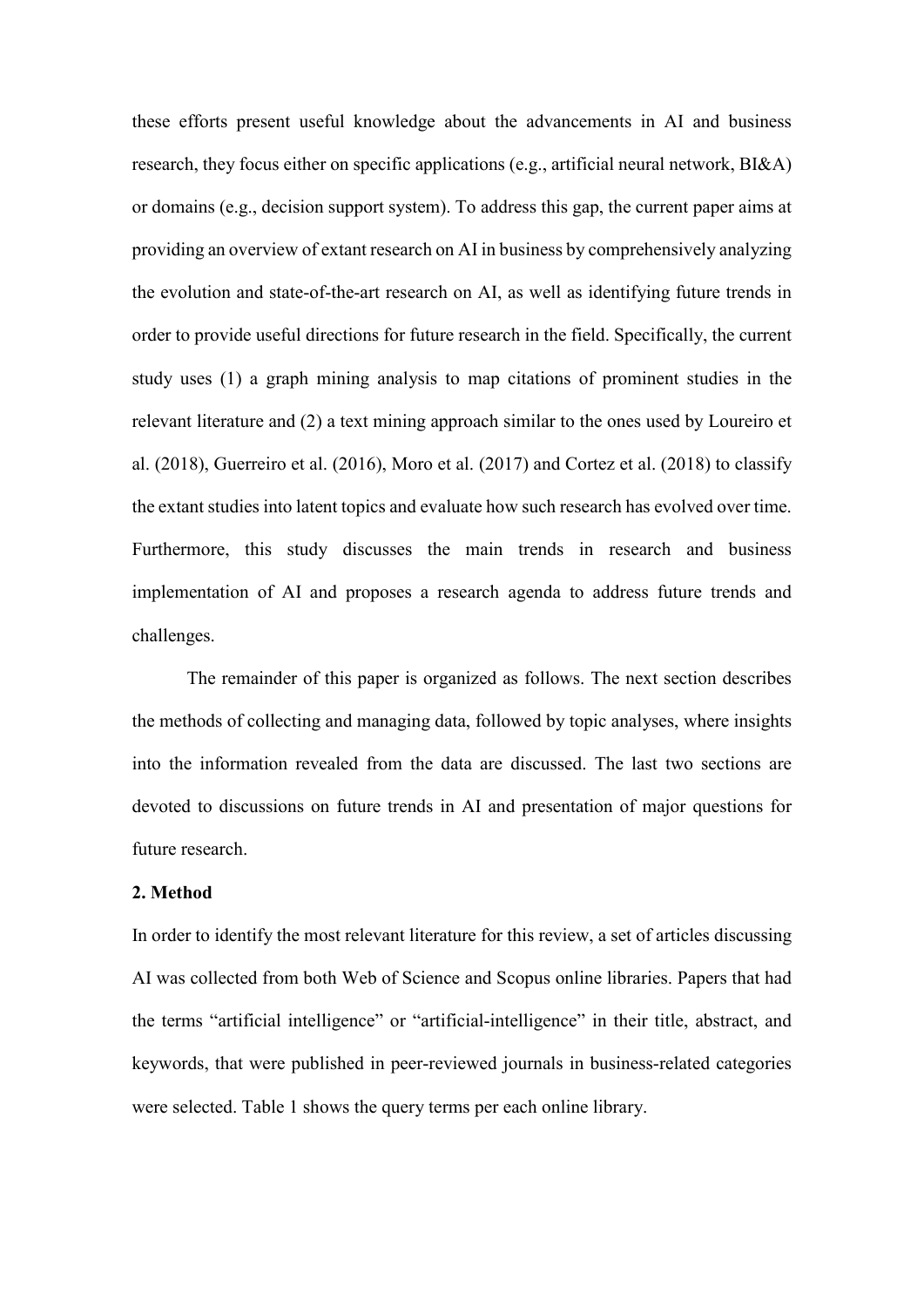| <b>WOS Ouery</b>    | (AB=("artificial intelligence" or "artificial-intelligence")) AND LANGUAGE: (English) AND<br>TYPES OF DOCUMENT: (Article) |
|---------------------|---------------------------------------------------------------------------------------------------------------------------|
|                     | WEB OF SCIENCE CATEGORIES: (OPERATIONS RESEARCH MANAGEMENT<br>SCIENCE OR MANAGEMENT OR BUSINESS)                          |
| <b>Scopus Query</b> | ABS ("ARTIFICIAL INTELLIGENCE" OR "ARTIFICIAL-INTELLIGENCE") AND                                                          |
|                     | (LIMIT-TO (SUBJAREA, "BUSI")) AND (LIMIT-TO (DOCTYPE, "ar"))                                                              |

Table 1. Queries to select Artificial Intelligence papers

A total of 805 articles were extracted from journals indexed in Web of Science and 900 papers were extracted from the Scopus database. A first look at the 1488 papers revealed that there is a big dispersion of the papers among many different journals and topics. Even after restricting the query to Business related articles, there were many papers in other related topics. After a manual review of the abstracts, 903 articles were excluded because they were discussing technical issues (and not business implications) around engineering issues, 29 articles were excluded because they were more focused on algorithm development, and 27 papers were excluded due to being too much focused on other related topics such as applications on pedagogical education. After this initial screening, the full text of 529 potentially relevant articles were analyzed using a systematic analysis approach. Four criteria were used for the full text screening process: validity, reliability, credibility, and integrity (Moher, Liberati, Tetzlaff, Altman, & Altman, 2009; Nill & Schibrowsky, 2007). Two researchers conducted an independent identification of the relevant articles following the quality criteria suggested by Macpherson and Holt (2007) and classified the papers according to the topic intended for the investigation: AI in Business (see Appendix A). Conflicts between researchers were discussed to reach an agreement with Cohen's Kappa coefficient >0.85. A final group of 404 articles was identified for a final analysis (see figure 1).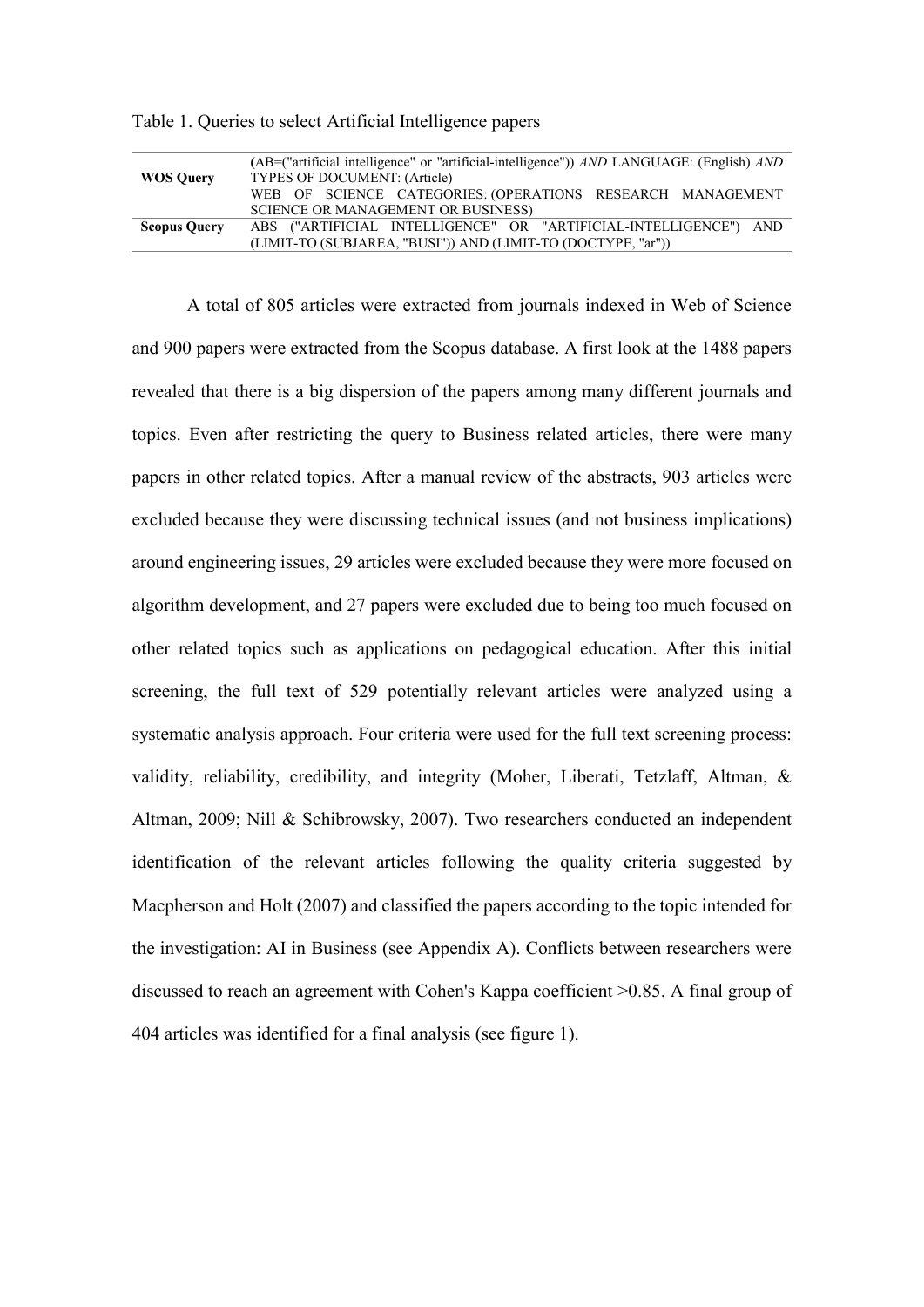

Figure 1. Process for selecting the final papers for analysis

### *2.1 Descriptive analysis of the literature*

The literature on AI in business-related categories started in 1977 with a first paper published in *Futures* journal that addresses how AI was applied to problems in medicine (Coles, 1977). In fact, *Futures* is the journal that gathers the greatest number of papers discussing the implications of AI in business categories (20), followed by the *Journal of Operational Research Society* (19), and *Expert Systems with Applications* journal (10).

Coles's (1997) paper was the only one published between 1970 and 1979 that fulfilled the query in the current study. The next decades saw an increase in papers published around AI implications. Between 1980 and 1989, 43 papers met the criteria, and both in the 1990's and in the first decade of the  $21<sup>th</sup>$  Century, 70 papers were published. In the last decade (2010-2019), the number of published papers around AI in business categories have increased, with a total of 220 papers included in the dataset (see figure 2).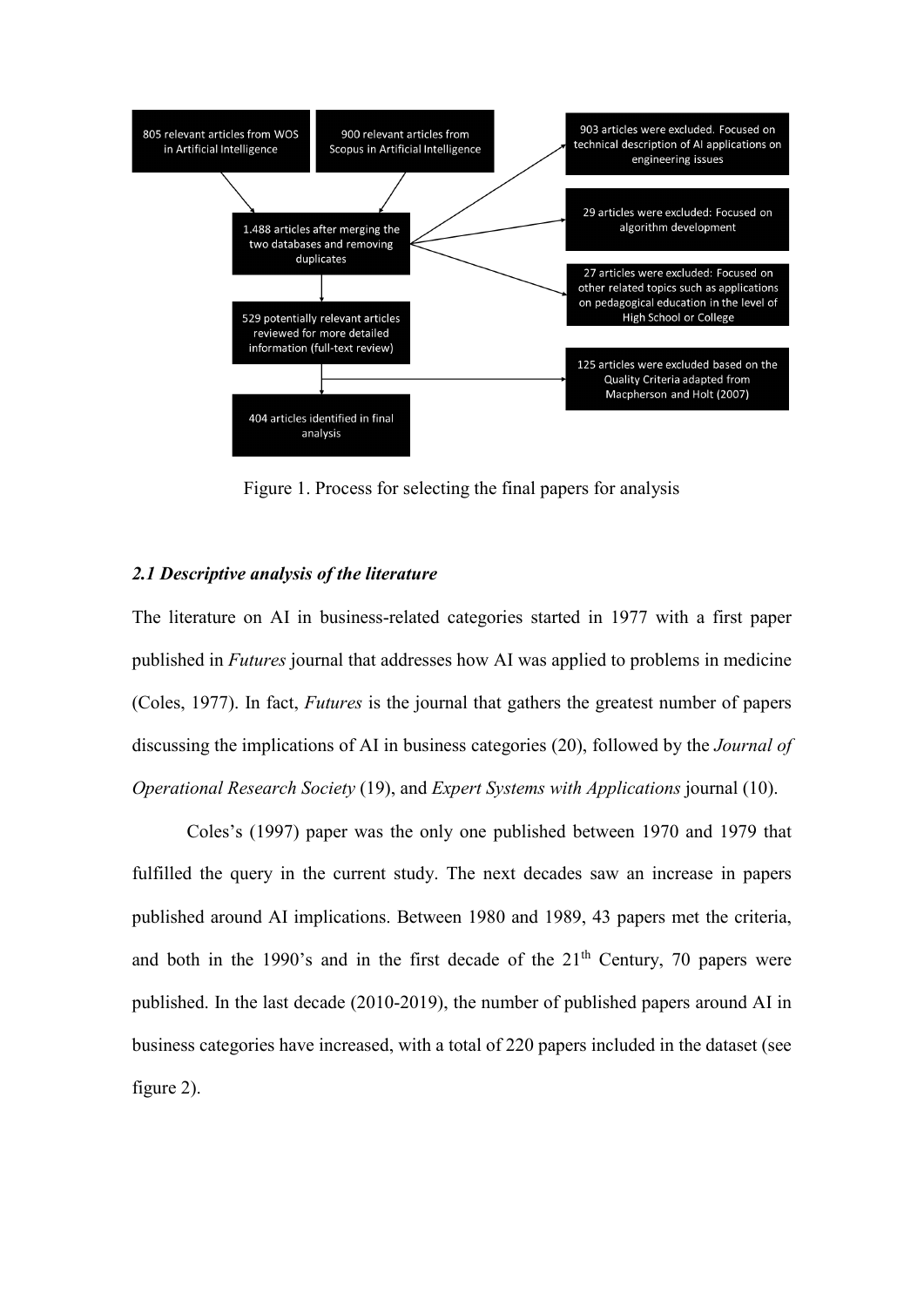

Figure 2. Distribution of published papers on AI over time

Articles were also classified according to the business applications that have received an impact from AI. Figure 3 shows the most impacted business applications. Most AI research is impacting Governance – applications for strategic decisions inside organizations or governments (48 papers), the Manufacturing (48 papers), Society as a whole (37 papers) and Finance (33 papers). Other important applications include Marketing and Retailing (43 papers) and Tourism and Hospitality with a total of 24 papers.



Figure 3. Distribution of Business Applications of AI articles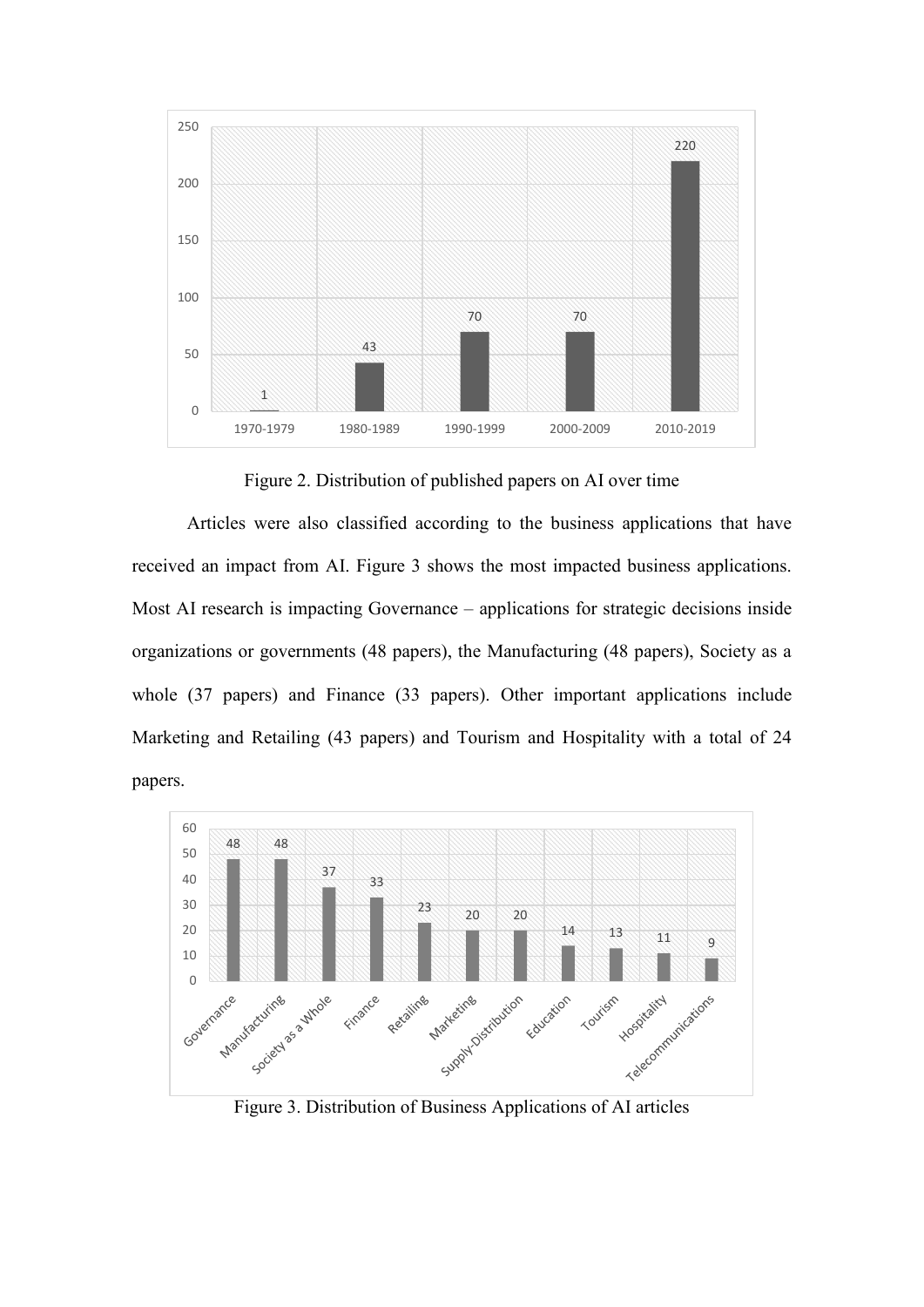### *2.2 Reference network analysis*

In order to identify seminal works on AI in business, reference network or citation analysis was conducted. First, the references cited in each paper were collected in order to create a network of citations; citations to webpages without any authors and identified title were removed. Each paper (a node) was linked to its cited references using the Gephi software (Bastian *et al.*, 2009). Such links (the edges) were then optimized. Duplicate citations were merged so that one distinct *source* paper is linked to all its *target* citations. The final directed graph had 13,241 nodes and 13,869 edges. Unconnected nodes were also filtered using the Gephi's "giant component" filter. Finally, the in-degree (the number of citations from the collected papers pointing to each referenced paper) for each node was calculated.

Results show that there is a very scattered network of paper citations. Despite a large number of citations, not many seminal references were cited in most papers. Table 2 shows the top citations sorted by in-degree scores. The reference with the highest indegree score is a book from Russel and Norvig (1995), which was cited 17 times in the dataset collected for the purposes of this study (around 4% of the 404 initial papers). Kurzweils' (2005) book has the second highest in-degree score of 12. The first peerreviewed paper on the top references is the study by Zadeh (1965) on fuzzy sets published in *Information and Control* journal. Table 2 also shows the number of total citations (extracted from Google Scholar) from all other academic papers (outside the scope of the current study), which highlights the relevance of the seminal references being cited. Table 2. Top citations on Artificial Intelligence papers in Business categories

| Author                    | Title                             | <b>Source</b> | <b>In-Degree</b> |
|---------------------------|-----------------------------------|---------------|------------------|
| Russell & Norvig (1995)   | Artificial Intelligence: A Modern | <b>Book</b>   |                  |
| and subsequent edition    | Approach                          |               |                  |
| Russell & Norvig $(2016)$ |                                   |               |                  |
| Kurzweil (2005)           | The Singularity Is Near: When     | <b>Book</b>   | $\cap$           |
|                           | Humans Transcend Biology          |               |                  |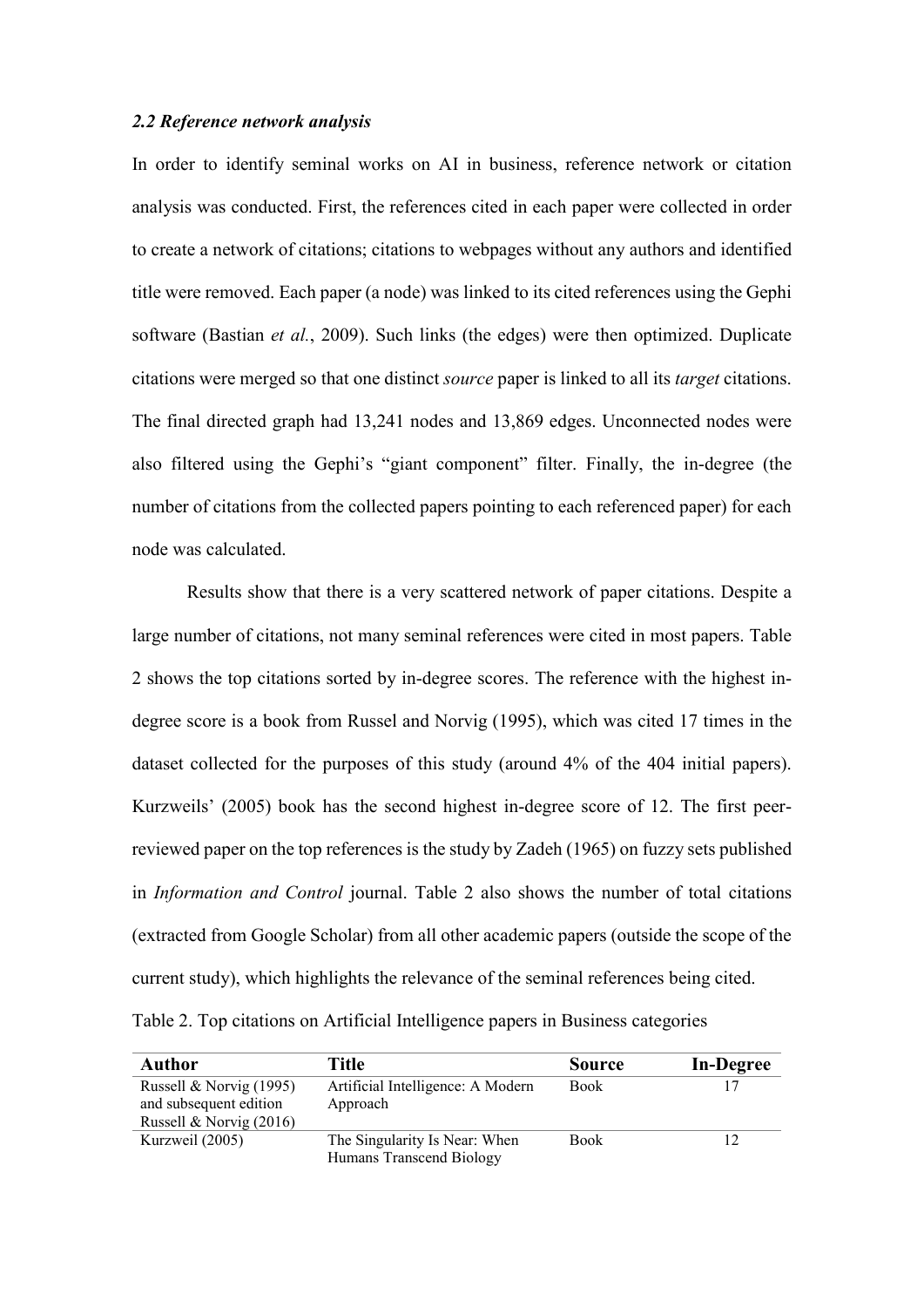| <b>Author</b>         | <b>Title</b>                        | <b>Source</b>   | <b>In-Degree</b> |
|-----------------------|-------------------------------------|-----------------|------------------|
| Zadeh (1965)          | Fuzzy sets                          | Information and | 11               |
|                       |                                     | Control         |                  |
| Brynjolfsson & McAfee | The Second Machine Age: Work,       | <b>Book</b>     | 9                |
| (2014)                | Progress, and Prosperity in A Time  |                 |                  |
|                       | of Brilliant Technologies           |                 |                  |
| Turing (1950)         | Computing machinery and             | Mind            | 8                |
|                       | intelligence                        |                 |                  |
| Bostrom (2014)        | Superintelligence: Paths, Dangers,  | Book            | 8                |
|                       | Strategies                          |                 |                  |
| Goldberg (1989)       | Genetic Algorithms in Search,       | Book            |                  |
|                       | Optimization and Machine            |                 |                  |
|                       | Learning                            |                 |                  |
| Rogers (1995)         | Diffusion of Innovations            | <b>Book</b>     | 7                |
| Davis (1989)          | Perceived usefulness, perceived     | MIS Quarterly   |                  |
|                       | ease of use, and user acceptance of |                 |                  |
|                       | information technology              |                 |                  |

Note: In-degree refers to the number of times a paper is cited out of 404 papers analyzed.

## *2.3. Topic analysis*

A topic analysis was conducted on the paper abstracts to uncover latent discussions in the identified literature. The R software was used to transform the text into a *corpora,* using the *tm* and *topicmodels* packages. Text was converted into lower case and whitespaces; numbers and stop-words were removed. The remaining text was tokenized into unigrams and bigrams and converted into a document-term matrix (DTM). To select the number of latent topics, measures taken from Griffiths and Steyvers (2004) and Cao et al. (2009) were used. Figure 4 shows the set of possible topics ranging from  $K=2$  to  $K=60$ .



Figure 4. Log-likelihood and perplexity metrics for evaluating K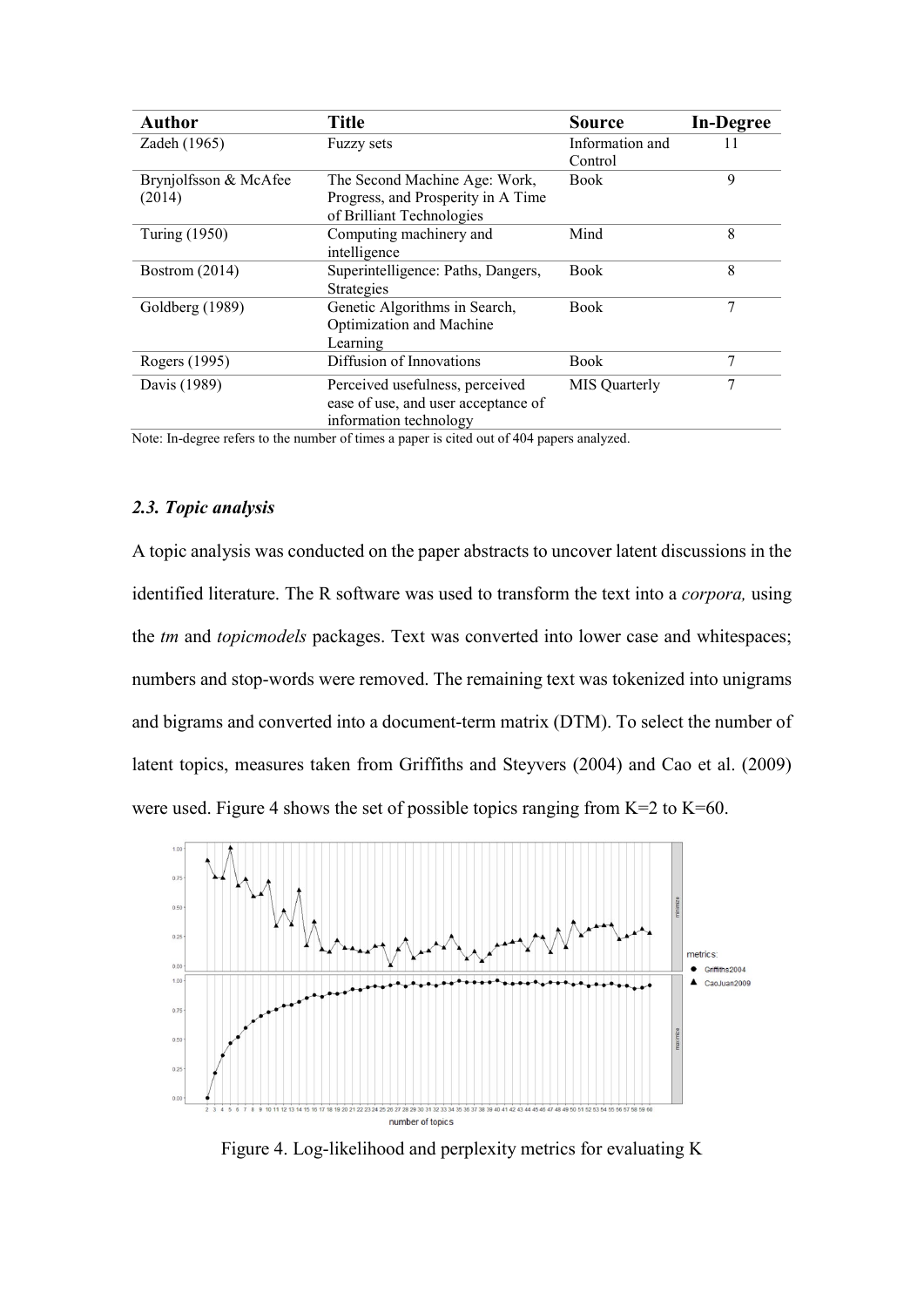The log-likelihood and perplexity start stabilizing around  $K=18$  reaching their optimal values around K=26 or K=27. According to Guerreiro et al. (2016, p.115), "the ideal number of clusters/topics is attained when the variability explained does not change significantly by adding more clusters." Therefore, for the sake of explainability, a  $K=18$ was selected for the current analysis. The topic models were conducted using a Latent Dirichlet Allocation (LDA) with a Gibbs sampling technique. LDA is a mixedmembership algorithm, widely used for clustering text into latent topics (Blei et al., 2003). LDA is based on a hierarchical Bayesian analysis and calculates the posterior probability of each word found in the text and of each document (in the current case, each paper) to belong to a latent topic. Being a mixed-membership model, each paper may belong to multiple topics (several discussions being addressed in the text). In the current case, the posterior probabilities associated with each paper are not very high, which may be due to the correlations between the topics (see table 3).

| <b>Topic Name</b>                        | <b>Topic Terms</b>    | <b>Top 3 Correlated</b>       | <b>Posterior</b>   | Journal         |
|------------------------------------------|-----------------------|-------------------------------|--------------------|-----------------|
|                                          |                       | papers with topic             | <b>Probability</b> |                 |
|                                          |                       |                               |                    | International   |
|                                          |                       | Ocampo et al.                 |                    | Journal of      |
|                                          | machine,              | (2018)                        | 0.28               | Integrated      |
|                                          | learning,             |                               |                    | Supply          |
| T1. LEARNING                             | different,            |                               |                    | Management      |
|                                          | approaches,           | Fang et al. (2002)            | 0.26               | Group Decision  |
|                                          | simulation            |                               |                    | and Negotiation |
|                                          |                       | Zhu, Marques, &               | 0.26               | Engineering     |
|                                          |                       | Yoo $(2015)$                  |                    | Economist       |
|                                          | Decision.<br>support, | Cabanero-Johnson              | 0.34               | Learning        |
|                                          |                       | & Berge (2009)                |                    | Organization    |
|                                          |                       | Kalantari (2010)              | 0.31               | Journal of      |
| <b>T2. DECISION</b>                      |                       |                               |                    | Management      |
| <b>SUPPORT</b>                           | making,               |                               |                    | History         |
|                                          | processes             | Krabuanrat &<br>Phelps (1998) |                    | Journal of      |
|                                          |                       |                               | 0.29               | <b>Business</b> |
|                                          |                       |                               |                    | Research        |
|                                          |                       |                               |                    | Intelligent     |
|                                          |                       |                               |                    | Systems in      |
|                                          | Data, analysis,       |                               |                    | Accounting,     |
| T <sub>3</sub> . DATA<br><b>ANALYSIS</b> | theory, set,          | Reformat, Yager, &            |                    | Finance and     |
|                                          | rules                 | To (2018)                     | 0.32               | Management      |
|                                          |                       |                               |                    | Tourism         |
|                                          |                       | Goh & Law (2003)              | 0.26               | Management      |

Table 3. Latent Topics and Correlated Papers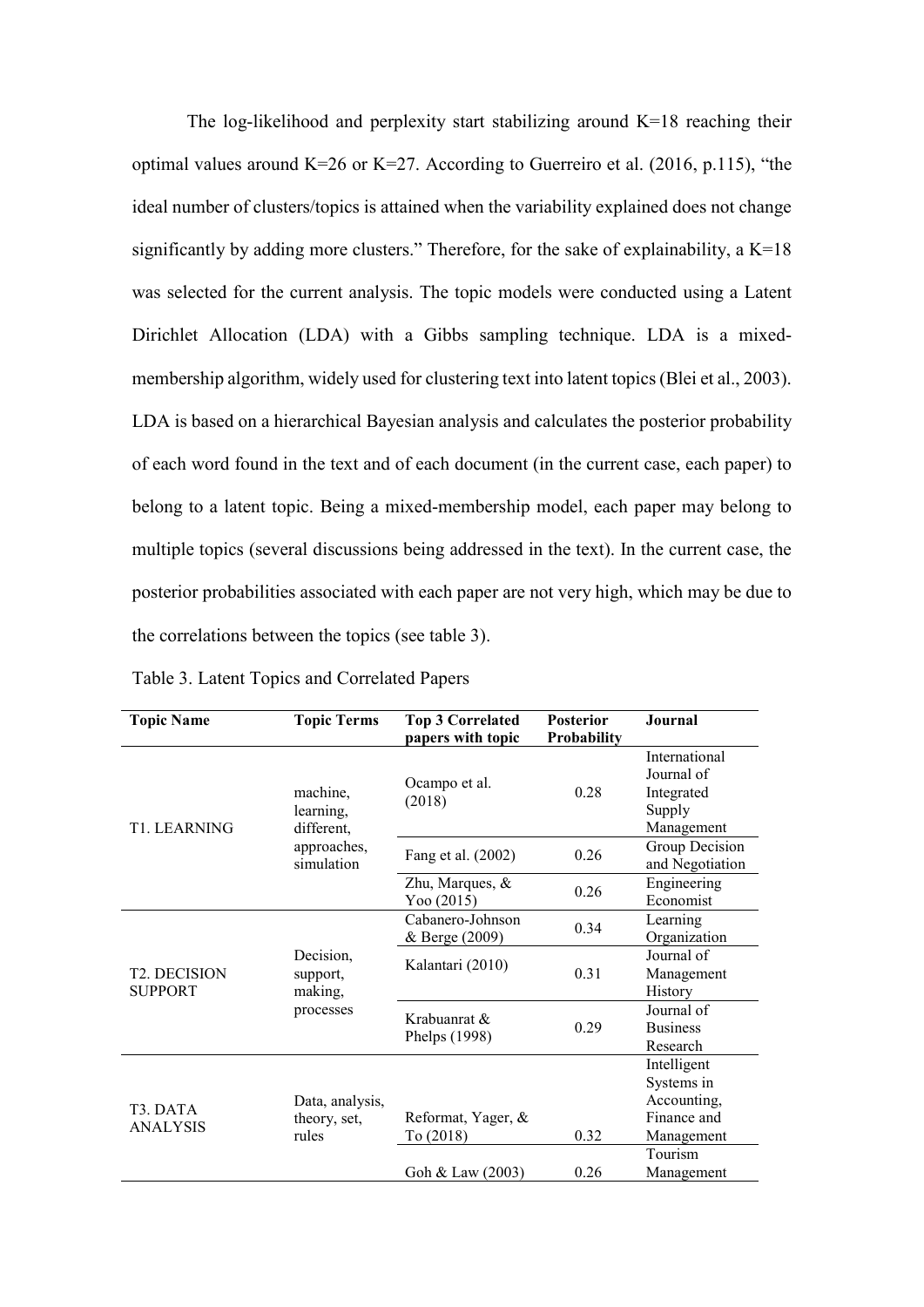| <b>Topic Name</b>                    | <b>Topic Terms</b>                                       | <b>Top 3 Correlated</b><br>papers with topic         | <b>Posterior</b><br>Probability | Journal                                              |
|--------------------------------------|----------------------------------------------------------|------------------------------------------------------|---------------------------------|------------------------------------------------------|
|                                      |                                                          | Mazurek (2013)                                       | 0.25                            | Polish Journal<br>of Management<br><b>Studies</b>    |
|                                      |                                                          | Lee, Shin, & Baek<br>(2017)                          | 0.47                            | Journal of<br>Applied<br><b>Business</b><br>Research |
| <b>T4. WORK IMPACT</b>               | Work, need,<br>context,<br>survey, project               | Jankovic, Cardinal,                                  |                                 | International<br>Journal of<br>Product               |
|                                      |                                                          | & Bocquet (2015)<br>Kolbjørnsrud,<br>Amico, & Thomas | 0.20                            | Development<br>Strategy and                          |
|                                      |                                                          | (2017)<br>Chen, Su, Cheng, &                         | 0.20                            | Leadership<br>African Journal<br>of Business         |
|                                      | Model,<br>models, time,                                  | Chiang (2011)                                        | 0.44                            | Management<br>Journal of                             |
| <b>T5. FORECASTING</b>               | approach,<br>forecasting                                 | Raghunathan<br>(1994)                                | 0.30                            | Management<br>Information<br>Systems                 |
|                                      |                                                          | Yu & Schwartz<br>(2006)                              | 0.27                            | Journal of<br>Travel Research<br>International       |
|                                      | Neural,<br>network,<br>networks,<br>market.<br>financial | Claveria, Monte, &                                   |                                 | Journal of<br>Contemporary<br>Hospitality            |
| <b>T6. NEURAL</b><br><b>NETWORKS</b> |                                                          | Torra (2015)<br>Er & Hushmat                         | 0.26                            | Management<br>Eurasian<br><b>Business</b>            |
|                                      |                                                          | (2017)                                               | 0.26                            | Review<br>International<br>Journal of                |
|                                      |                                                          | Cui & Wong<br>(2004)                                 | 0.24                            | Market<br>Research<br>International                  |
|                                      | System,                                                  | Chan, Jiang & Tang<br>(2000)                         | 0.21                            | Journal of<br>Production<br>Economics                |
| T7. SYSTEMS<br><b>DESIGN</b>         | process,<br>design,<br>intelligent,<br>methodology       | Aiken, Sheng, &<br>Orl (1991)                        | 0.21                            | Information &<br>Management                          |
|                                      |                                                          | Robinson,<br>Alifantis, Edwards,<br>Ladbrook, &      | 0.20                            | Journal of the<br>Operational<br>Research            |
|                                      |                                                          | <b>Waller</b> (2005)                                 |                                 | Society<br>Service<br>Oriented                       |
| T8. PROBLEM                          | Problem,<br>problems,                                    | Bekkouche et al.<br>(2017)                           | 0.35                            | Computing and<br>Applications<br>Computers &         |
| <b>SOLVING</b>                       | search,<br>reasoning,<br>developed                       | Lee $(2001)$                                         | 0.31                            | Operations<br>Research<br>International              |
|                                      |                                                          | Schmidt (1998)                                       | 0.28                            | Journal of<br>Production<br>Economics                |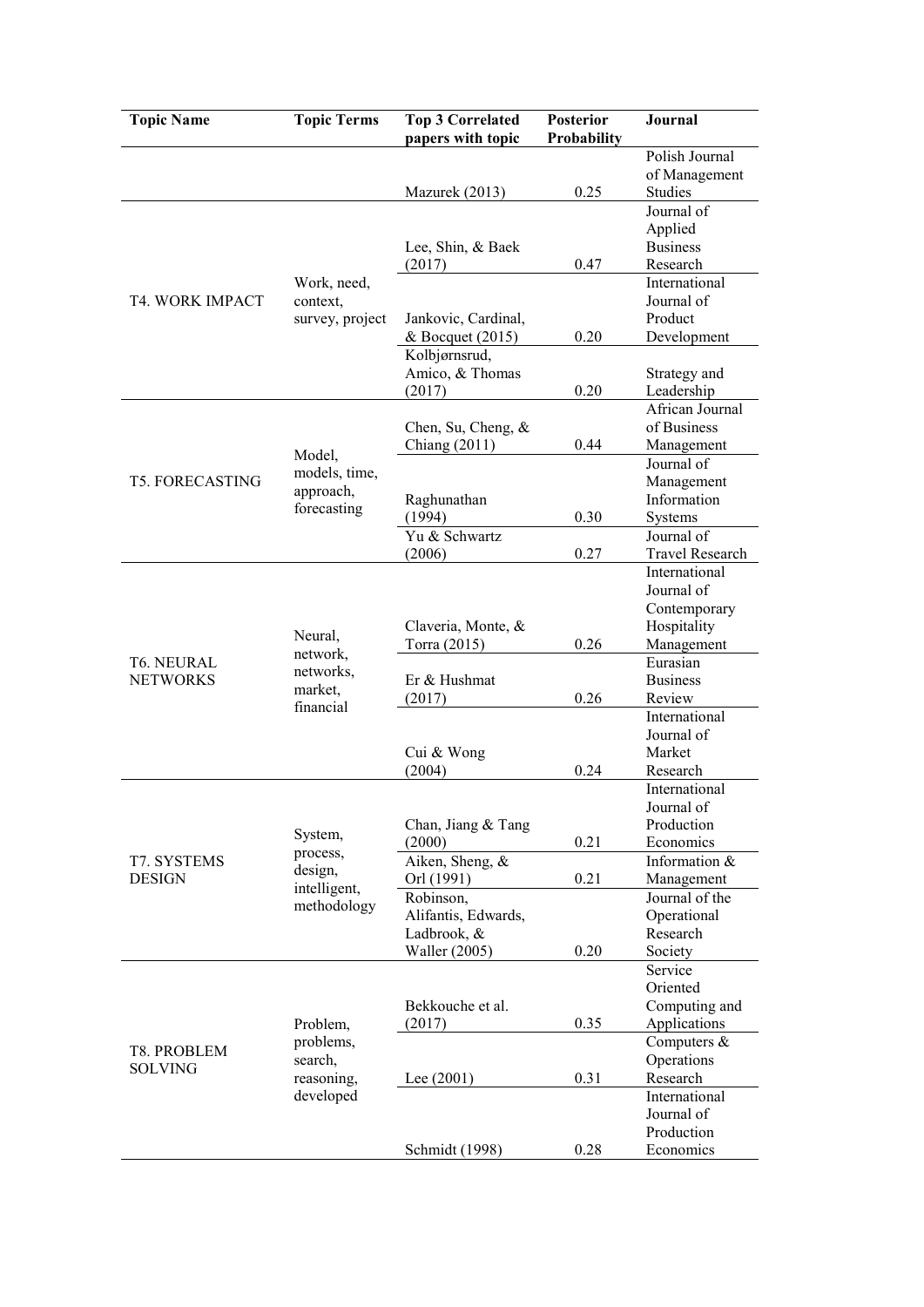| <b>Topic Name</b>         | <b>Topic Terms</b>                                    | <b>Top 3 Correlated</b><br>papers with topic | <b>Posterior</b><br>Probability | <b>Journal</b>             |
|---------------------------|-------------------------------------------------------|----------------------------------------------|---------------------------------|----------------------------|
|                           |                                                       |                                              |                                 | Journal of                 |
|                           | Human,                                                |                                              |                                 | Service                    |
| T9. ROBOTS                | service, robots,                                      | Wirtz et al. $(2018)$<br>Gonzalez-Jimenez    | 0.32                            | Management                 |
|                           | future,                                               | (2018)                                       | 0.26                            | Futures                    |
|                           | robotics                                              | Cockshott &                                  |                                 | Technology in              |
|                           |                                                       | Renaud (2016)                                | 0.25                            | Society                    |
|                           |                                                       |                                              |                                 | International              |
|                           |                                                       |                                              |                                 | Journal of                 |
|                           |                                                       |                                              |                                 | Production                 |
|                           | Knowledge,                                            | Liu et al. (2013)                            | 0.31                            | Research                   |
| T10. KNOWLEDGE            | management,<br>business,                              |                                              |                                 | Information<br>Resources   |
| <b>MANAGEMENT</b>         | supply,                                               | Paradice &                                   |                                 | Management                 |
|                           | including                                             | Courtney (1989)                              | 0.23                            | Journal                    |
|                           |                                                       |                                              |                                 | Journal of                 |
|                           |                                                       | Cheung, Lee $&$                              |                                 | Knowledge                  |
|                           |                                                       | Wang (2005)                                  | 0.20                            | Management                 |
|                           |                                                       |                                              |                                 | Innovation-                |
|                           |                                                       |                                              |                                 | Management                 |
|                           |                                                       | Tseng & Ting                                 | 0.24                            | Policy &<br>Practice       |
|                           |                                                       | (2013)                                       |                                 | Failure and                |
|                           | Information,                                          |                                              |                                 | Lessons                    |
| <b>T11. INFORMATION</b>   | technology,                                           |                                              |                                 | Learned in                 |
| <b>INFRASTRUCTURE</b>     | issues, tools,                                        |                                              |                                 | Information                |
|                           | processing                                            |                                              |                                 | Technology                 |
|                           |                                                       | De Moor (1998)                               | 0.18                            | Management                 |
|                           |                                                       |                                              |                                 | Worldwide                  |
|                           |                                                       | Dickson & Nusair                             |                                 | Hospitality and<br>Tourism |
|                           |                                                       | (2010)                                       | 0.17                            | Themes                     |
|                           |                                                       | Greenleaf,                                   |                                 | Computer Law               |
|                           |                                                       | Mowbray, &                                   |                                 | and Security               |
|                           | Development,                                          | Chung (2018)                                 | 0.25                            | Review                     |
| T <sub>12</sub> . LAW AND | framework,                                            |                                              |                                 | Computer Law               |
| <b>REGULATIONS</b>        | legal,                                                |                                              |                                 | and Security               |
|                           | application,                                          | Sehrawat (2017)                              | 0.24                            | Review                     |
|                           | whether                                               | Hede, Nunes,<br>Ferreira, & Rocha            |                                 |                            |
|                           |                                                       | (2013)                                       | 0.19                            | Technology in<br>Society   |
|                           |                                                       |                                              |                                 | Pacific RIM                |
|                           |                                                       |                                              |                                 | Property                   |
|                           |                                                       | Abidoye & Chan                               |                                 | Research                   |
|                           | Techniques,                                           | (2017)                                       | 0.26                            | Journal                    |
| T13. METHODS              | based, results,                                       |                                              |                                 | Property                   |
|                           | methods,                                              | Stansfield (1995)                            | 0.22                            | Management                 |
|                           | performance                                           |                                              |                                 | Journal of<br>Applied      |
|                           |                                                       | Zurada, Levitan, &                           |                                 | <b>Business</b>            |
|                           |                                                       | Guan (20069)                                 | 0.22                            | Research                   |
|                           |                                                       |                                              |                                 | European                   |
|                           | Marketing,<br>new, customer,<br>services,<br>internet |                                              |                                 | Journal of                 |
| T14. MARKETING            |                                                       | Baesens et al.                               |                                 | Operational                |
|                           |                                                       | (2004)                                       | 0.28                            | Research                   |
|                           |                                                       |                                              |                                 | International              |
|                           |                                                       | Kim et al. (2001)                            | 0.22                            | Journal of                 |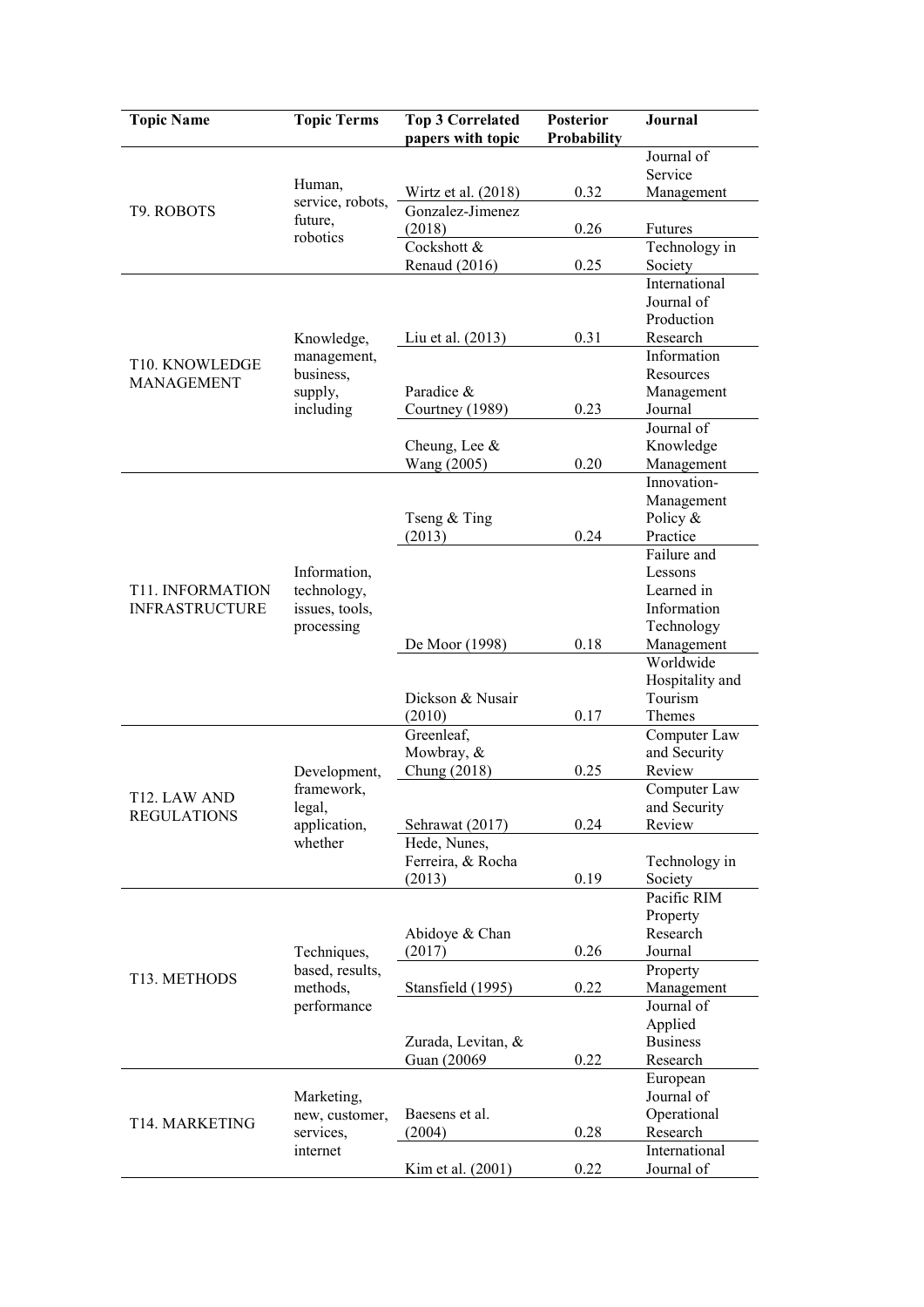| <b>Topic Name</b>                  | <b>Topic Terms</b> | <b>Top 3 Correlated</b> | <b>Posterior</b> | Journal          |
|------------------------------------|--------------------|-------------------------|------------------|------------------|
|                                    |                    | papers with topic       | Probability      |                  |
|                                    |                    |                         |                  | Electronic       |
|                                    |                    |                         |                  | Commerce         |
|                                    |                    |                         |                  | Gender Work      |
|                                    |                    |                         |                  | and              |
|                                    |                    | Gustavsson (2005)       | 0.20             | Organization     |
|                                    |                    |                         |                  | Industrial       |
|                                    |                    |                         |                  | Management       |
|                                    |                    |                         |                  | and Data         |
|                                    |                    | Tsang et al. (2018)     | 0.43             | Systems          |
|                                    |                    |                         |                  | International    |
| T15. CONTROL AND                   | Quality,           |                         |                  | Journal of       |
| <b>RISK</b>                        | proposed,          |                         |                  | Quality &        |
| <b>MANAGEMENT</b>                  | fuzzy, risk,       | Geramian et al.,        |                  | Reliability      |
|                                    | applied            | (2017)                  | 0.31             | Management       |
|                                    |                    |                         |                  | VINE Journal of  |
|                                    |                    |                         |                  | Information and  |
|                                    |                    |                         |                  | Knowledge        |
|                                    |                    |                         |                  | Management       |
|                                    |                    | Choy et al. (2018)      | 0.22             | Systems          |
|                                    |                    |                         |                  | European         |
|                                    |                    |                         |                  | Research         |
|                                    |                    | Vasin et al. $(2018)$   | 0.32             | Studies Journal  |
|                                    | New, industry,     |                         |                  | Journal of       |
| T <sub>16</sub> .                  | manufacturing,     |                         |                  | Quality in       |
| <b>MANUFACTURING</b>               | production,        | Olsson & Funk           |                  | Maintenance      |
|                                    | concept            | (2009)                  | 0.26             | Engineering      |
|                                    |                    |                         |                  | Journal of       |
|                                    |                    |                         |                  | Manufacturing    |
|                                    |                    | Wu et al. (2018)        | 0.17             | Systems          |
|                                    |                    |                         |                  | Journal of       |
|                                    | Systems,           |                         |                  | Personal Selling |
| T17. EXPERT                        | expert,            |                         |                  | and Sales        |
| <b>SYSTEMS</b>                     | applications,      | Collins (1984)          | 0.27             | Management       |
|                                    | computer,          | Baldwin-Morgan          |                  | Accounting       |
|                                    | years              | (1995)                  | 0.25             | Education        |
|                                    |                    | Gupta (1990)            | 0.22             | Technovation     |
|                                    |                    |                         |                  | Information and  |
| T18. SOCIAL AND<br>DIGITAL IMPACTS |                    | Kane, 2017              | 0.32             | Organization     |
|                                    | Technologies,      |                         |                  | Journal of       |
|                                    | social, digital,   |                         |                  | Research in      |
|                                    | impact, key        | Payne, Peltier, &       |                  | Interactive      |
|                                    |                    | Barger (2018)           | 0.32             | Marketing        |
|                                    |                    |                         |                  | Strategic        |
|                                    |                    | Kostin (2018)           | 0.29             | Management       |

## **3. Topic description**

The profiling of each topic was drawn up by analyzing the papers with the highest posterior probability of belonging to each topic and performing a discussion on the findings of those papers. After analyzing the 18 topics, some groups of discussions emerged as related to how AI may influence the overall society in a broader sense, how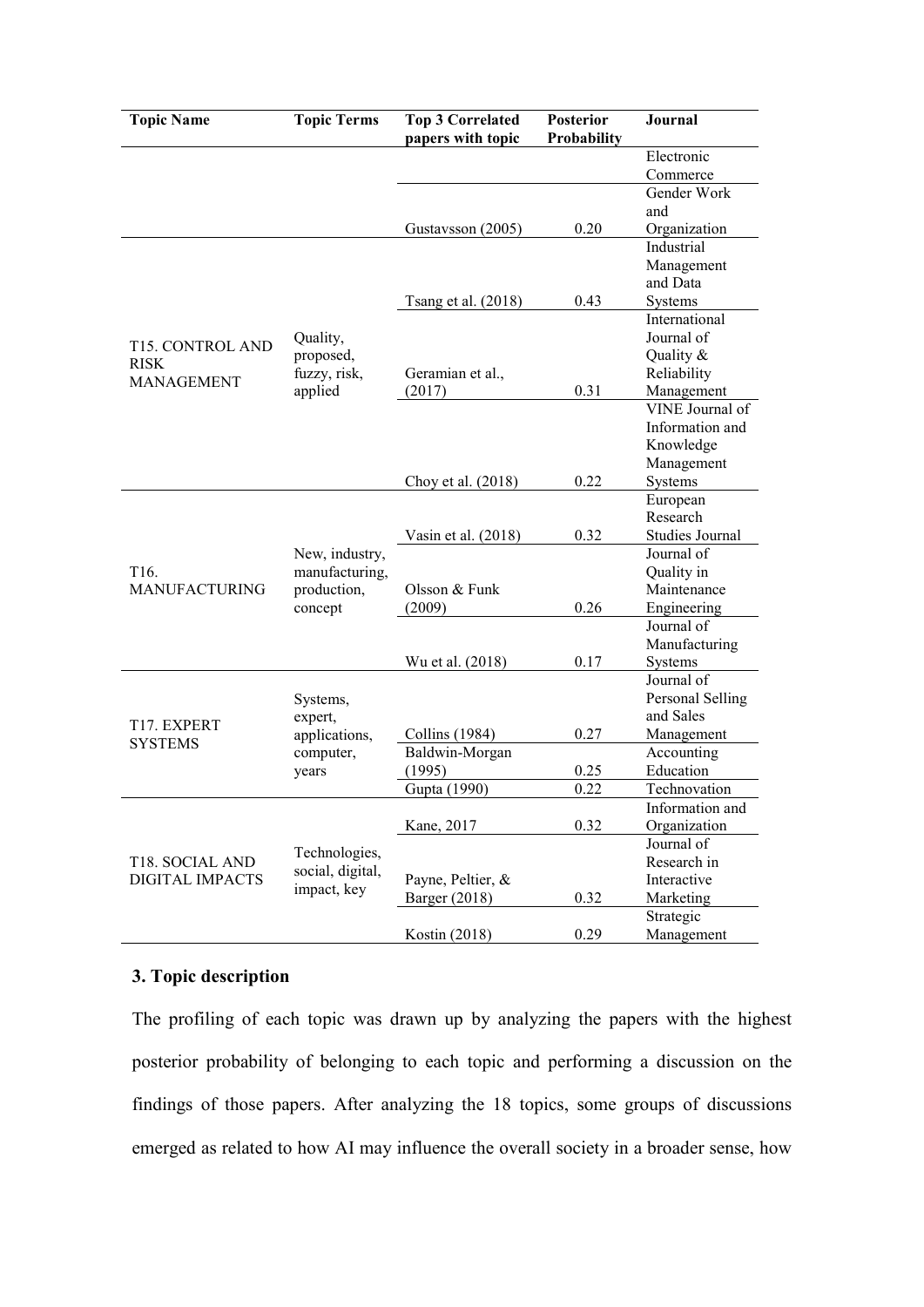it impacts the organizations, what types of systems have been used and what methodologies are employed. Therefore, in order to classify the representative research domains within the field of AI in business, the identified topics are organized into four main clusters*: societal impact of AI, organizational impact of AI, AI systems,* and *AI methodologies*. The content in each cluster (and topic) is described and analyzed in the next sub-sections.

#### *3.1 Societal impact of AI*

The first cluster, societal impact of AI, comprises topics which handle issues regarding how AI if influencing society, such as: robots in society, law and regulations, marketing, and social and digital impacts.

*Robots*. A number of articles discuss the topic associated with the use of AI robot, especially in the service context, and its implications for society. Robots are machines capable of handling complex series of actions (Singer, 2009). Service robot systems are autonomous and adaptable interfaces that interact, communicate, and deliver services to an organization or customers (Ashrafian 2014; Wirtz, Patterson, Kunz, Gruber, Lu, Paluch, & Martins, 2018). These systems can learn from past experiences (Pagallo, 2013; Wright & Schultz, 2018) and become connected and embedded into a bigger system via knowledge bases and cloud-based systems (e.g., Wirtz et al., 2018). Service robots can integrate local input (e.g., through cameras, microphones, and sensors), data from a wide range of other sources, such as the internet and organizational knowledge system, as well as biometrics information of customers (e.g., through facial and voice recognition systems) to identify a customer and provide him/her with highly customized and personalized services (e.g., Keisner, Raffo, & Wunsch-Vincent, 2016; Cockshott & Renaud, 2016; Gonzalez-Jimenez, 2018). In this cluster, articles on integrated robot and artificial intelligence (AI robots) (Kamishima, Gremmen, & Akizawa, 2018) compare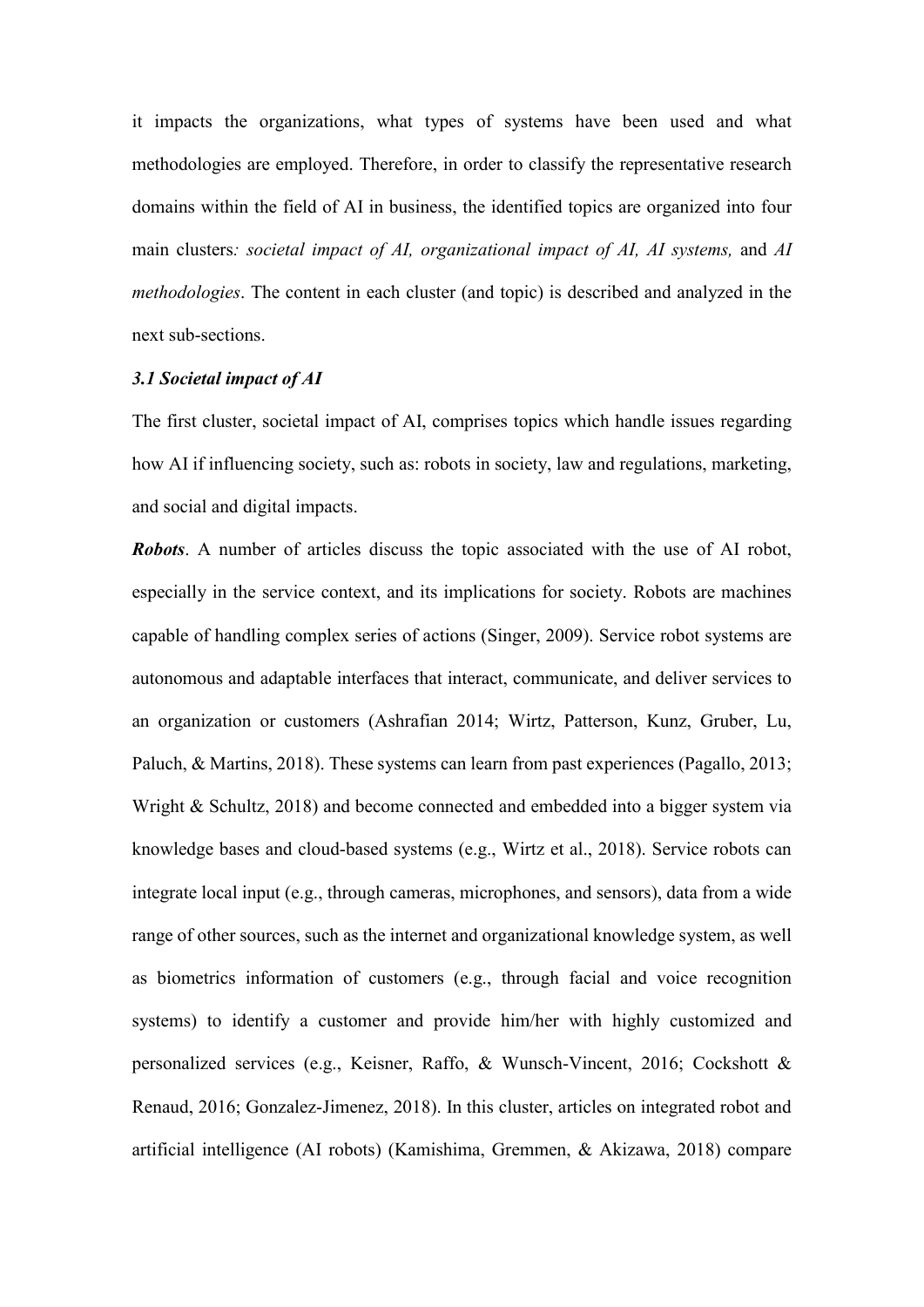person-to-person service encounters with those involving the use of AI robots, highlighting which tasks are most appropriate for humans and which can be delivered by machines (e.g., Glushko & Nomorosa, 2013; Huang & Rust, 2018). There are emerging studies discussing the hypotheses that, in the near future, the use of AI robots may become dysfunctional and may cause mental disorders and other psychiatric issues in humans (e.g., Ashrafian, 2017; Wright & Schultz, 2018). In sum, as a warning, researchers and thinkers argue that the use of AI robots can have a huge impact in society, not only because they will be more embedded in service encounters, but they can also put themselves and human beings at risk, become capable of performing creative tasks (thus leave nothing for human beings), and achieve the same level of intelligence of human beings (e.g., Brundage, 2015; Ashrafian, 2017; Wright & Schultz, 2018).

*Law and regulations*. From the 1980's, continuous work has been done to develop legal expert systems, raising the number of researches on legislation and regulations of AI (e.g., Sehrawat, 2017; Greenleaf, Mowbray, & Chung, 2018). Other studies examine the right to be forgotten in AI memory (i.e., whether or not individuals can request that information made public about themselves be deleted), attempting to discuss and analyze whether and how the law should address such issue, the technical problems behind it, and the dearth of interdisciplinary scholarship supporting privacy law and regulation (e.g., Hede, Nunes, Ferreira, & Rocha, 2013; Villaronga & Kieseberg, 2018; Dalenberg, 2018; Čerka, Grigienė, & Sirbikytė, 2017). Cath, Wachter, Mittelstadt, Taddeo, and Floridi (2018) highlight and compare the three reports that the White House, the European Parliament, and the United Kingdom House of Commons, each delivered in 2016, regarding their visions on how to prepare society for the widespread use of AI. In common, the three reports claim for transparency, accountability, and a positive impact of AI on the economy and society. In an overview, the US report is the only one to have an elaborate research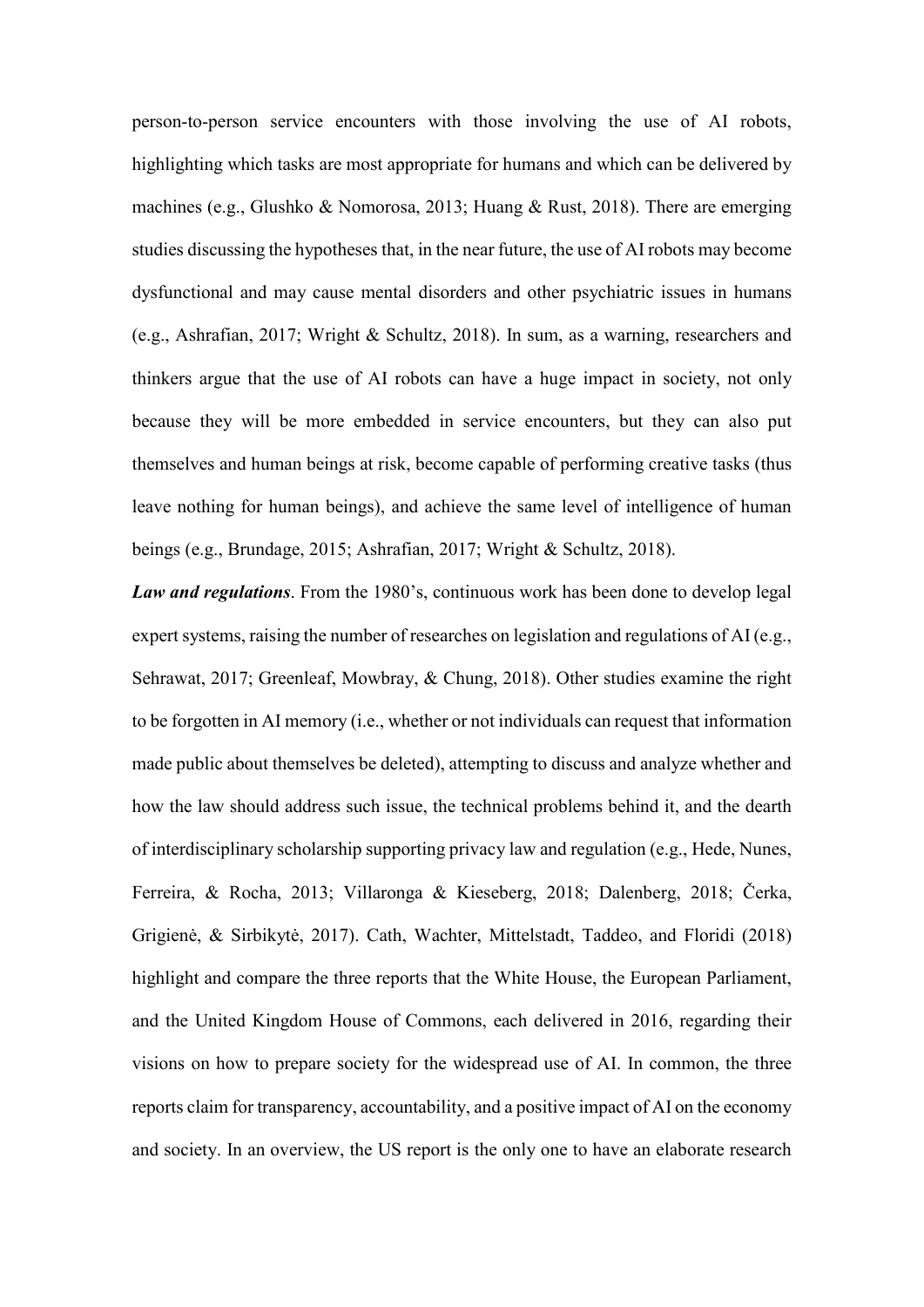and development (R&D) strategy to support its recommendations. The EU report recommends the creation of a "European Agency for Robotics and AI" and makes several recommendations for legislation, reflecting a "less light touch" approach to governance of AI and robotics. The UK report claims for the development of novel regulatory frameworks. Cath et al. (2018, p.22) concludes by stating that: "Exposed to such extraordinary technologies, human life may easily be distorted, with humans adapting to inflexible technologies, following their predictive suggestions in self-generated bubbles, or being profiled into inescapable and generic categories, for example. We need to ensure that our new smart technologies will be at the service of the human project, not vice versa."

*Marketing*. The field of marketing is one of the most developed regarding AI issues. Discussions around AI in marketing include how AI techniques can contribute to predicting whether a new customer will decrease or increase his/her future spending from initial purchase information (Baesens, Verstraeten, Van den Poel, Egmont-Petersen, Van Kenhove, & Vanthienen, 2004), how AI can personalize recommendations on Internet storefronts (Kim, Lee, Shaw, Chang, & Nelson, 2001), how gender of virtual employees matters (Gustavsson, 2005), how AI can be associated with public relations, as well as how human-like technologies can operate without human intervention, making their own decisions and acting proactively (Galloway & Swiatek, 2018), thus changing the relationship between firms (machines substituting frontline employees) and customers.

*Social and digital impacts*. The papers in this topic discuss how AI can evolve in social media applications and contribute to sales in retailing or banking contexts (Moncrief, 2017; Payne, Peltier, & Barger, 2018; Kostin, 2018).

The papers also discuss the negative impacts of AI due to the distortion that can happen when online platforms and systems manipulate the content of traditional documents, such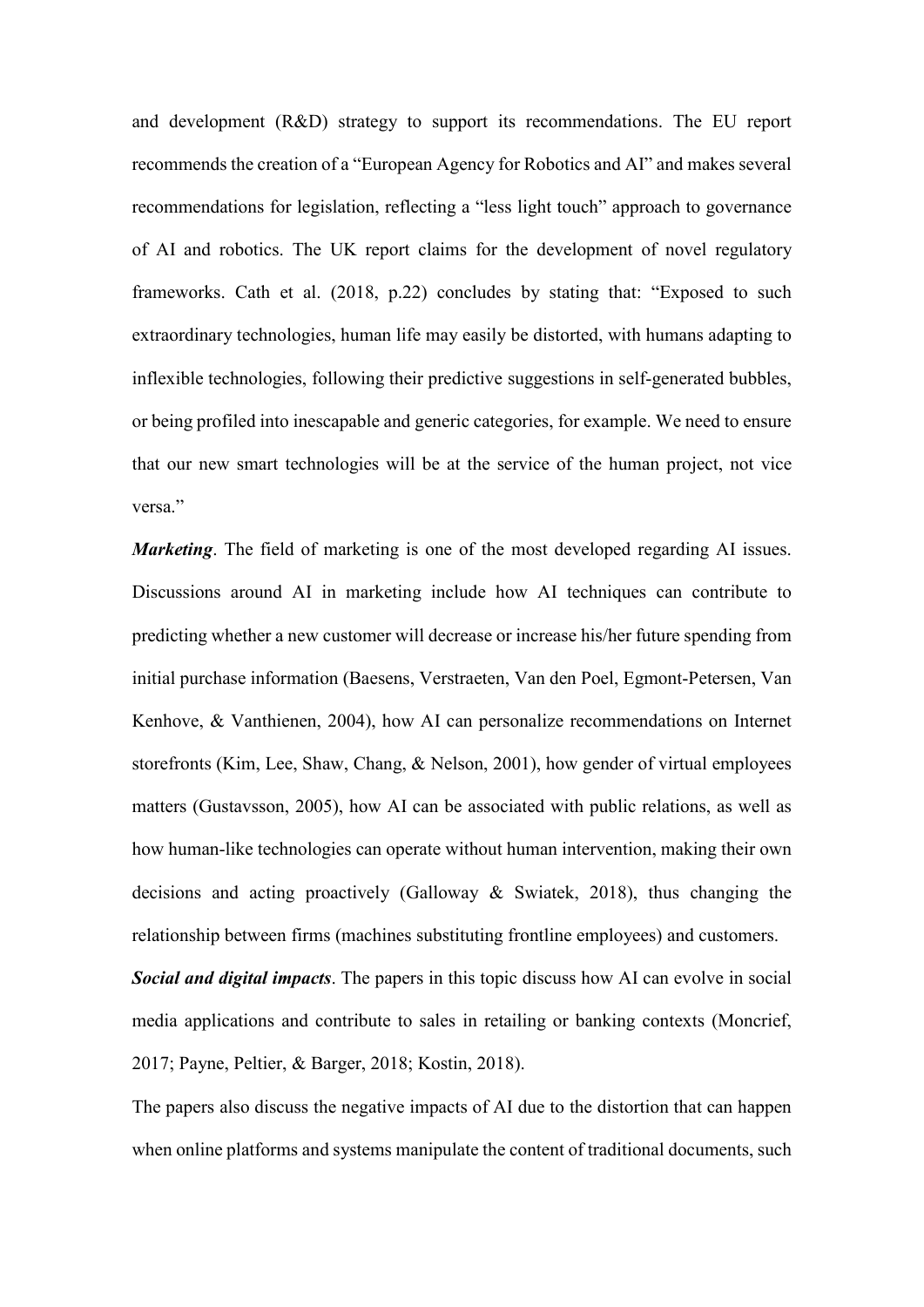as books, newspapers, and legal documents, change the past, and eventually disseminate bad practices and criminal thoughts (e.g., Rumpala, 2012; Singh, Gaur, & Agarwal, 2017; Kane, 2017; Pueyo, 2018).

## *3.2 Organizational impact of AI*

The organizational impact of AI cluster aggregates topics on AI impact on work, manufacturing, knowledge management, decision supports, fuzzy logic approach, and risk management.

*Work impact.* This topic is associated with studies that suggest how work will be transformed using AI and other technologies and how such technological innovation generates impact to the organization. As suggested by Lee, Shin, and Baek (2017), organizations should fully utilize and support employees to become fully engaged in their work by establishing general roles and specific tasks. Other studies claim the importance of incorporating AI in organizational decision, project, and enterprise contexts (e.g., Danila, 1989; Jankovi, Cardinal, & Bocquet, 2015), and how AI transforms the nature of work and the employee-machine relationships (e.g., Li, Tang, Man, & Love, 2002; Kolbjørnsrud, Amico, & Thomas, 2017). Sousa and Wilks (2018) point out the importance of retaining critical skills for employees in organizations that use AI. These include complex problem-solving, critical thinking, creativity, people management, coordinating with others, emotional intelligence, judgement, and decision making, service orientation, negotiation, and cognitive flexibility. In sum, the papers suggest that AI will develop a sense of initiative and entrepreneurial capabilities inside the organizations. AI systems can develop persuasive communication with employees, capture the essentials of communication concisely to assist in promoting goods and services, formulate questions that contribute to solving problems, and stimulate curiosity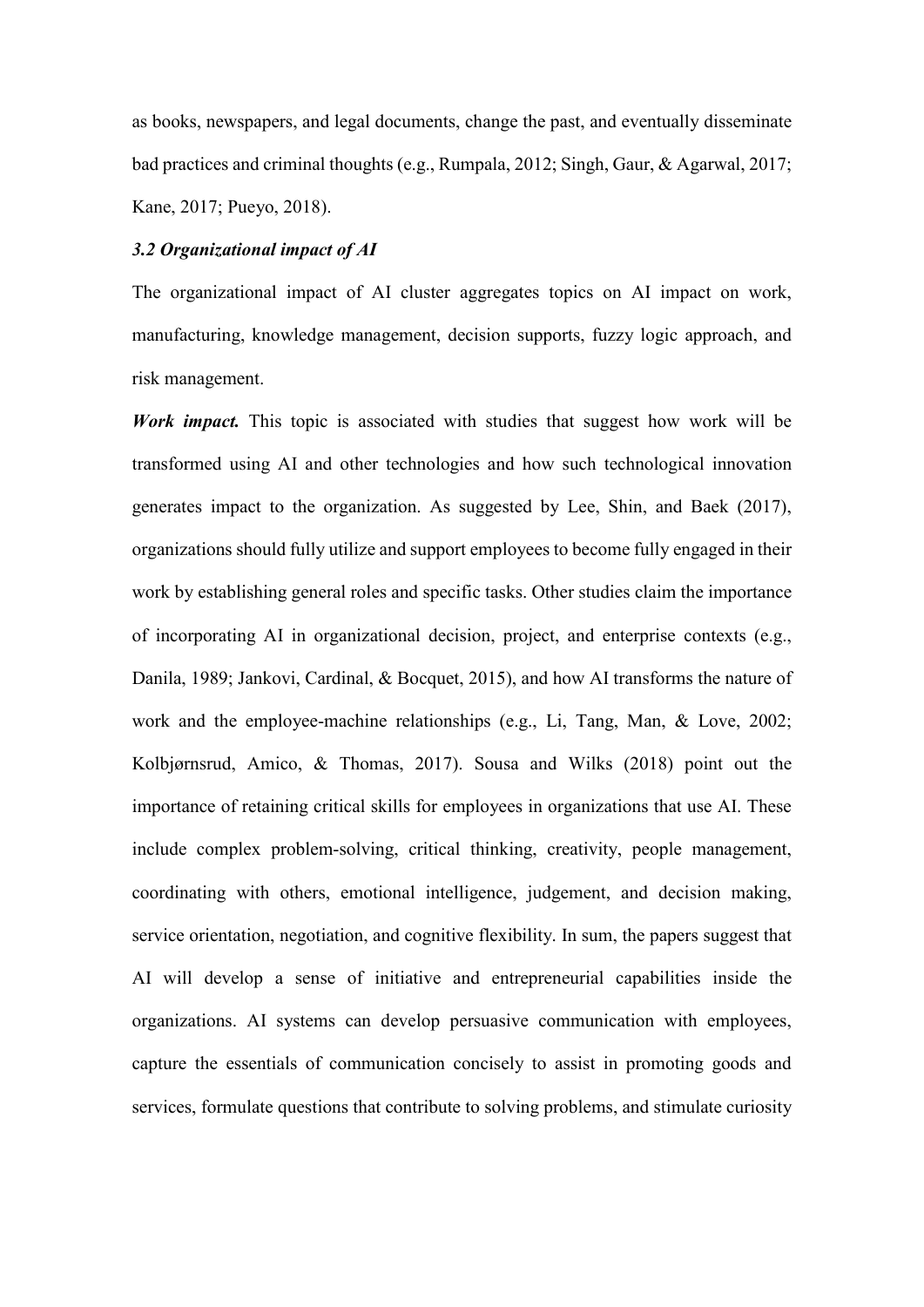to create new knowledge (e.g., Aicardi, Fothergill, Rainey, Stahl & Harris, 2018; Sousa & Wilks, 2018).

*Manufacturing***.** With the fourth industrial revolution, marked by the use of AI and other technologies, production (industrial) may become the main source of prosperity and creation of new jobs in developed countries (Vasin, Gamidullaeva, Shkarupeta, Palatkin, & Vasina, 2018), such as the case of the Russian Federation. AI contributes to optimizing the quality of production system and consequently the quality of products (Olsson  $\&$ Funk, 2009; Wu, Ren, Zhang, Fan, Liu, Fu, & Terpenny, 2012; Dassisti & Giovannini 2012); AI also allows for production of highly customizable products (Wu, Ren, Zhang, Fan, Liu, Fu, & Terpenny, 2018; Tao, Qi, Liu, & Kusiak, 2018). From this topic emerge the concept of case-based experience reuse, which refers to systems that facilitate experience reuse for different individuals working with standardized production models, or to an efficient experience transfer system, which contributes to more time savings, higher predictability, and less risk (e.g., Dietrich, Kozlenkov, Schroeder, & Wagner, 2003; Olsson & Funk, 2009). As an example, when employees retire or companies need to downsize, organizational knowledge is often lost. New employees require training and they can repeat past mistakes. Using an AI agent enterprises can avoid such situation (e.g., Dietrich, Kozlenkov, Schroeder, &Wagner, 2003; Olsson & Funk, 2009). Russel and Norvig (1995) claim that an agent is anything that can be viewed as perceiving its environment through sensors and acting upon that environment through effectors. Thus, an agent can be a computer system that interacts with employees, having properties, such as autonomy, social abilities, reactivity, and proactiveness.

*Knowledge management*. This group of articles deals with systematic management systems of organization's knowledge to create value through initiatives, processes, strategies, and systems that sustain and enhance the storing, sharing, refining, and creating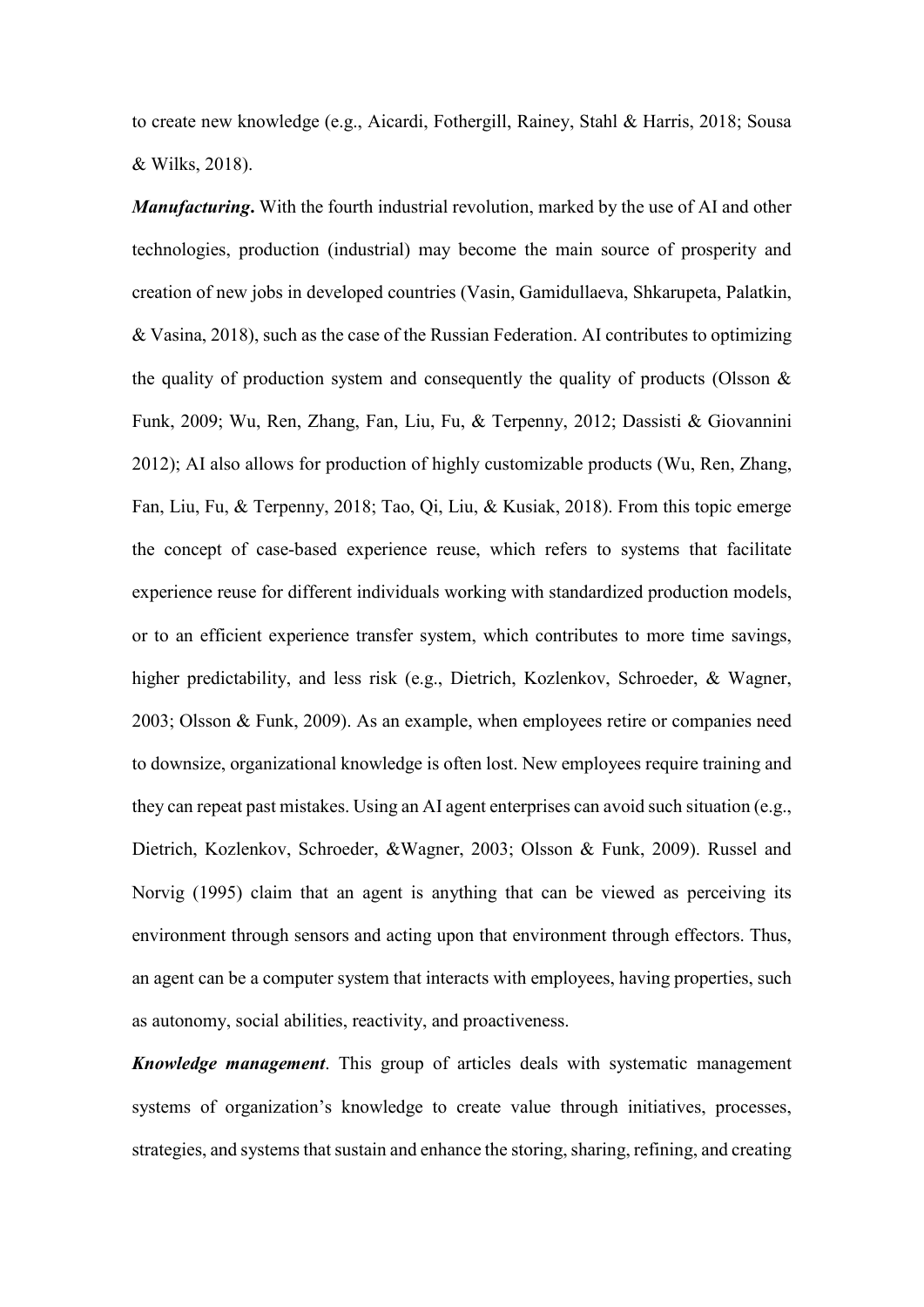of knowledge (Davis, 1989; Paradice & Courtney, 1989; Smith, Dykman, & Davis, 1989; Shadbolt & Milton, 1998; Siurdyban, Møller, Cheung, Lee, & Wang, 2015). Within an organization, AI is intervening in such systems as lean supply chain (e.g., Choy & Lee, 2003; Liu, Leat, Moizer, Megicks, & Kasturiratne, 2013), quality management systems (Srdoc, Sluga, & Bratko, 2005), and crowdsourcing systems (Bradeško, Witbrock, Starc, Herga, Grobelnik, & Mladenić, 2017).

*Decision support*. Decision support and the importance of a good decision making that integrates technical, human, and organizational systems to achieve the strategic success of an enterprise is the core issue developed in this topic (e.g., Krabuanrat & Phelps, 1998, Cabanero-Johnson & Berge, 2009; Cesta, Cortellessa, & De Benedictis, 2014; Kosala, 2017). A paper by Kalantari (2010) highlights the excellent value and contribution of Herbert Simon in decision making process within economic organizations, claiming that Simon "was a true interdisciplinary scholar and has contributed to many disciplines […] he worked with Newell to create a new science of AI which set the ground for studying human thought patterns using computational models" (p. 511).

*Fuzzy logic approach and risk management*. The last topic in the organizational impact cluster aggregates papers focusing on fuzzy logic approach under AI technology to improve the quality of industrial products and reduce failures (e.g., Geramian, Mehregan, Mokhtarzadeh, & Hemmati, 2017; Tsang, Choy, Wu, Ho, Lam, & Koo, 2018). Fuzzy logic is an approach to computing based on degrees of truth rather than the usual true or false (1 or 0) Boolean logic. That is, using the Fuzzy logic, the truth value of a variable may be any real number between 0 and 1 (e.g., Novák, Perfilieva, & Močkoř, 1999). The applications of fuzzy logic are found in automobile industry (Geramian, Mehregan, Mokhtarzadeh, & Hemmati, 2017) and health care sector (Choy, Siu, Ho, Wu, Lam, Tang,  $&$  Tsang, 2018). The papers suggest that the fuzzy logic approach contributes to the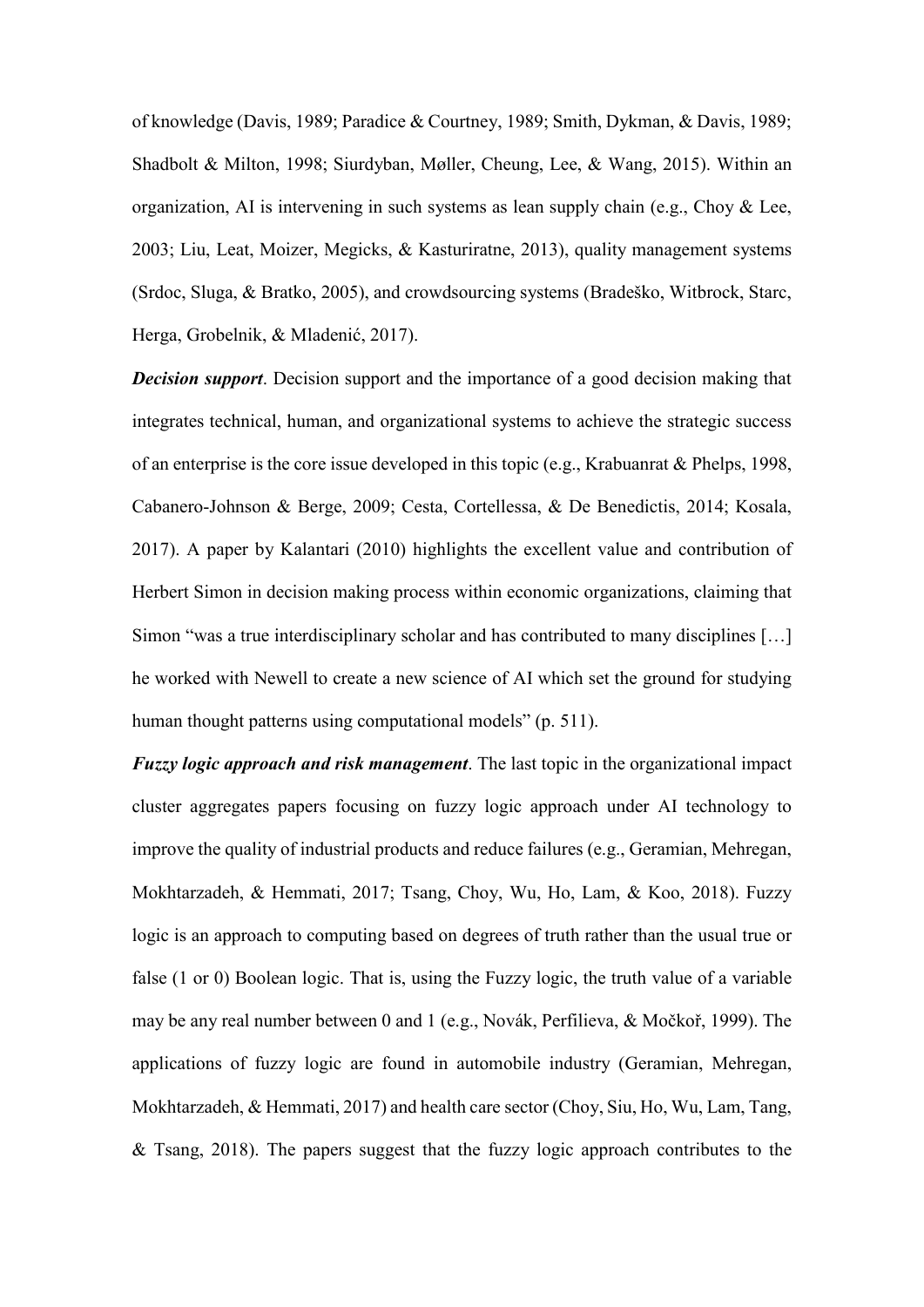overall process of quality improvement through risk analysis, risk evaluation, and risk control (e.g., Taylan & Darrab, 2012; Tsang, Choy, Wu, Ho, Lam, & Koo, 2018).

#### *3.3 AI Systems*

This topic cluster includes topics that aggregate AI systems deployed on the organizations such as expert system, systems design, and information infrastructure.

*Expert system*. This topic focuses on expert system, which is the knowledge base consisting of facts and heuristics. Facts are information that are publicly available and widely shared and discussed. The performance level of an expert system is a function of the quality and size of its knowledge base. The basic knowledge rule employs if-then statements. The "if" is the premise and represents a group of conditions; when the conditions are satisfied, the "then" (i.e., the conclusion) is inferred (Gupta, 1990). Thus, these articles deal with the development and improvement of algorithms of AI.

*Systems design.* This topic deals with the design of flexible manufacturing systems where AI is integrated (e.g., Aiken, Sheng, & Orl, 1991; Chan, Jiang, & Tang, 2000). Intelligent tools, such as expert systems, fuzzy systems, and neural networks, are developed for supporting the flexible manufacturing systems (FMS) or for group decision support systems (GDSS) (Aiken & Orl, 1991). For example, in the automotive industry, nuclear power plants, or other industries, the use of visual interactive simulations and AI simulated representations allow companies to predict the performance of operational systems under different decision-making strategies and to search for improved strategies (Yang, Jeong, & Park, 1994; Chan, Jiang, & Tang, 2000; Robinson, Alifantis, Edwards, Ladbrook, & Waller, 2005; Chakraborty & Boral, 2017).

*Information infrastructure.* The articles within this topic discuss the creation of expert systems for the interface between industry (a firm) and the public (external to the firm), such as consumers and a wider society. To this end, AI is categorized into four sub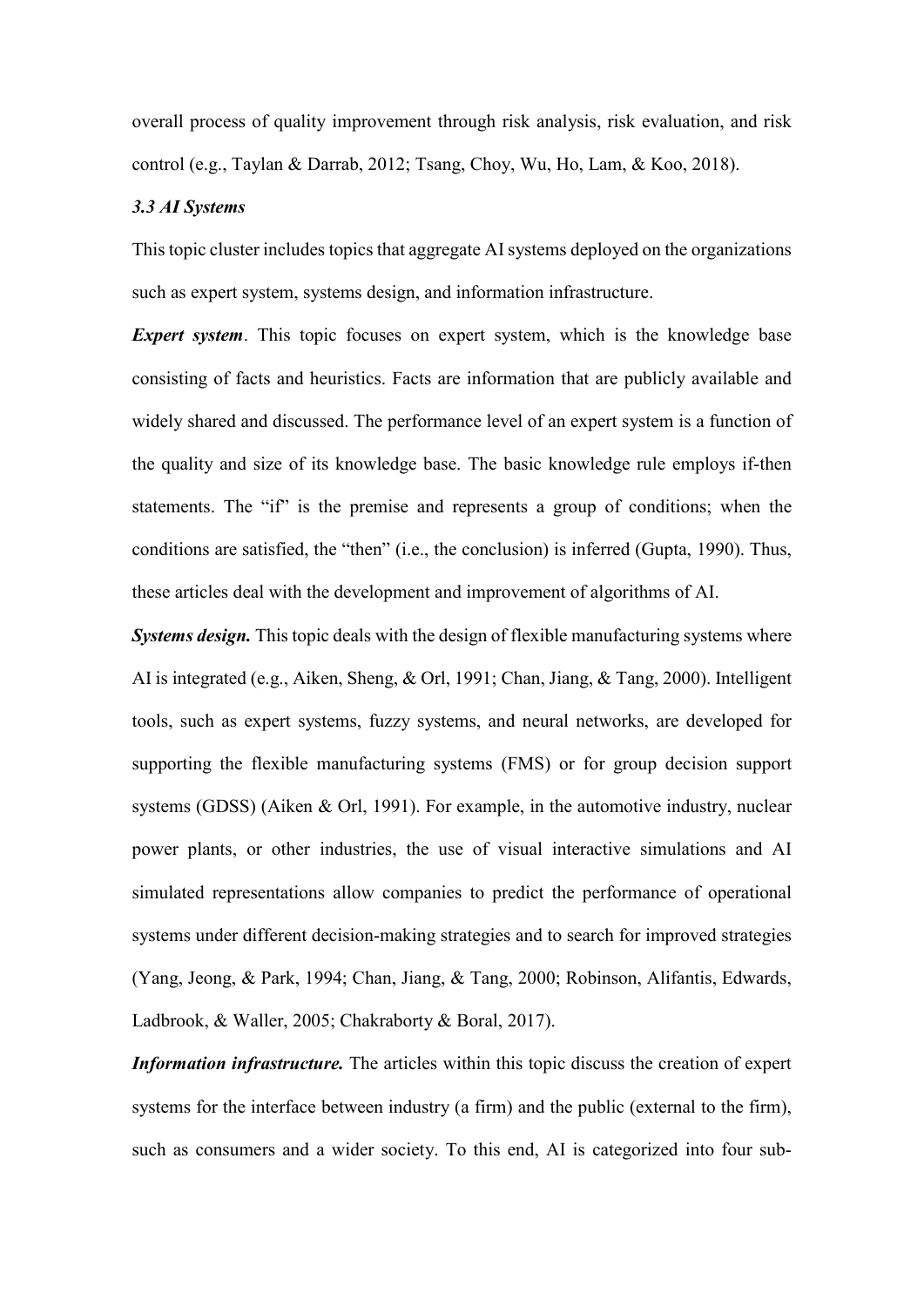technological fields: problem reasoning and solving (comprising a specific circuit arrangement for performing approximate reasoning where truth values and quantifiers are represented by possibility distributions), machine learning (a system having the capability to automatically add to its current integrated collection of facts and relationships), network structures (the system contains construction details of processors or their interconnections), and knowledge processing systems (a system comprising specific domain data that is integrated as a collection of facts and relationships [knowledge representation] and applies a reasoning technique) (Tseng & Ting, 2013, p.464-465). As AI contributes to the knowledge economy in a network of several countries, the roles of each country in the network can be determined by their performance in the four subtechnological fields of AI, such as disseminators and catch-up players (e.g., Peña, 1998; Antonescu, 2018). AI systems may also assist in meeting the needs of the present without compromising the ability of future generations (i.e., supporting sustainable development) by creating expert systems that facilitate numerous stakeholders to communicate globally for sustainable causes (De Moor, 1998). These systems can also be applied in the recruitment process of employees on a global scale (Dickson & Nusair, 2010).

### *3.4 AI Methodologies*

The AI Methodologies cluster comprises six topics that are connected to the methodological techniques used in the companies: methods, forecasting, data analysis, neural networks, learning, and problem solving.

*Methods*. This topic discusses the possibilities of using AI in complex methodological techniques to predict market evolution and analyze customer churn, contributing to the marketing field. Examples of these methods include neural network-based methods, fuzzy logic, memory-based reasoning, text mining, aspect sentiment analysis, data mining, and machine learning (e.g., Stansfield, 1995; Zurada, Levitan, & Guan, 2006; Burez, & Van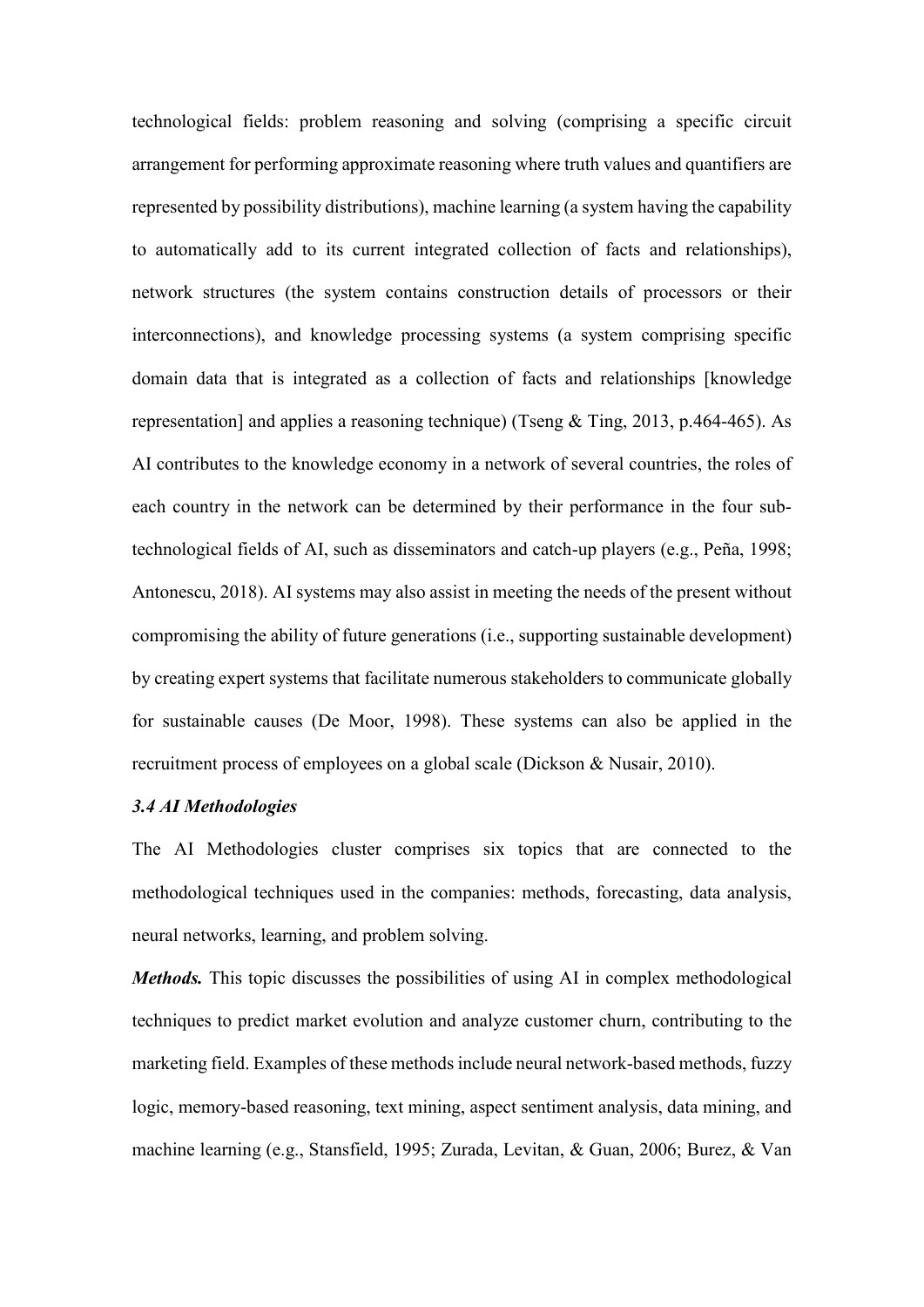den Poel, 2009; Marques, Garcia, & Sanchez, 2013; Kovacs, Bogdanov, Yussupova, & Boyko, 2015; Abidoye & Chan, 2017; Tatiya, Zhao, Syal, Berghorn, & LaMore, 2018). *Forecasting*. This topic is attributed to studies that use AI algorithms to analyze statistical time series models and grey theory in predicting tourist arrival, consumer behavior, and air quality, contributing for market planning (e.g., Raghunathan, 1994; Cho, 2003; Yu & Schwartz, 2006; Chen, Su, Cheng, & Chiang, 2011; Goh & Law, 2011; Dohnal & Doubraysky, 2016; Zhou, Chang , Chang, Kao, & Wang, 2019).

*Data analysis.* Studies within this topic contemplate how data could be better analyzed, such as how to extract essential facts that are embedded in the data, how to manage large amounts of business data, and how to use of rough set theory to deal with uncertainty (e.g., Goh & Law, 2003; Mazurek, 2013; Shishehgar, Mirmohammadi, & Ghapanchi, 2015; Park & Han, 2016; Ostad, Mahmoee, & Nezhad, 2017; Wong, Ho, & Tsui, 2017; Reformat, Yager, & To, 2018).

*Neural networks*. As the name suggest, articles within this topic use the predictive performance of neural networks to predict consumer' responses to direct marketing and the use of a semantic network that describes the model for developing communication message design pattern (Cui & Wong, 2004; Fish & Ruby, 2009; Chang & Wang, 2013; Claveria, Monte, & Torra, 2015; Er & Hushmat, 2017; Yekhlakov & Malakhovskaya, 2018; Soltani-Fesaghandis & Pooya, 2018).

*Learning.* This topic includes a set of articles dedicated to the methods to be used in multimedia learning, online education (including faculty preparation and course connections), and learning approaches for solving game theoretic models (e.g., Fang, Kimbrough, Valluri, Zheng, & Pace, 2002; Collins, & Thomas, 2012; Zhu, Marques & Yoo, 2015; Lyons, 2017; Lin, Wooders, Wang, & Yuan, 2018).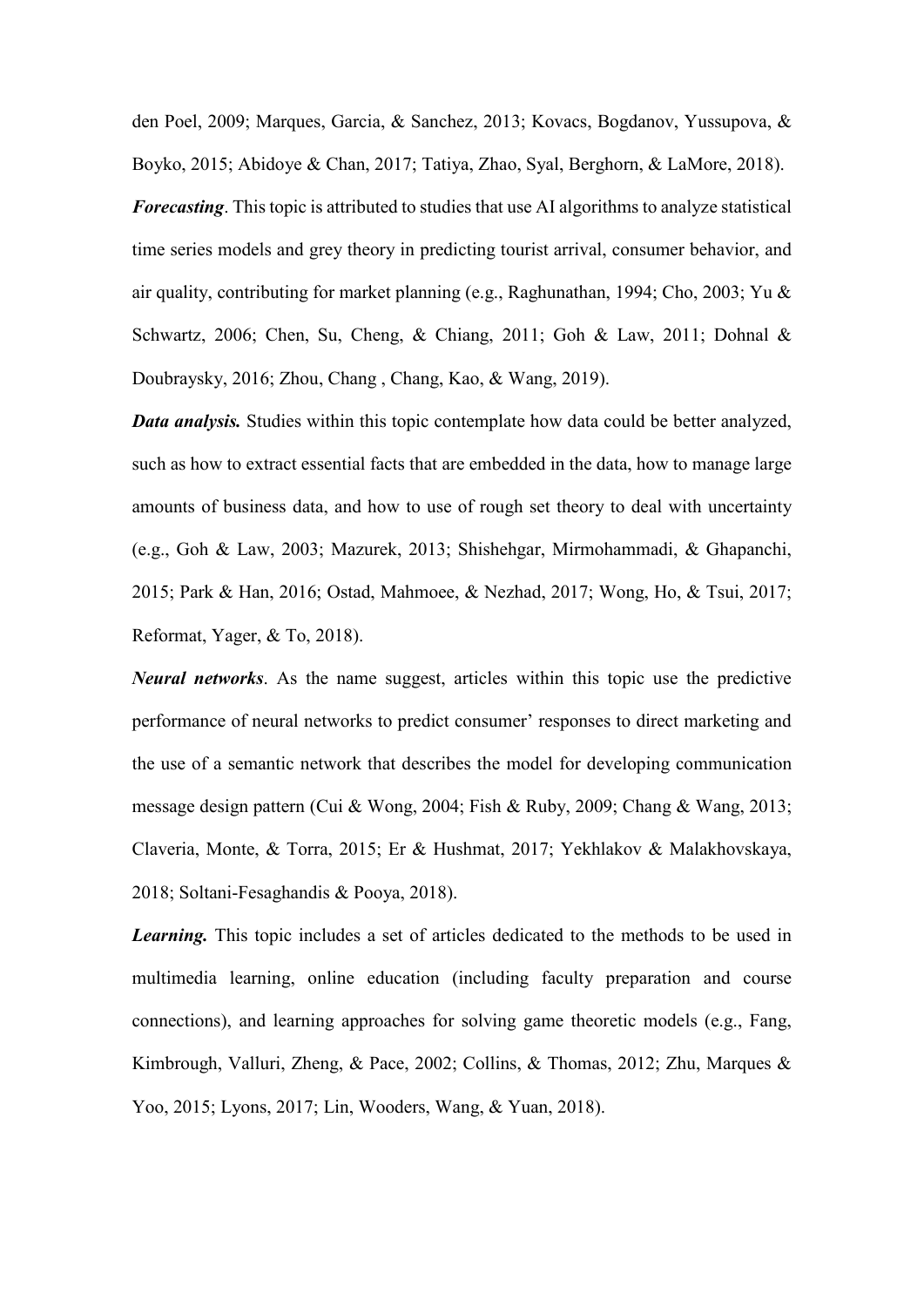*Problem solving*. This group presents methods for search approaches and formulation of problems, and propose alternative solutions using AI algorithms for operations management (e.g., Schmidt, 1998; Lee, 2001; Liang, 2012; Tsafarakis, Saridakis, Baltas, and Matsatsinis, 2013; Bekkouche, Benslimane, Huchard, Tibermacine, Hadjila, & Merzoug, 2017; McCarthy, 2017; Georgiev & Georgiev, 2018; Khosravi, Nunes, Assad, & Machado, 2018).

### **4. Future Trends in AI: Stakeholder Implications**

In recent years, with the expanding availability of consumer information and information coming from multiple devices connected to the internet (IoT), companies have started to improve their maturity in terms of data science skills and business analytics. According to Gartner, business analytics maturity can be measured in 4 stages, from a (1) more descriptive use of information, to (2) a diagnostic analysis stage that implies an understanding of the root causes that led to a specific outcome, (3) a predictive analytics stage, in which companies use data mining algorithms to predict what will happen and (4) prescriptive analytics that uses advanced optimization and artificial intelligence algorithms to guide the company on how to make changes in the foreseeable future. However, despite the big data being collected and stored, in the end of 2018, 87% of organizations worldwide were still considered as having low analytics maturity (Gartner, 2018). Skilled resources, such as Data Scientists -the professionals that know how to analyze the big data and use it to improve the business- are still scarce (Statista, 2019). In contrast, data mining algorithms have become more accurate and faster in processing data. Although traditional analytical algorithms -such as artificial neural networks (ANN)- are still being successfully implemented in businesses to address problems such as fraud detection (Zakaryazad & Duman, 2016), the recent advent of new algorithms based on deep learning networks and convolution neural networks (Krizhevsky,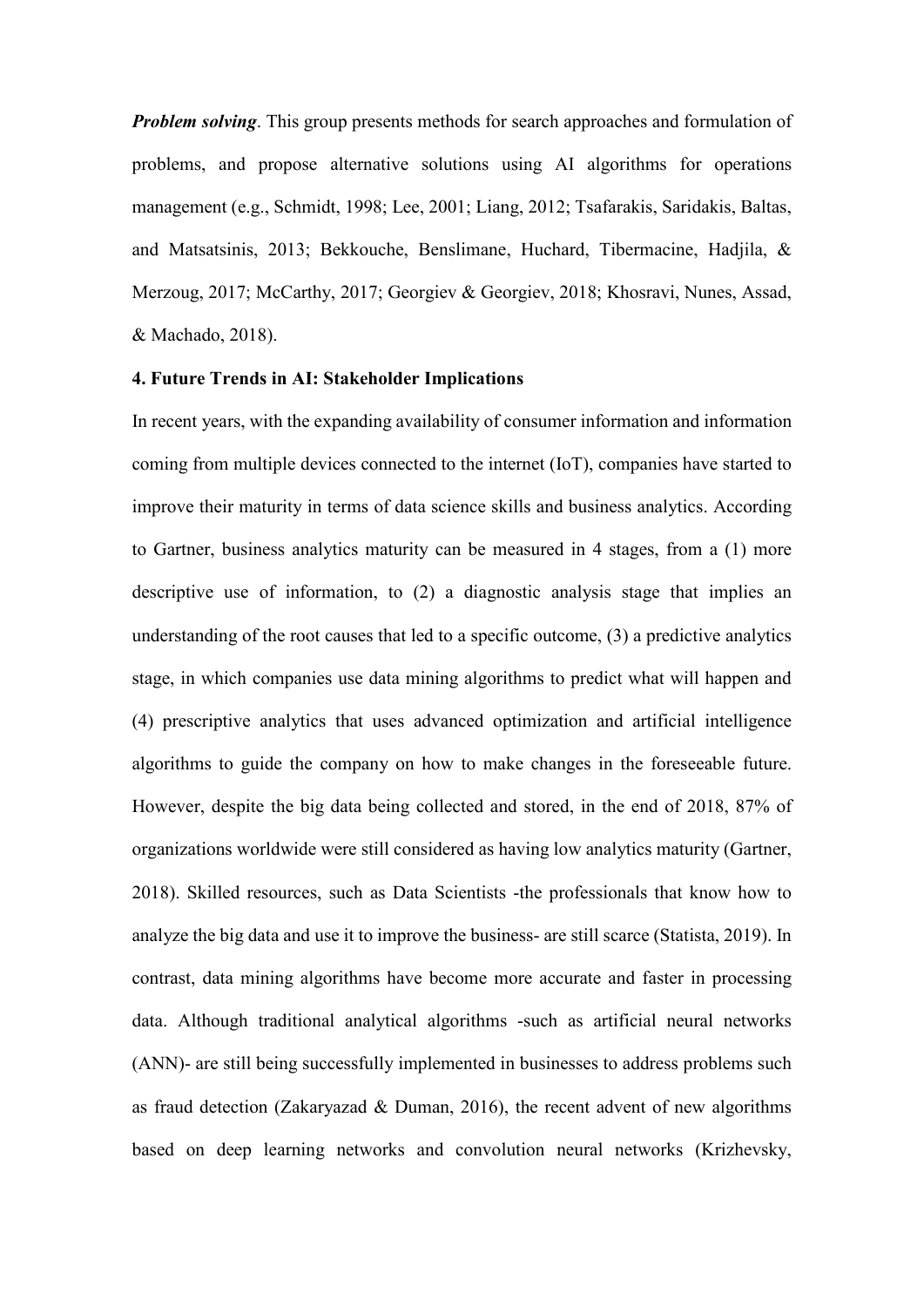Sutskever, & Hinton, 2012), have allowed companies to handle complex predictive problems (e.g., image and video processing) (Pouyanfar *et al.,* 2018). Some examples include driver behavior intention to improve how self-driving cars adapt to the consumers' individual characteristics (Shahverdy, *et al.*, 2020), or learning algorithms to predict project profitability (Bilial & Oyedele, 2020). Given the recent rise in computer power and algorithm complexity, new applications are expected to impact how companies work and prepare for improving their competitive advantages. For example, the Gartner hype cycle for emerging technologies classified generative adversarial networks (GAN) (Goodfellow *et al.*, 2014) and eXplainable AI (XAI) (Arrieta *et al*., 2020*)* as innovative AI technologies that may drive future applications (Gartner, 2019).

Although much have been written about AI in the literature, there are still many challenges and management implications that are far from being fully addressed in previous studies. A search on SCOPUS and WoS for papers on future trends in AI ranging from 2018 to 2020 in the Business subject area, revealed eight fundamental articles. Such trends are used here to highlight how AI may affect company stakeholders (see table 4)

| <b>Author</b>                    | <b>Title</b>                                   | <b>Journal</b>           |
|----------------------------------|------------------------------------------------|--------------------------|
| Capatina et al., 2020            | Matching the future capabilities of an         | Technological            |
|                                  | artificial intelligence-based software for     | Forecasting and          |
|                                  | social media marketing with potential users'   | Social Change            |
|                                  | expectations                                   |                          |
| Davenport, Guha, Grewal and      | How artificial intelligence will change the    | Journal of the           |
| Bressgott, 2020                  | future of marketing                            | Academy of               |
|                                  |                                                | Marketing Science        |
| <b>Haenlein and Kaplan, 2019</b> | A brief history of artificial intelligence: On | California               |
|                                  | the past, present, and future of artificial    | Management               |
|                                  | intelligence                                   | Review                   |
| <b>Clarke</b> , 2019             | Why the world wants controls over              | Computer Lay and         |
|                                  | Artificial Intelligence                        | <b>Security Review</b>   |
| Yampolski, 2019                  | Predicting future AI failures from historic    | Foresight                |
|                                  | examples                                       |                          |
| Upadhyay and Khandelwal,         | Artificial intelligence-based training         | Development and          |
| 2019                             | learning from application                      | Learning in              |
|                                  |                                                | Organizations            |
| Kaplan and Haenlein, 2019        | Rulers of the world, unite! The challenges     | <b>Business Horizons</b> |
|                                  | and opportunities of artificial intelligence   |                          |

Table 4. Papers on Future AI Trends in Business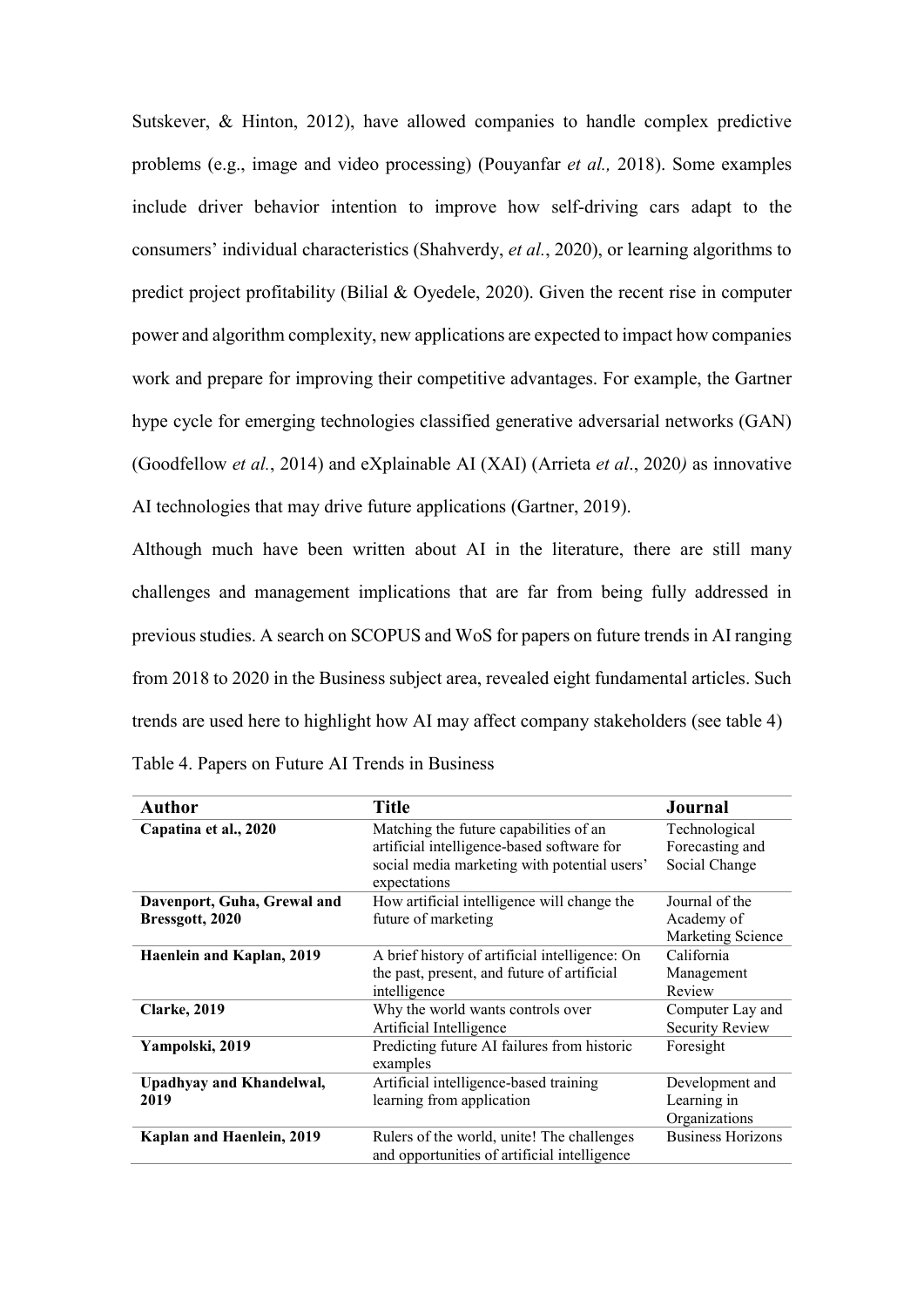Geisel, 2018 The current and future impact of artificial intelligence on business

International Journal of Scientific and Technology Research

Following the stakeholder theory (Freeman, 2004), we discuss how AI may affect (1) the internal stakeholders, in which we discuss implications for businesses driven by the use of AI for the workforce and management (employees and managers/owners), and (2) the external stakeholders, where implications of AI future trends for the companies may come from the customers, the suppliers, the society, the government and other interest groups.

#### **4.1 Internal Stakeholders**

## *4.1.1 EMPLOYEES*

AI is often referred to when discussing the future of the working environment. AI agents will someday take over repetitive tasks and maximize efficiency (Huang, Rust & Maksimovic, 2019). As a result, millions of jobs will be lost while new types of jobs will be created due to automation (Ford, 2013; Pueyo, 2018). In the first round of AI impact on work, creative jobs are projected to be safe from AI replacement. In fact, some researchers argue that AI will always fail to recognize and use human creativity (e.g., Holford, 2019) and that a new type of Feeling Economy (based on emotions, empathy and interpersonal relations) will drive job creation (Huang, Rust & Maksimovic, 2019). Yet, recent examples also show AI systems that perform "creative" tasks by producing their own art (Christies, 2018) and music (Guardian, 2018). Just as human beings AI agents are influenced by their experience when developing their creative ideas. AI agents will have more power to learn from their human ancestors to develop new creative and innovative concepts that may be applied in the workplace. This can also contribute to the creation of smart workplaces as AI systems could assist in providing safer working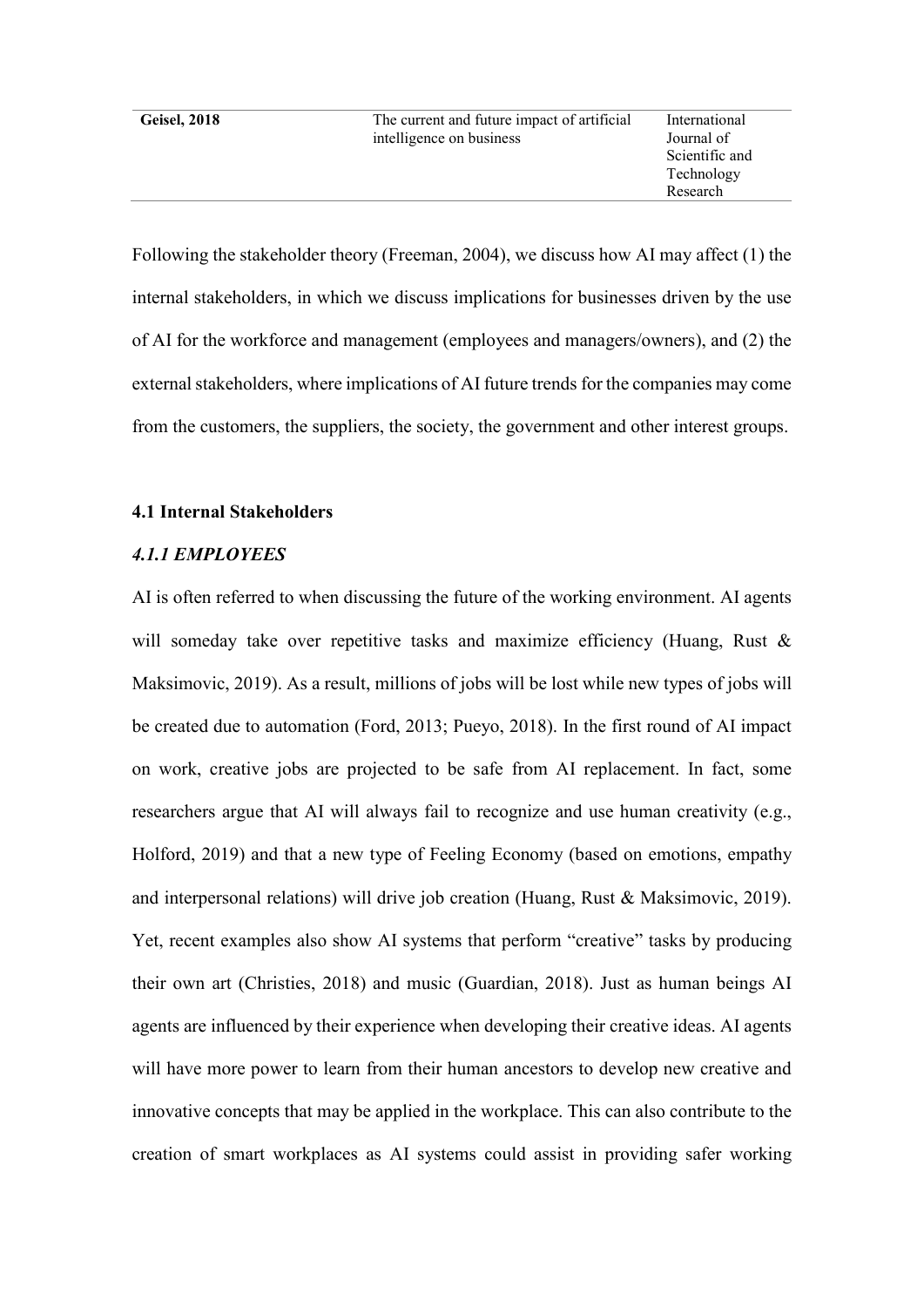conditions and convenience due to a better understanding of patterns of task fulfillment and creative processes. For example, Hyundai and Mercedes-Benz are already using AI embedded in exoskeletons to help human workers to perform better most repetitive tasks (Wilson & Daugherty, 2018).

Smart systems are also revolutionizing manufacturing. In fact, Industry 4.0 is already a reality in many medium-to-large companies (Diez-Olivan et al., 2019; Ghobakhloo, 2018). Smart manufacturing, with its roots dating back to the works of Kusiak (1990; 2018), represents integrated systems that respond in real-time to the demand of the factory, the supply network, and the customer. The Internet of Things (IoT) will assist companies in measuring their operational performance by implementing connected sensors to track most of their activity (Turner *et al*., 2019). A company that is already using the benefits of embedding IoT with AI is Nature Fresh Farms, which has reduced packaging times from more than 35 seconds to just 8 seconds by improving the way it screens its fresh products (Forbes, 2018). Furthermore, AI systems will be able to learn from past successes and failures in all the decision layers and come up with better solutions such as lighter and more creative ways to produce airline components or completely new conceptual designs (as the ones developed by PTC-Frustum's AI systems) (PTC, 2018).

#### *4.1.2 ROBOTIC EMPLOYEES*

Today, robots can sense their surrounding environment to learn how to interact in the real-world. AI agents embedded in robotic systems are thus evolving as they are learning to walk, to avoid obstacles, and to master complex human skills (Fevre, Goodwine & Schmiedeler, 2019; Singh & Bera, 2020). There has also been an increasing development in human-AI interactions to help AI agents learn faster by asking for (human) help when confronted with a limitation, just like a human does in its evolution (Silva, Faria, Melo,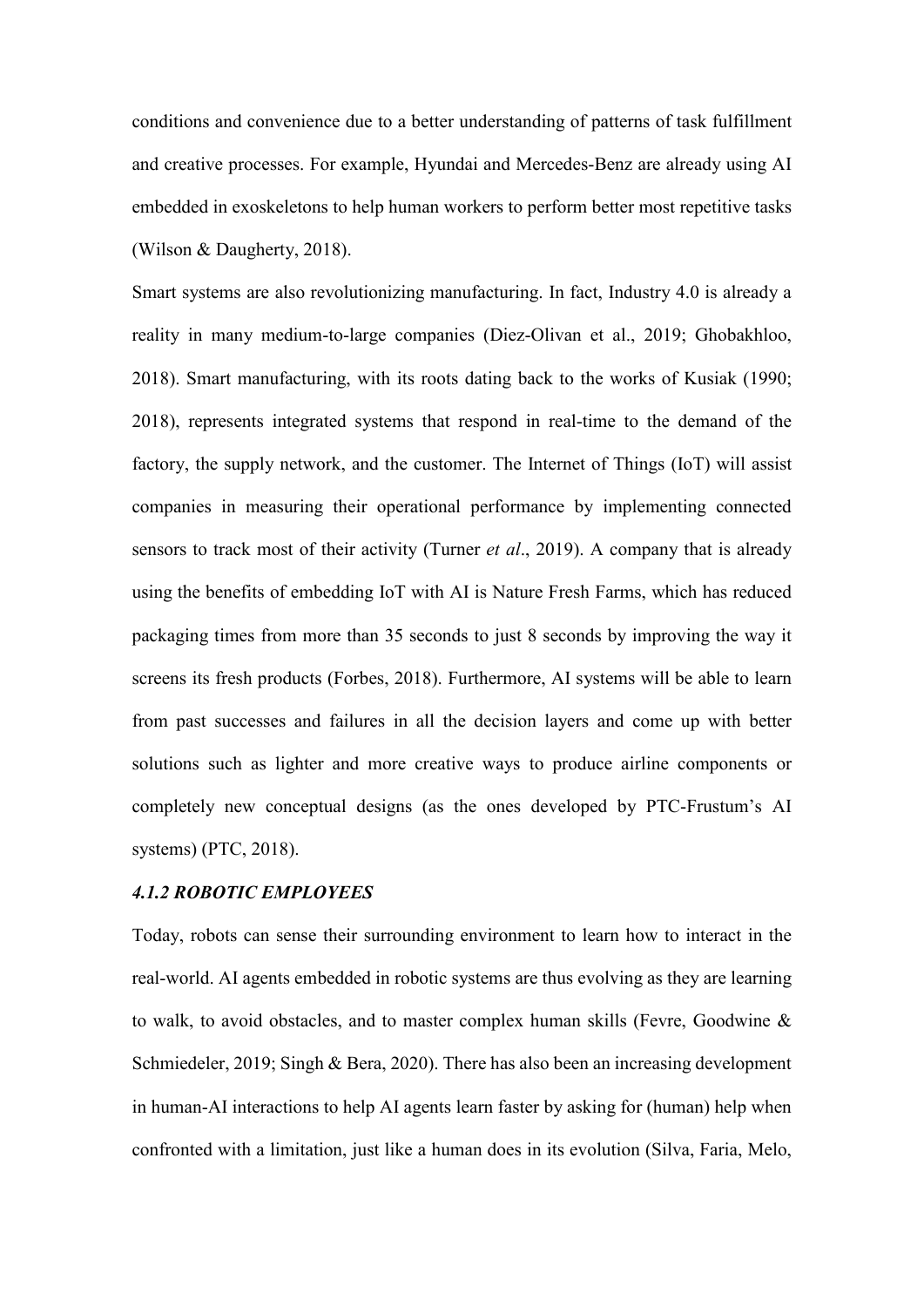& Veloso, 2017). The proliferation of automated systems that are using AI to execute complex tasks, such as self-driving cars and customer service bots, will eventually lower the cost of producing such systems, making them more readily available (Ivanov and Webster, 2019). In addition, as AI agents are integrated into daily experiences (e.g., as customer assistants or factory workers), and particularly in tasks where they take the master role in the human-object relationship, as put forward by Schweitzer et al. (2019), they will also become a new type of buyer. An example would be an AI system embedded in a smart device or an AI-embedded robot that would search, filter, select and buy a set of goods on behalf of their owners without explicit consent other than following its owner patterns of behavior.

#### *4.1.3 MANAGEMENT AND OWNERS*

The implications of a hybrid working environment are humans and AI systems working together and changing how managers and owners need to act to ensure a healthy working balance between multiple different needs (Kaplan & Haenlein, 2018). Today, companies are already using AI systems to help managers decide who to hire. Unilever, for example, has been using HireVue to successfully analyze and survey thousands of potential candidates for internships, while L'Oreal has been using a similar approach to recruit international candidates and the time needed to screen a candidate has decreased by 90% (Black & van Esch, 2020). Such automated systems based on AI, although still in its infancy, are known to be much less biased and much more objective than traditional Human based recruiting (Van Esch, Black, & Ferolie, 2019). A more distant future trend may rise from the use of brain-computer interfaces to enhance cognitive skills for both managers and employees.

Today, brain-computer interfaces (BCI) are widely developed to allow people to interact with a computer (smartphone or AI) using only their brain waves (Martinez-Cagigal et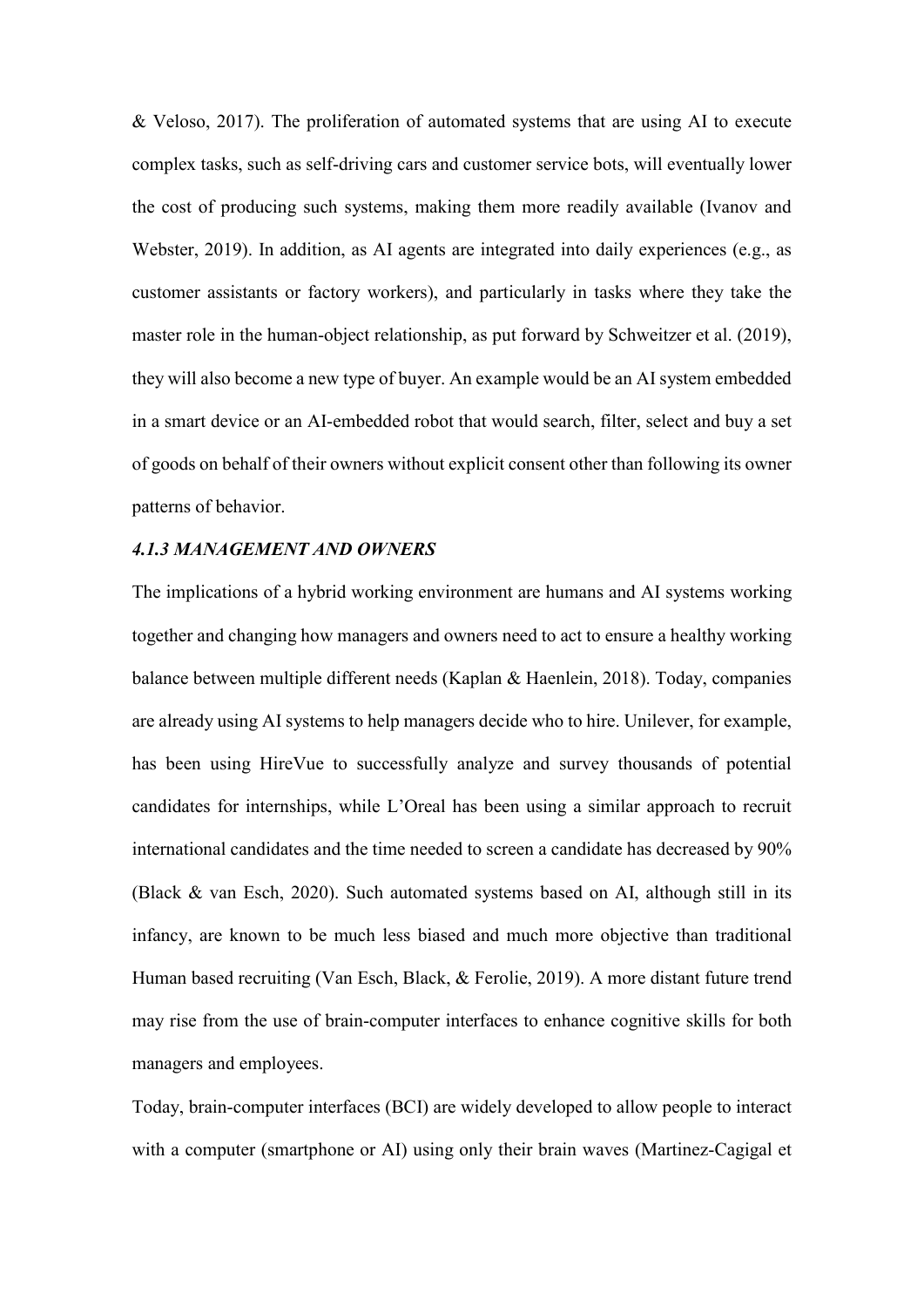al., 2019; Cheng, 2017). However, the future will also rely on bi-directional systems that not only capture brain waves, but also interact with the human brain though deep brain stimulation (DBS).

Although DBS is not a new field in cognitive neuroscience and has been used to treat neurological conditions and in neuroprosthetics (Rouse et al., 2011; Horch & Dhillon, 2004), its maturation has allowed its use to extend to other fields, such as immersive realities or memory enhancement (Cangelosi & Invitto, 2017). Yet, despite the evident benefits of using BCI for commercial applications, the future and potential applications will face numerous ethical challenges (Glannon, 2016), especially because of the possibility of such systems creating a new type of hybrid humans (Humans 2.0) with levels of intelligence much higher than their older, "natural" generation. Such cognitive difference will have significant business implications as more intelligent workforce may dominate society.

The integration of neurostimulators and nanochips into the brain enhances the human organism toward transhumanism (Bostrom, 2005a; Bostrom, 2014), and eventual creation of the hybrid humans (e.g., Kumar, Dixit, Javalgi, & Das, 2016; Rust & Kannan, 2002; Ng & Wakenshaw, 2017). Transhumanism is a movement that "understands and evaluates the opportunities for enhancing the human condition and the human organism opened up by the advancement of technology" (Bostrom, 2005b, p. 3). Transhumanists believes that the actual biological condition of humans limits them to a range of feelings, thoughts and experiences, which may be leveraged by incorporating technology. The goal of such improvement of human capabilities is their subjective well-being and for organizations to enhance employees' job performance. The meaning behind subjective well-being comprises personal traits of individuals, their positive and negative affect, and life events (e.g., Headey & Wearing, 1989; Myers & Sweeney, 2004; Dodge et al., 2012).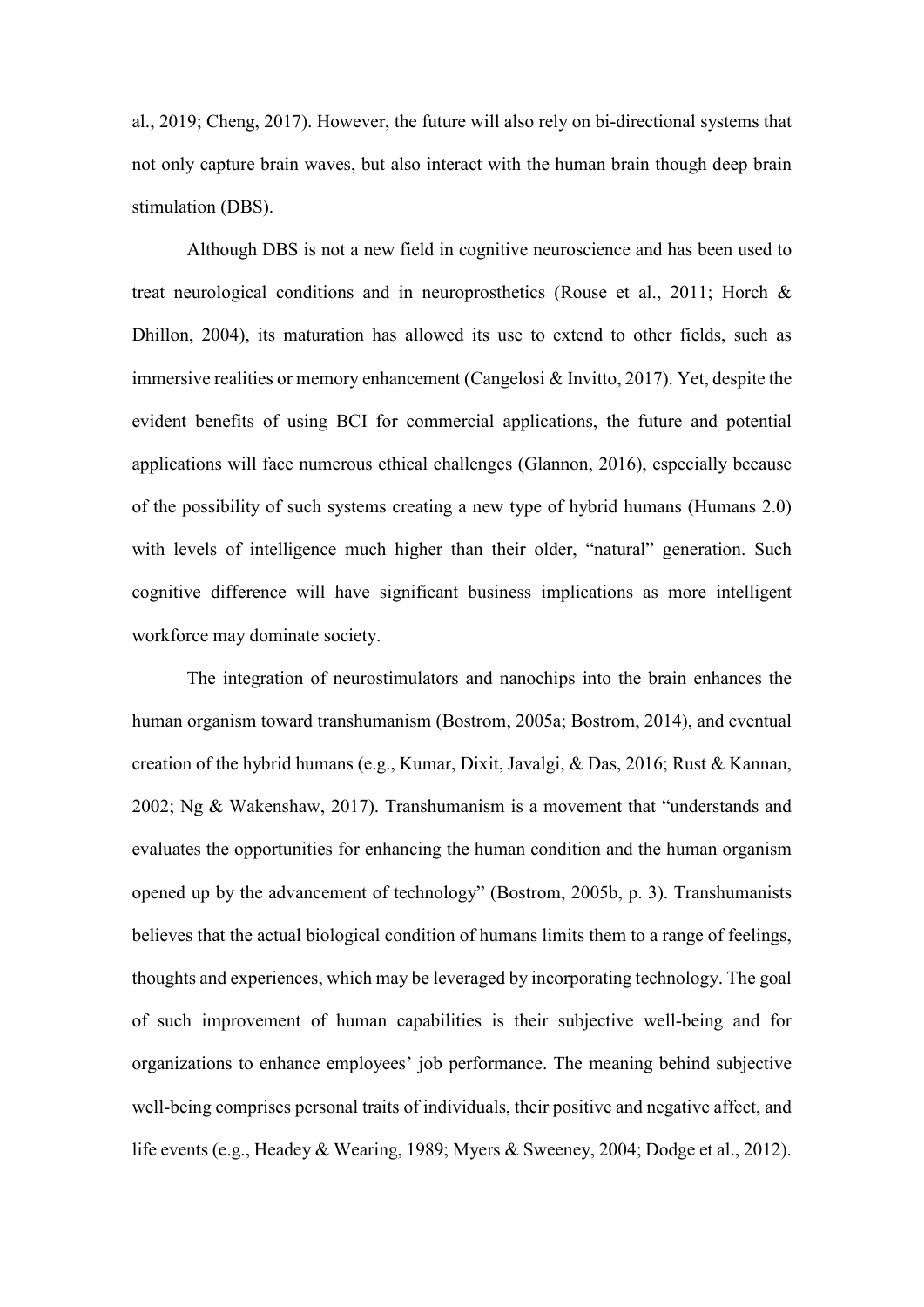Enhancing the cognitive, emotional, and physical characteristics of humans can leave them with positive feelings and moods, improve their cognitive capabilities and physical dexterity to overcome their life's challenges and negative events, and achieve their life goals. An engagement process will be needed for individuals to accept transhumanistic technologies. Indeed, these technologies may be so intrusive and transformative that people will show a tendency to be afraid, feel insecure, and thus avoid them.

For organizations working on transhumanistic technologies, involving people in the cause by inviting them to actively participate during the whole process of new product development and openly explaining the potentialities, benefits, and eventual failures of these technologies will be a challenge. Notwithstanding, only through internal and external engagement process with all stakeholders (including consumers), organizations will be able to contribute to enhance human well-being and at the same time improve job performance (e.g., Greenwood, 2007; Rodriguez‐Melo & Mansouri, 2011). As suggested in the literature, employees who are engaged with the organization, internalizing its mission and goals, will perform their job better (Kumar & Pansari, 2016).

Following such predicted advancements in the literature, we frame the first AI trend under the realms of **Robots and Automated Systems** and the second AI trend under **Brain-Computer Interfaces (BCI) and Deep Brain Stimulation (DBS)**.

### **4.2 External Stakeholders**

#### *4.2.1 CUSTOMERS*

The previous section explored how companies are preparing for an AI society. Such changes in the business landscape are already affecting the way companies interact with consumers. For example, advanced AI assistants capable of proactively taking actions for their users, as demonstrated by Google Assistant calling a restaurant to schedule a reservation (BBC, 2018), will become the norm in the near future, presenting new ways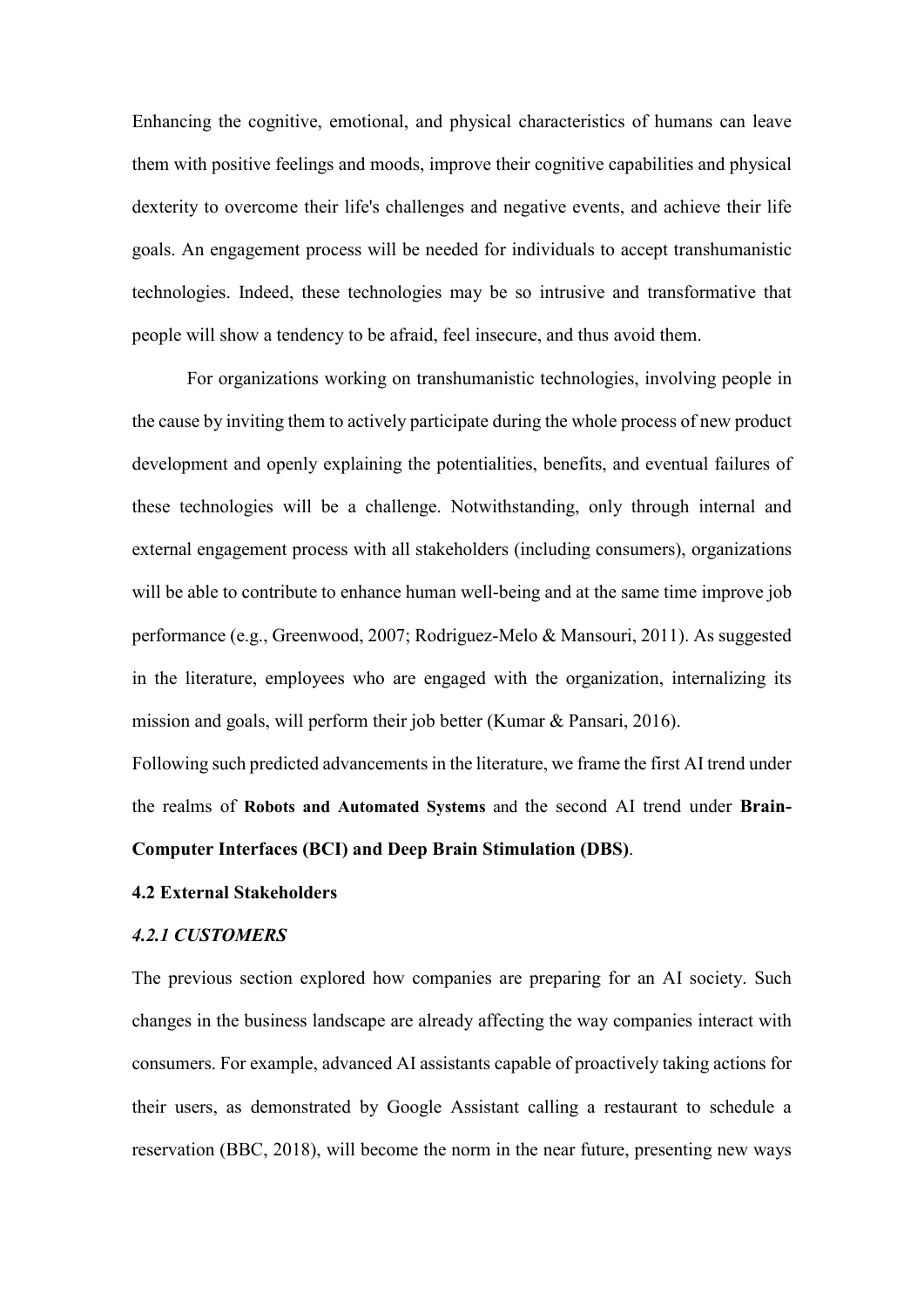of delivering and consuming services. Following the self-expansion model (Aron & Aron, 1986) and the extended-self proposed by Belk (2013) we suggest that consumers will increasingly adopt AI technologies (even BCI to enhance their cognitive skills) to reduce repetitive tasks while enhancing hedonic/aesthetic experiences. Some examples include Replika, an empathetic AI chatbot that learns from its owners' behavior and acts as an emotional partner (Replika, 2020) and Conversica, that augments customer support during the decision-making process (Conversica, 2020).

## *4.2.2 SUPPLIERS AND SOCIETY*

The evolution of the Internet of Things (IoT) coupled with AI to form intelligent cyberphysical systems will also bring new implications for how we live our lives. In the near future, it is expected that everything we use in our daily lives will be connected (Leminen et al., 2018). Such networked devices will generate significant amount of realtime behavioral data, which may only be analyzed using AI algorithms to uncover latent knowledge that can be used to help cities becoming better managed and more sustainable (O'Dwyer, 2019). As AI becomes more intelligent, it is expected that smart systems will find ways to optimize the daily lives of city dwellers in ways we have never thought about before. The relationship between companies and suppliers will also need to address the ever increasing need to integrate Big Data information to better serve the consumer and improve production efficiency. Following such predicted advancements in the literature, we frame the third AI trend under the reals of **Internet-of-Things and AI integration.**

## *4.2.3 GOVERNMENT: Law and ethics*

Deep learning was developed to accurately predict a given outcome by learning from the environment. However, with hidden layers embedded in the networks, they are largely black-boxes (Pouyanfar, *et al.*, 2018). However, recent AI techniques framed under the eXplainable AI (XAI) algorithms are paving the way for future transparent applications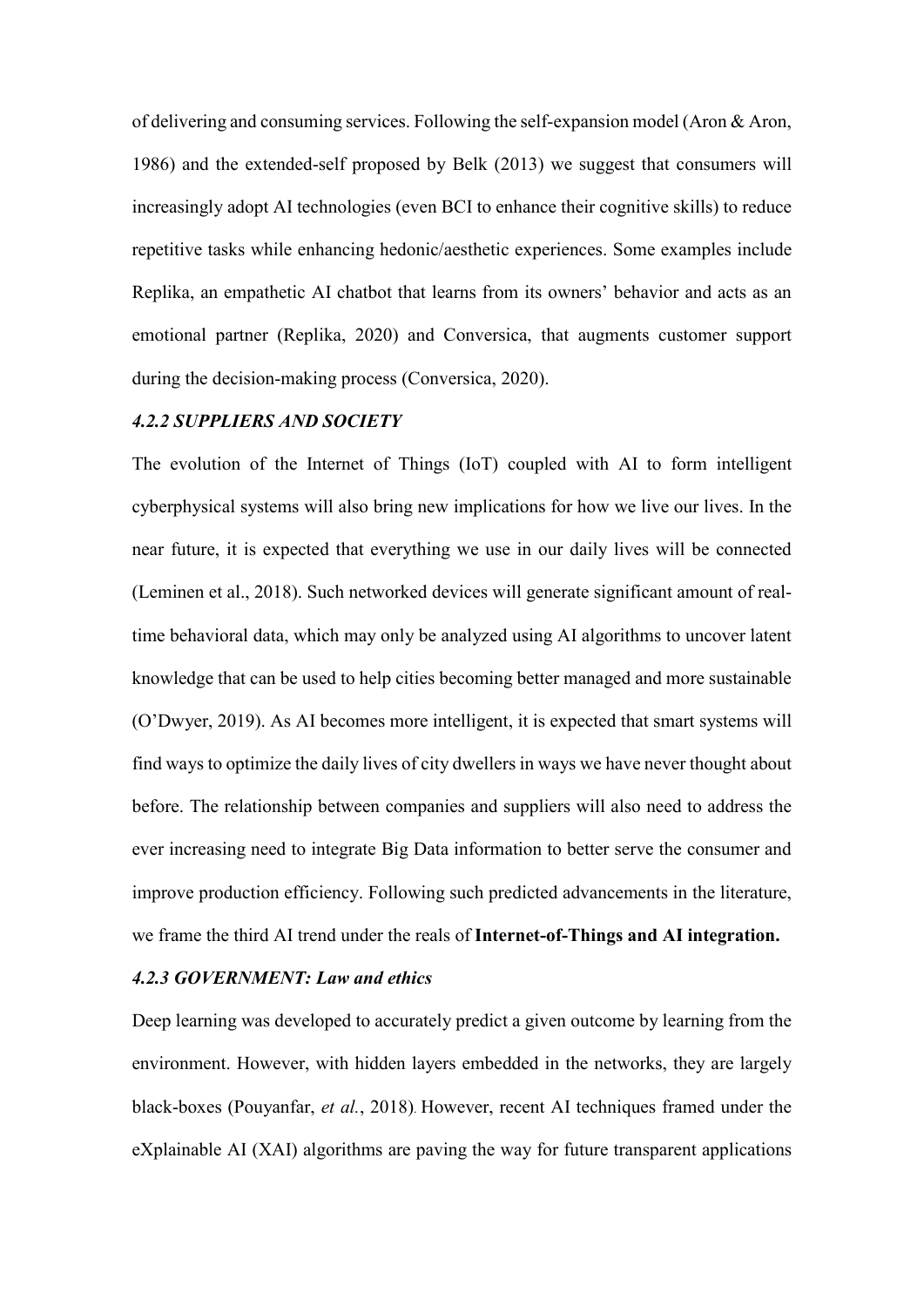based on AI (Arrieta, 2020). However, despite studies conducted to bring transparency to the complex learning procedures that are inherent to AI (Miller, 2019), more research is needed to translate AI language to human language. Yet, not only the communication process between AI systems and humans needs to be settled, a whole AI systems and robots rights charter with duties and obligations should emerge and be approved by an international governing body, such as the United Nations. Current laws governing citizens on tort and liability should be reviewed and potentially extended to include AI systems to regulate who will be liable, for instance, if AI systems and robots caused bodily harm to others (e.g., humans, AI agents, and hybrid beings). In the same line of thoughts, when AI systems produce products/experiences or when they receive and use them, they should be entitled to intellectual property and have the duty to pay taxes. Despite some initiatives are already in place to develop some of these best practices, such as AI for Humanity or the Institute for Ethics in Artificial Intelligence (Nebeker et al., 2019), there is a growing concern that, as AI becomes more intelligent, humans would be unable to control its evolution. A super intelligent society based on AI agents and hybrid humans may bring both enormous benefits and challenges in terms of environmental and societal changes (Pueyo, 2018). Singularity, commonly referred as a state of super intelligence where AI overcomes HI, may occur in the next decades (Turchin, 2018). However, risks and contingencies should be discussed today to prepare for the future. Such risks include lack of safety of future AI systems, lack of transparency, a potential biased and unfair treatment from self-learning systems which may deepen socio-economic inequalities and the degree of dependency of HI from such intelligent systems (Green, 2018). So far, recommendations of how machine Ethics should be imposed on future systems have been focused mainly on a two-way approach that should drive the discussions in the next decade. The first posits that such Ethics should be derived from learning systems that use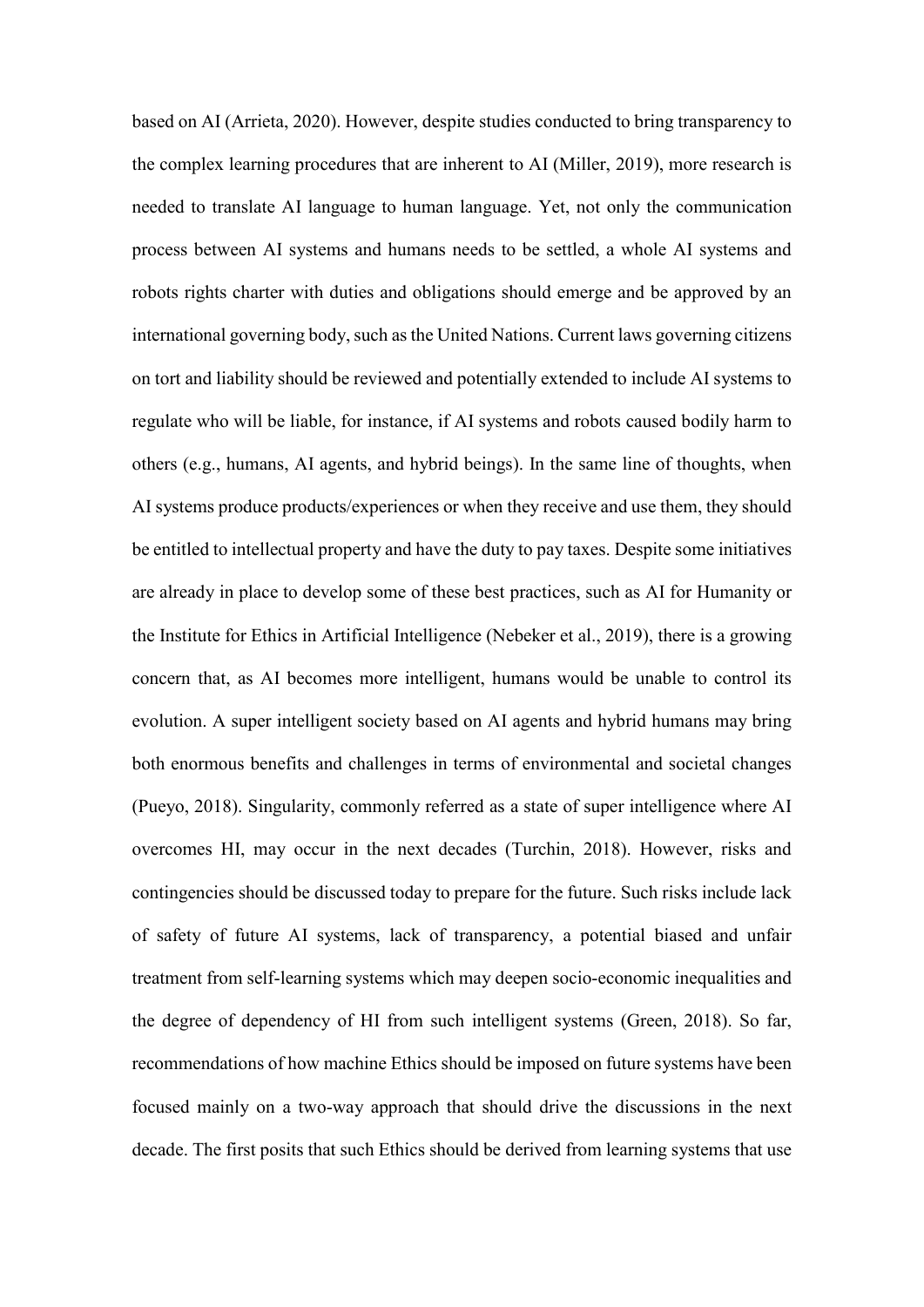past moral behaviors and rules from the current society (Bello & Bringsjord, 2012), while the second proposes the definition of a new set of agreed-upon moral rules that should be embedded in every AI system from its inception (Arkoudas et al., 2005). Recent trends suggest a mix of both approaches under a set of *hard and soft* ethics standards (Floridi et al., 2018). Following such predicted advancements in the literature, we frame the fourth AI trend under **AI integration, and Law and Ethics** (see table 5).

| <b>Trend Type</b>                             | <b>Summary of Trend</b>                                                                                            | <b>Example</b>                                                                                              | <b>Implications</b>                                                                                                                                                                                  |
|-----------------------------------------------|--------------------------------------------------------------------------------------------------------------------|-------------------------------------------------------------------------------------------------------------|------------------------------------------------------------------------------------------------------------------------------------------------------------------------------------------------------|
| <b>Robots and</b><br><b>Automated Systems</b> | The development of<br>advanced automated<br>systems to handle<br>daily tasks                                       | Customer service<br>bots; self-driving<br>cars                                                              | Job Loss (repetitive<br>jobs); Job<br>Satisfaction (creative<br>jobs); Customer<br>Engagement and<br>Satisfaction                                                                                    |
| <b>BCI</b> and <b>DBS</b>                     | Integration of<br>neurostimulators and<br>nanochips into the<br>brain to allow bi-<br>directional<br>communication | Social<br>communication;<br>cognitive<br>enhancement                                                        | Transhumanism; Job<br>performance;<br>stakeholder<br>engagement; human<br>well-being                                                                                                                 |
| <b>Integrated IoT and</b><br>AI               | Smart devices<br>connected to AI<br>systems to maximize<br>efficiency and<br>relationships                         | Smart cities;<br>Operational<br>efficiency                                                                  | More sustainable<br>cities; Increased<br>profits                                                                                                                                                     |
| <b>Law and Ethics</b>                         | Definition of ethical<br>codes and rules of<br>law to regulate AI                                                  | Regulations for<br>liabilities; Regulation<br>of work                                                       | AI agents, hybrid<br>(half human, half<br>robot) and humans<br>will exist together in<br>society and at work,<br>thus, without<br>regulation the society<br>may become chaotic.<br>Human beings lose |
|                                               | AI becoming more<br>intelligent than<br>humans                                                                     | AI systems may<br>demand to manage<br>important<br>infrastructures for<br>human life support<br>and society | control over<br>infrastructures for<br>human life support<br>and society                                                                                                                             |

Table 5. Future Trends in AI

Table 5. Papers on Future AI Trends in Business

| Author<br>___ | n.<br>ние | JOUFIIAL |
|---------------|-----------|----------|
|               |           |          |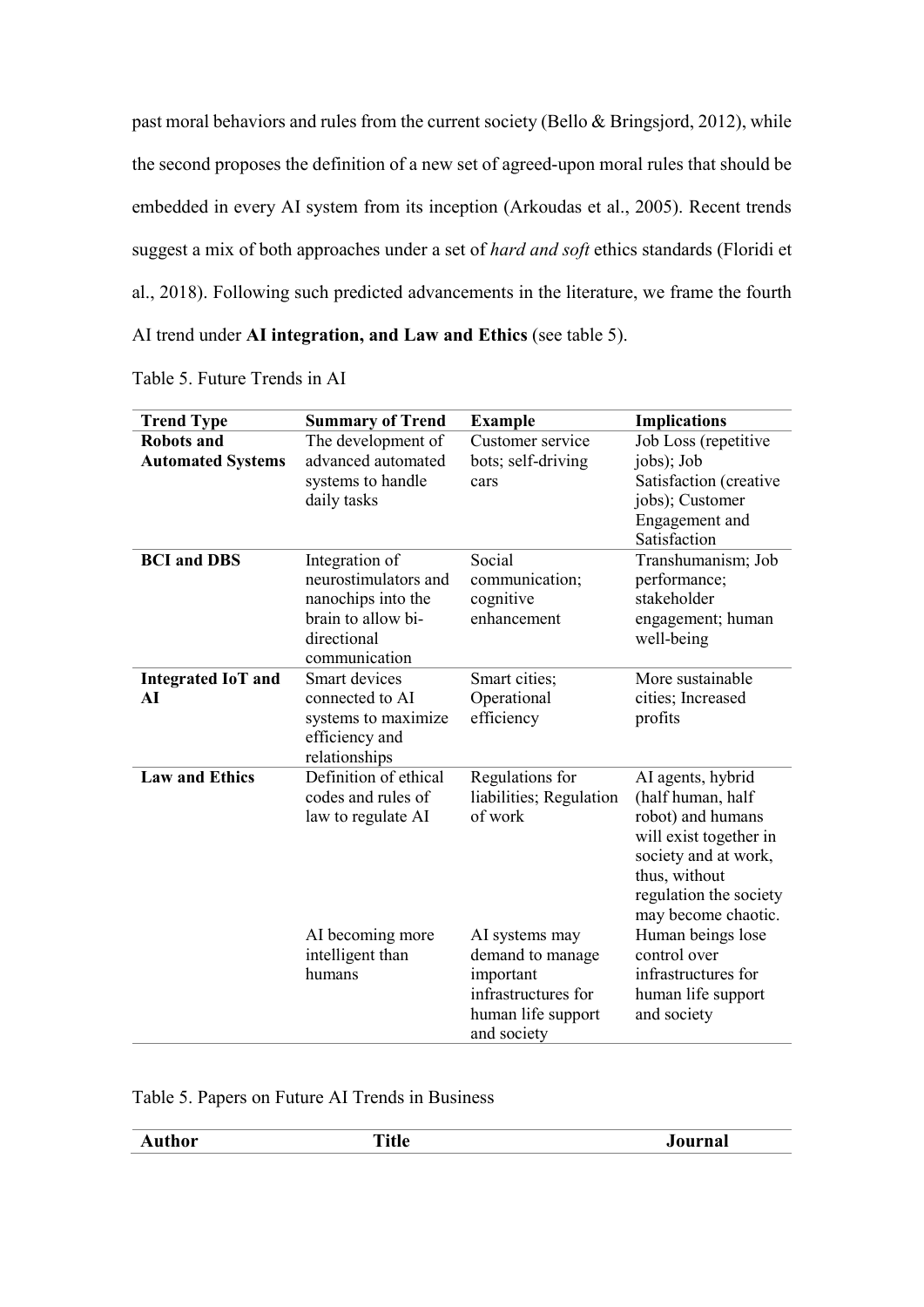| Capatina et al., 2020           | Matching the future capabilities of an                                                     | Technological            |
|---------------------------------|--------------------------------------------------------------------------------------------|--------------------------|
|                                 | artificial intelligence-based software for                                                 | Forecasting and          |
|                                 | social media marketing with potential users'                                               | Social Change            |
|                                 | expectations                                                                               |                          |
| Davenport, Guha, Grewal and     | How artificial intelligence will change the                                                | Journal of the           |
| Bressgott, 2020                 | future of marketing                                                                        | Academy of               |
|                                 |                                                                                            | Marketing Science        |
| Haenlein and Kaplan, 2019       | A brief history of artificial intelligence: On                                             | California               |
|                                 | the past, present, and future of artificial                                                | Management               |
|                                 | intelligence                                                                               | Review                   |
| <b>Clarke</b> , 2019            | Why the world wants controls over                                                          | Computer Lay and         |
|                                 | Artificial Intelligence                                                                    | <b>Security Review</b>   |
| Yampolski, 2019                 | Predicting future AI failures from historic                                                | Foresight                |
|                                 | examples                                                                                   |                          |
| <b>Upadhyay and Khandelwal,</b> | Artificial intelligence-based training                                                     | Development and          |
| 2019                            | learning from application                                                                  | Learning in              |
|                                 |                                                                                            | Organizations            |
| Kaplan and Haenlein, 2019       | Rulers of the world, unite! The challenges<br>and opportunities of artificial intelligence | <b>Business Horizons</b> |
| <b>Geisel, 2018</b>             | The current and future impact of artificial                                                | International            |
|                                 | intelligence on business                                                                   | Journal of               |
|                                 |                                                                                            | Scientific and           |
|                                 |                                                                                            | Technology               |
|                                 |                                                                                            | Research                 |

## **5. Concluding Remarks**

Recently AI has become a topic of interest for many researchers and practitioners in the Business field due to its diverse applications in several industrial domains. Past research has pointed out the need for more research that contributes to knowledge and strategies in the four identified topic clusters. The major concerns claimed in past research include (i) how organizations should re-envision organizational structure, job function, and skills, and educate future workforce (students), (ii) ethical and legal issues regarding data protection of citizens and the new role of robots in society, and (iii) how new methods may emerge that could perform more reliable future predictions. Table 6 provides several potential questions to guide the directions of future research addressing these concerns.

Table 6. Questions for future research

| Future<br><b>Trends</b>           | <b>Business</b><br><b>Domains</b> | <b>Research Questions</b>                                                                                                          |
|-----------------------------------|-----------------------------------|------------------------------------------------------------------------------------------------------------------------------------|
| Robot and<br>automated<br>systems | Strategy                          | • How to design human–machine integrated service<br>strategies?<br>• How to create original, unique goods with AI<br>applications? |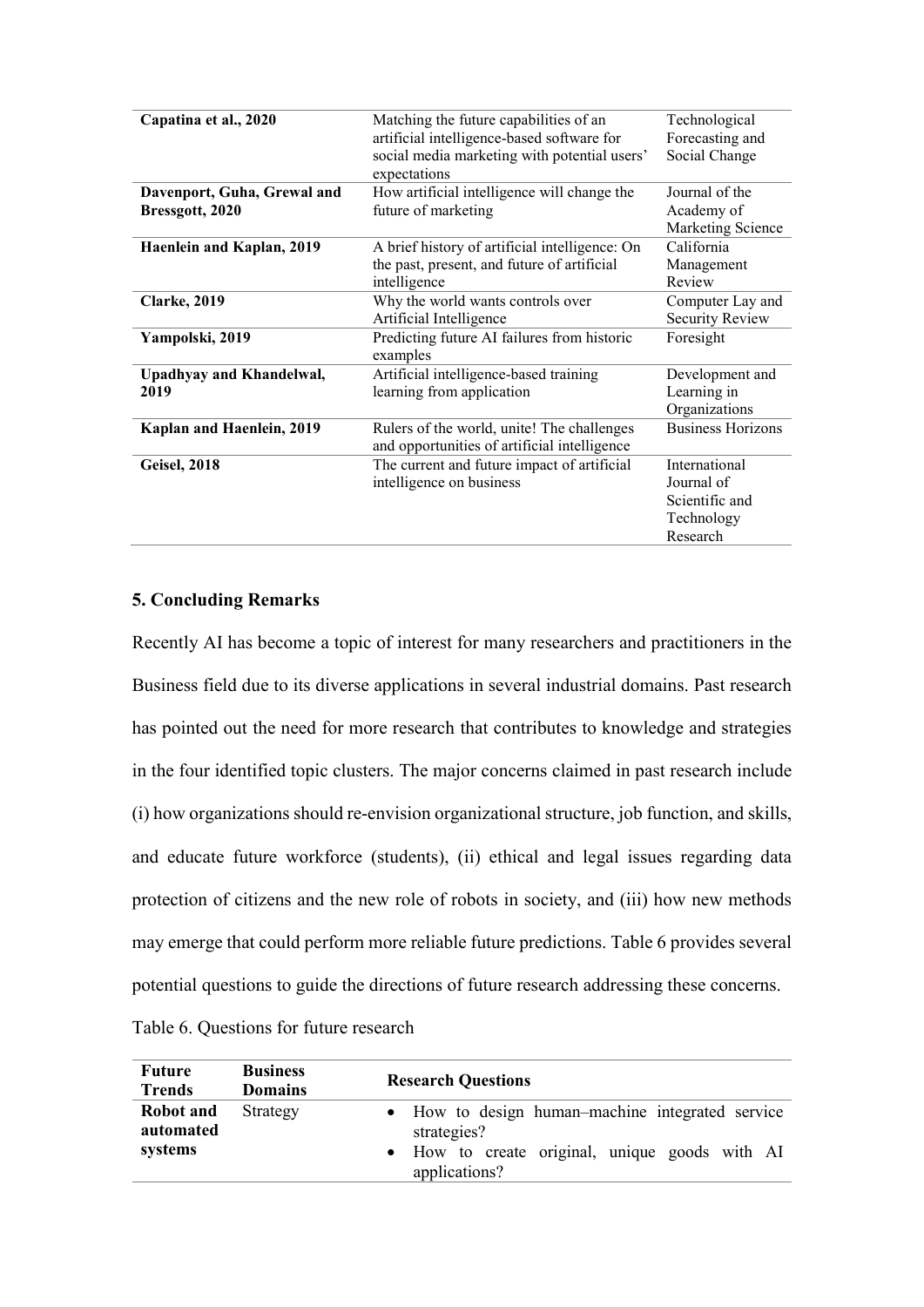| <b>Future</b><br><b>Trends</b> | <b>Business</b><br><b>Domains</b> | <b>Research Questions</b>                                                                                                                                                                                                                                                                                                                                                                                                                                                                                                                                                                                                                                                                                   |  |  |
|--------------------------------|-----------------------------------|-------------------------------------------------------------------------------------------------------------------------------------------------------------------------------------------------------------------------------------------------------------------------------------------------------------------------------------------------------------------------------------------------------------------------------------------------------------------------------------------------------------------------------------------------------------------------------------------------------------------------------------------------------------------------------------------------------------|--|--|
|                                |                                   | How to identify consumer preferences for human or<br>٠<br>machine services?<br>How to streamline processes for human and machine<br>٠<br>service providers?<br>How hard is to duplicate competitive advantages based<br>٠<br>on robots and automated systems?<br>How robots and automated systems depreciate over<br>٠<br>time and what kind of investment is required to keep<br>the pace of innovation under an AI-led business<br>environment?                                                                                                                                                                                                                                                           |  |  |
|                                | Relationship<br>Marketing         | How will cognitive and emotional-social complexity<br>٠<br>dimensions influence robot design?<br>Which relationship marketing capabilities should be<br>٠<br>programmed in service robot?<br>How will the engagement process evolve between<br>٠<br>humans and AI-enabled machines? and what about<br>enabled-AI Robot-to-Robot engagement?<br>How can robots and automated systems based on AI<br>٠<br>empower consumers with disabilities to go beyond<br>their cognitive and physical limitations?                                                                                                                                                                                                       |  |  |
|                                | Servicescape                      | How can service robots be effectively integrated into<br>٠<br>the servicescape?<br>How will the new servicescape look like in a robot<br>٠<br>dominated service environment?<br>What will be the core dimensions of servicescape in<br>٠<br>the service robots?                                                                                                                                                                                                                                                                                                                                                                                                                                             |  |  |
|                                | Customer<br>acceptance            | Beyond the physical and virtual nature of service<br>٠<br>objects, what drives customer preference for physical<br>or virtual robots?<br>How can the more cost-effective virtual robots (e.g.<br>holograms rather than physical robots at information<br>counters) be designed to achieve greater consumer<br>acceptance?<br>Which consumer and context factors determine the<br>optimal level of humanoid appearance and social skills<br>for service robots?<br>How robot gender and personality will impact<br>consumer responses to service robots?<br>Which service and industry characteristics will<br>potentially moderate the impacts of determinants of<br>customer acceptance of service robots? |  |  |
|                                | Social acceptance                 | How can employees deal with working alongside<br>$\bullet$<br>humanoid robots that can operate for extended periods<br>without human intervention (making their own<br>decisions and acting independently)?<br>How can humans deal with autonomous systems in<br>social environments?                                                                                                                                                                                                                                                                                                                                                                                                                       |  |  |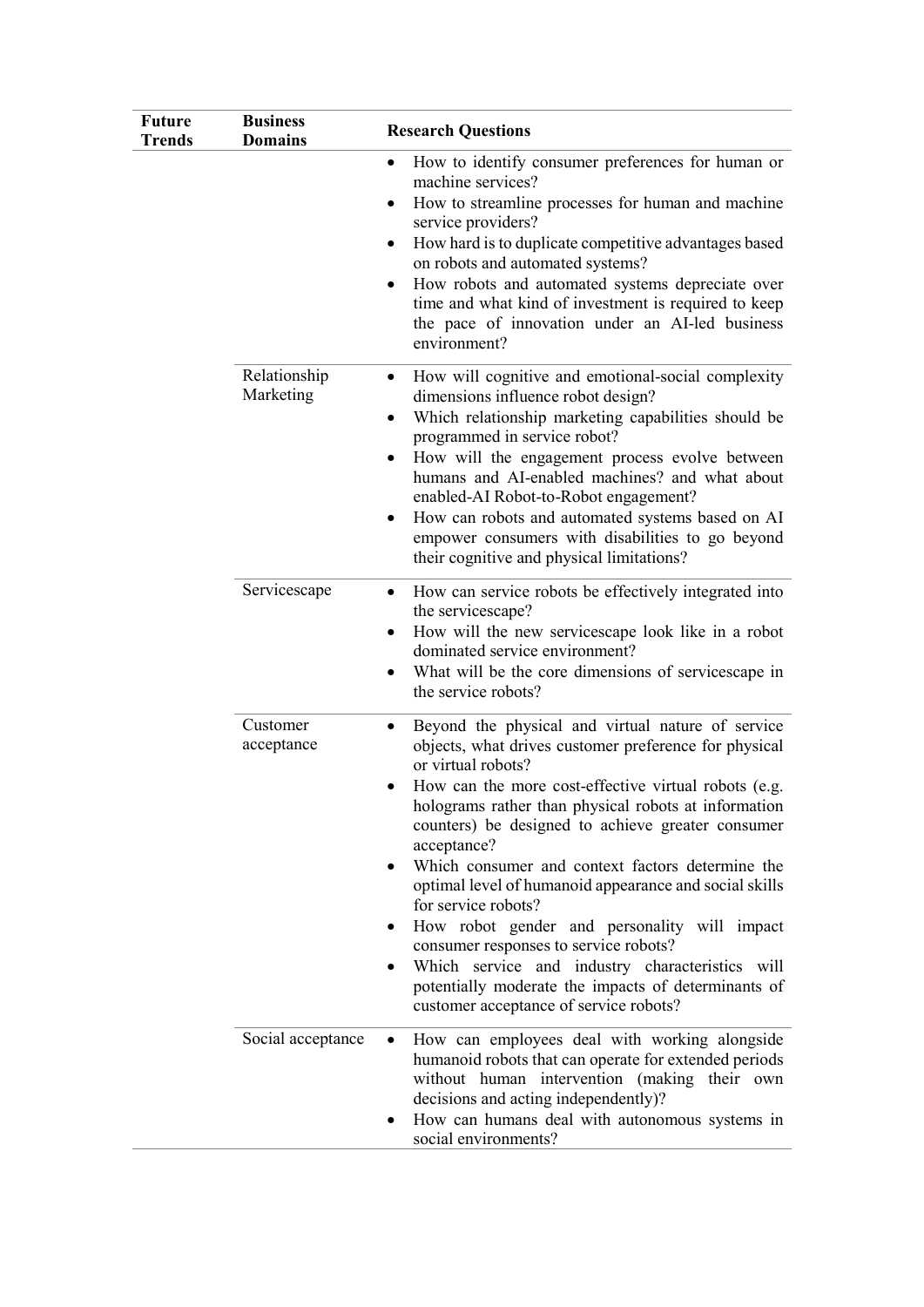| <b>Future</b><br><b>Trends</b>         | <b>Business</b><br><b>Domains</b> | <b>Research Questions</b>                                                                                                                                                                                                                                                                                                                                                                                                                                                                                                                                        |  |  |  |
|----------------------------------------|-----------------------------------|------------------------------------------------------------------------------------------------------------------------------------------------------------------------------------------------------------------------------------------------------------------------------------------------------------------------------------------------------------------------------------------------------------------------------------------------------------------------------------------------------------------------------------------------------------------|--|--|--|
|                                        |                                   | Can humanoid robots be accepted to be part of social<br>$\bullet$<br>events (professional or not) as any human?                                                                                                                                                                                                                                                                                                                                                                                                                                                  |  |  |  |
|                                        | Management                        | How should organizations manage and implement AI<br>systems in their organizations?<br>How should organizations stimulate employees to use<br>$\bullet$<br>such systems?<br>How can we re-train workers for intuitive and<br>$\bullet$<br>empathetic skills to remain employable?<br>How can we educate students for intuitive and<br>$\bullet$<br>empathetic skills to remain employable in an AI-led<br>business environment?<br>How can organizations improve knowledge creation<br>$\bullet$<br>with automation using generative models of deep<br>learning? |  |  |  |
| <b>BCI</b> and<br><b>DBS</b>           | Workforce                         | How can we engage stakeholders to develop new<br>$\bullet$<br>product/experiences embracing BCI and DBS<br>technologies?<br>How can we engage employees in the application of<br>transhumanistic<br>technologies<br>to<br>improve<br>job<br>performance?<br>What is the impact for the company of recruiting<br>$\bullet$<br>employees with BCI and DBS technologies?                                                                                                                                                                                            |  |  |  |
|                                        | Transhumanism                     | How to connect humans and/or AI-enabled machines<br>$\bullet$<br>for collective intelligence?<br>How may transhumanistic technologies enhance<br>$\bullet$<br>human well-being?<br>How citizens/consumers/employees who decide not to<br>٠<br>use BCI and DBS technologies will interact with those<br>who do?                                                                                                                                                                                                                                                   |  |  |  |
| <b>Integrated</b><br><b>IoT</b> and AI |                                   | How will AI systems evolve to aggregate all important<br>infrastructures in a city?<br>Can these networks allow a global management of the<br>physical<br>infrastructures,<br>social<br>and<br>political<br>governance?<br>Will AI systems support the development of a<br>$\bullet$<br>sustainable planet?                                                                                                                                                                                                                                                      |  |  |  |
| Legal and<br>ethical<br>issues         |                                   | How to balance the competing interests of innovative<br>٠<br>data use and personal data privacy rights?<br>How should regulators attempt to enforce laws that are<br>not practicable with new technology, for instance, the<br><b>Right to Be Forgotten?</b><br>Could AI-powered machines develop a conscience of<br>self?<br>Could machines using AI become depressed and have<br>٠<br>other human-like psychological problems? If so, how<br>to create new laws that could deal with this reality?                                                             |  |  |  |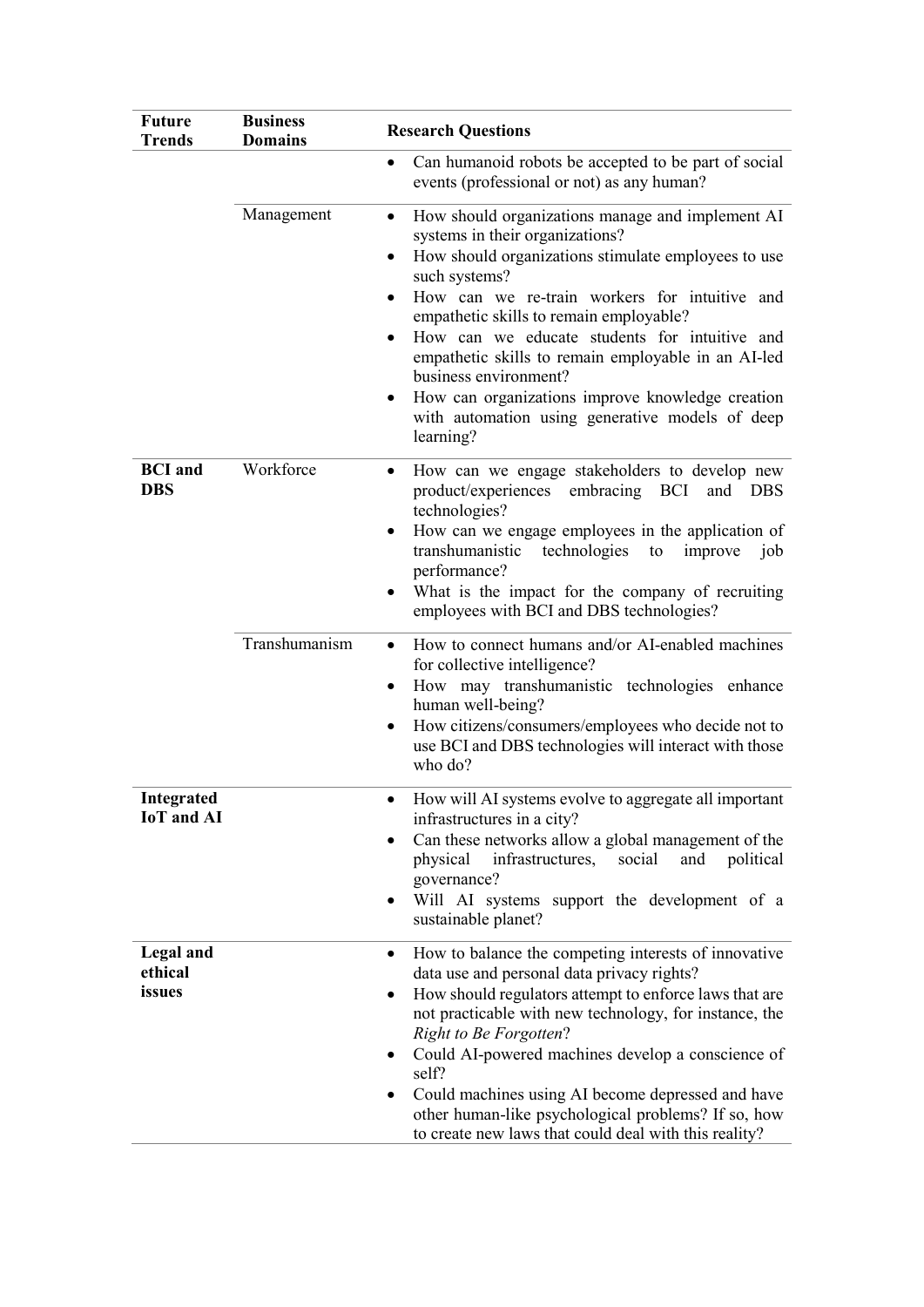| <b>Future</b><br><b>Trends</b> | <b>Business</b><br><b>Domains</b> | <b>Research Questions</b>                                                                                                                                                                                                                                                                                                                      |  |  |
|--------------------------------|-----------------------------------|------------------------------------------------------------------------------------------------------------------------------------------------------------------------------------------------------------------------------------------------------------------------------------------------------------------------------------------------|--|--|
|                                |                                   | • Will AI agents, hybrids and humans exist together at<br>the same time? How may the relationship among them<br>be stablished and maintained?<br>• When AI systems become smarter than humans, will<br>humans lose control over infrastructures for human life<br>support and society? If so, will humanity (as we know<br>it) cease to exist? |  |  |

The contribution of the current paper is twofold. First a structured analysis shows how AI implications for Business has evolved over the last decades. Such contribution may help future researchers to guide their own literature review depending on their topics of interest in AI. Second, future trends are debated following the recent findings in the literature. We also propose a set of research questions stemming from the recent trends that are still in need for further development. Despite using prior research as a basis for proposing future directions, the suggested questions may still be far from being fully answered as no one knows the pace of AI evolution.

#### **References**

- Abidoye, R.B., & Chan, A.P.C. (2017). Valuers' receptiveness to the application of artificial intelligence in property valuation. *Pacific Rim Property Research Journal*, 23(2), 175-193.
- Aicardi C., Fothergill B.T., Rainey S., Stahl B.C., & Harris E. (2018). Accompanying technology development in the human brain project: from foresight to ethics management, *Futures*, 102, 114-124.
- Aiken, M.W., & Sheng, O.R.L. (1991). Artificial-intelligence based simulation in the design of a GDSS idea generation tool. *Information & management*, 21(5), 279-289.
- Antonescu, M. (2018). Are business leaders prepared to handle the upcoming revolution in business artificial intelligence?, *Quality-access to Success*, 19, 15-19.
- Arkoudas, K., Bringsjord, S., & Bello, P. (2005). Toward ethical robots via mechanized deontic logic. In AAAI fall symposium on machine ethics (pp. 17-23). Menlo Park, CA: The AAAI Press.
- Aron, A., & Aron, E. N. (1986). Love and the expansion of self: Understanding attraction and satisfaction. New York, NY: Hemisphere Publishing Corp/Harper & Row Publishers.
- Arrieta, A. B., Díaz-Rodríguez, N., Del Ser, J., Bennetot, A., Tabik, S., Barbado, A., ... & Chatila, R. (2020). Explainable Artificial Intelligence (XAI): Concepts, taxonomies, opportunities and challenges toward responsible AI. Information Fusion, 58, 82-115.
- Ashrafian H. (2014). AlonAI: a humanitarian law of artificial intelligence and robotics. *Science and Engineering Ethics*, 21(1), 29-40.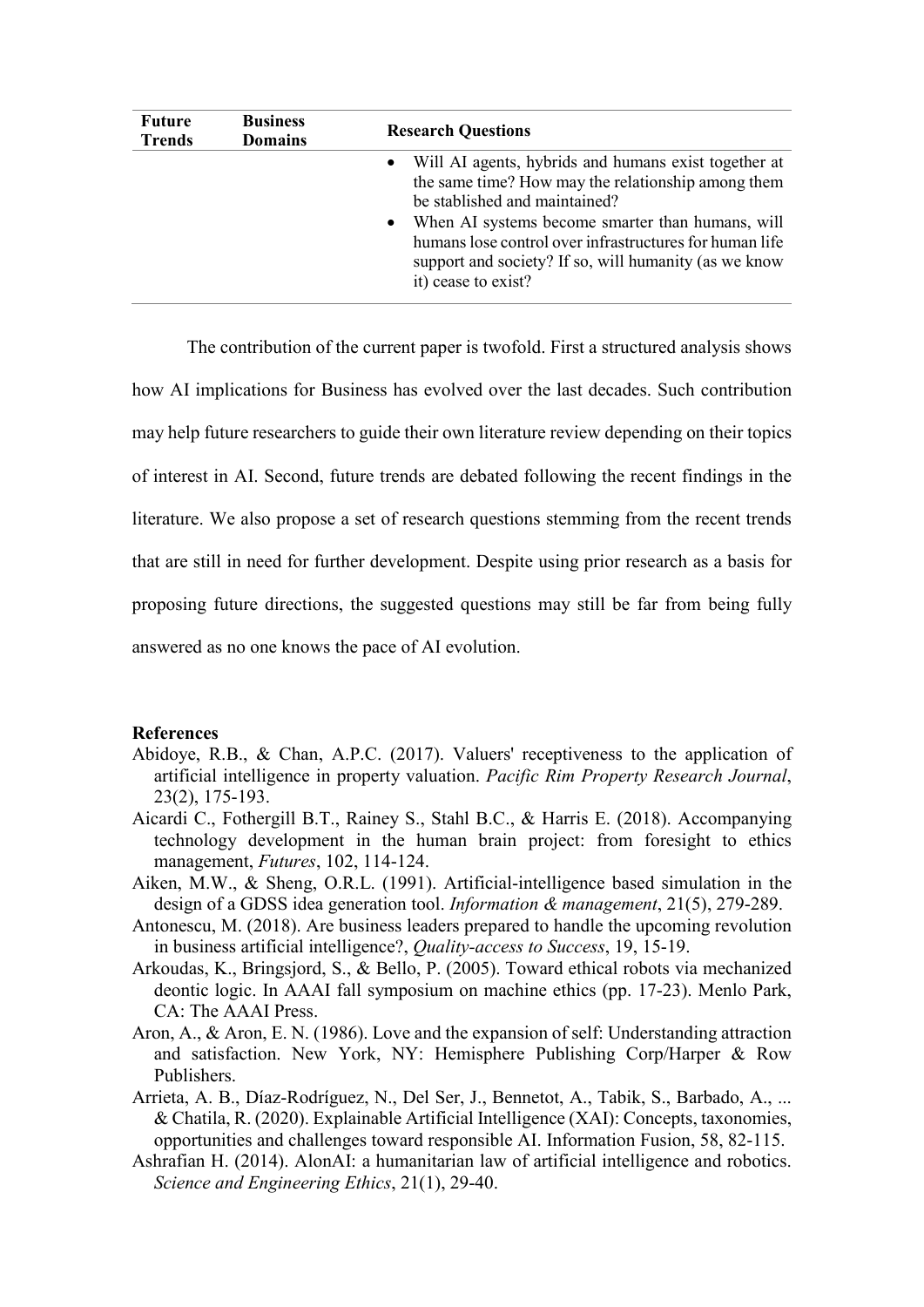- Ashrafian, H. (2017). Can artificial intelligences suffer from mental illness? A philosophical matter to consider. *Science and Engineering Ethics*, 23(2), 403-412.
- Baesens, B., Verstraeten, G., Van den Poel, D., Egmont-Petersen, M., Van Kenhove, P., & Vanthienen, J. (2004). Bayesian network classifiers for identifying the slope of the customer lifecycle of long-life customers. *European Journal of Operational Research*, [156\(2\)](https://www.sciencedirect.com/science/journal/03772217/156/2), 508-523.
- Baldwin-Morgan, A.A. (1995). Integrating artificial intelligence into the accounting curriculum. *Accounting Education*, 4(3), 217-229.
- Bastian, M., Heymann, S., & Jacomy, M. (2009). Gephi: an open source software for exploring and manipulating networks. *ICWSM*, 8, 361-362.
- BBC (2018). Retrieved from [https://www.bbc.com/news/av/technology-](https://www.bbc.com/news/av/technology-44049181/google-assistant-calls-to-make-appointment%20on%2018%20January%202019)[44049181/google-assistant-calls-to-make-appointment on 18 January 2019.](https://www.bbc.com/news/av/technology-44049181/google-assistant-calls-to-make-appointment%20on%2018%20January%202019)
- Bekkouche A., Benslimane S.M., Huchard M., Tibermacine C., Hadjila F., & Merzoug M. (2017). QoS-aware optimal and automated semantic web service composition with user's constraints. *Service Oriented Computing and Applications*, 11(2), 183–201
- Belk, R. W. (2013). Extended Self in a Digital World. Journal of Consumer Research, 40(3), 477–500.
- Bilal, M., & Oyedele, L. O. (2020). Big Data with deep learning for benchmarking profitability performance in project tendering. Expert Systems with Applications, 147, 113194.
- Black, J. S., & van Esch, P. (2020). AI-enabled recruiting: What is it and how should a manager use it?. *Business Horizons*, 63, 215-226
- Blei, D. M., Ng, A. Y., & Jordan, M. I. (2003). Latent Dirichlet allocation. *The Journal of Machine Learning Research, 3*, 993–1022.
- Bostrom, N. (2005a). A history of transhumanist thought. *Journal of Evolution and Technology*, *14*(1), 1–25.
- Bostrom, N. (2005b). Transhumanist Values. *Journal of Philosophical Research*, *30*(supplement), 3–14.
- Bostrom, N. (2014). *Superintelligence: paths, dangers, strategies*. Oxford: Oxford University Press.
- Bradeško, L., Witbrock, M., Starc, J., Herga, Z., Grobelnik, M., & Mladenić D. (2017). Curious cat-mobile, context-aware conversational crowdsourcing knowledge acquisition. *ACM Transactions on Information Systems*, 34(4), 1-43
- Brundage, M. (2015). Taking superintelligence seriously. superintelligence: paths, dangers, strategies by Nick Bostrom (oxford university press, 2014). *Futures*, 72, 32- 35.
- Brynjolfsson, E., & McAfee, A. (2014). *The Second Machine Age: Work, Progress, and Prosperity in a Time of Brilliant Technologies*. New York: W.W. Norton & Compan[y](https://books.wwnorton.com/books/The-Second-Machine-Age/)
- Burez, J., &Van den Poel, D. (2009). Handling class imbalance in customer churn prediction. *[Expert Systems with Applications,](https://www.sciencedirect.com/science/journal/09574174)* [36\(3\), 4](https://www.sciencedirect.com/science/journal/09574174/36/3/part/P1)626-4636.
- Cabanero-Johnson P.S., & Berge Z. (2009). Digital natives: back to the future of microworlds in a corporate learning organization. *Learning Organization*, 16(4) 290- 297.
- Cangelosi, A., & Invitto, S. (2017). Human-Robot Interaction and Neuroprosthetics: A review of new technologies. *IEEE Consumer Electronics Magazine*, 6(3), 24-33.
- Cao, J., Xia, T., Li, J., Zhang, Y., & Tang, S. (2009). A density-based method for adaptive LDA model selection. Neurocomputing, 72(7-9), 1775-1781.
- Cath, C. (2018). Governing artificial intelligence: ethical, legal and technical opportunities and challenges. *Philosophical Transactions A: Mathematical Physical and Engineering Sciences*, 376(2133), 20180080. doi: [http://10.1098/rsta.2018.0080](http://10.0.4.74/rsta.2018.0080)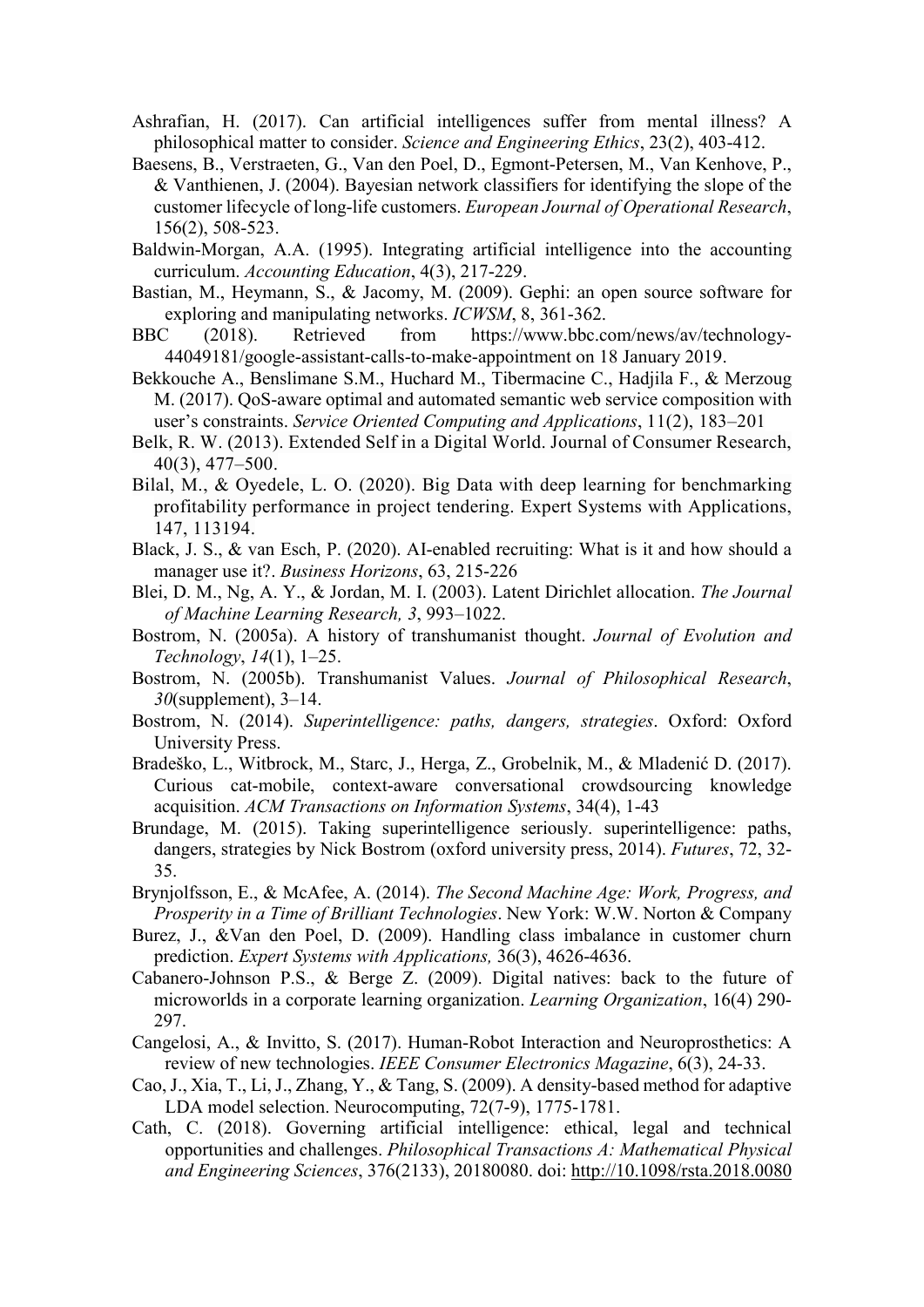- Cath C., Wachter S., Mittelstadt B., Taddeo M., & Floridi L. (2018). Artificial intelligence and the 'good society': the US, EU, and UK approach. *Science and Engineering Ethics*, 24(2), 505–528.
- Čerka P., Grigienė J., & Sirbikytė G. (2017). Is it possible to grant legal personality to artificial intelligence software systems?. *Computer Law and Security Review*, [33\(5\),](https://www.sciencedirect.com/science/journal/02673649/33/5)  685-699.
- Cesta A., Cortellessa G., & De Benedictis R. (2014). Training for crisis decision making - an approach based on plan adaptation. *Knowledge-based Systems*, 58, 98-112.
- Chakraborty, S., & Boral, S. (2017). A developed case-based reasoning system for machine tool selection. *Benchmarking: An International Journal*, 24(5), 1364-1385
- Chan, F.T.S., Jiang, B., & Tang, N.K.H. (2000). The development of intelligent decision support tools to aid the design of flexible manufacturing systems. *International Journal of Production Economics*, 65(1), 73-84.
- Chang Y.-H., &Wang S.-C. (2013). Integration of evolutionary computing and equity valuation models to forecast stock values based on data mining. *Asia Pacific Management Review*, 18(1), 63-78.
- Chen, T.L., Su, C.H., Cheng, C.H., & Chiang, H.H. (2011). A novel price-pattern detection method based on time series to forecast stock markets. *African Journal of Business Management*, 5(13), 5188-5198.
- Cheng, Z., Shu, L., Xie, J., & Chen, C. P. (2017, December). A novel ECG-based realtime detection method of negative emotions in wearable applications. In Security, Pattern Analysis, and Cybernetics (SPAC), 2017 International Conference on (pp. 296-301). IEEE.
- Cheung C.F., Lee W.B., & Wang Y. (2005). A multi-facet taxonomy system with applications in unstructured knowledge management. *Journal of Knowledge Management*, 9(6), 76-91.
- Cho, V. (2003). A comparison of three different approaches to tourist arrival forecasting. *Tourism Management*, 4(3), 323-330
- Choy, K.L.T., Siu, K.Y.P., Ho, T.S.G., Wu, C.H., Lam, H.Y., Tang, V., &Tsang, Y.P. (2018). An intelligent case-based knowledge management system for quality improvement in nursing homes. *VINE Journal of Information and Knowledge Management Systems*, 48(1), 103-121.
- Christies (2018). Retrieved from [https://www.christies.com/features/A-collaboration](https://www.christies.com/features/A-collaboration-between-two-artists-one-human-one-a-machine-9332-1.aspx)[between-two-artists-one-human-one-a-machine-9332-1.aspx](https://www.christies.com/features/A-collaboration-between-two-artists-one-human-one-a-machine-9332-1.aspx) on 18 January 2019.
- Claveria, O., Monte, E., &Torra, S. (2015). A new forecasting approach for the hospitality industry. *International Journal of Contemporary Hospitality Management,* 27(7), 1520-1538.
- Cockshott P., & Renaud K. (2016). Humans, robots and values. *[Technology in Society](https://www.sciencedirect.com/science/journal/0160791X)*, 45, 19-28.
- Coles L.S. (1977). The application of artificial intelligence to medicine. *Futures*, 9(4), 315-323.
- Collins R.H. (1984). Artificial intelligence in personal selling. *Journal of Personal Selling and Sales Management,* 4(1), 58-66.
- Collins, A., &Thomas, L. (2012). Comparing reinforcement learning approaches for solving game theoretic models: a dynamic airline pricing game example. *Journal of Personal Selling and Sales Management*, 4(1), 58-66.
- Conversica (2020). Retrieved from<https://www.conversica.com/> on February, 25, 2020.
- Cortez, P., Moro, S., Rita, P., King, D., & Hall, J. (2018). Insights from a text mining survey on Expert Systems research from 2000 to 2016. Expert Systems, 35(3), 1-10.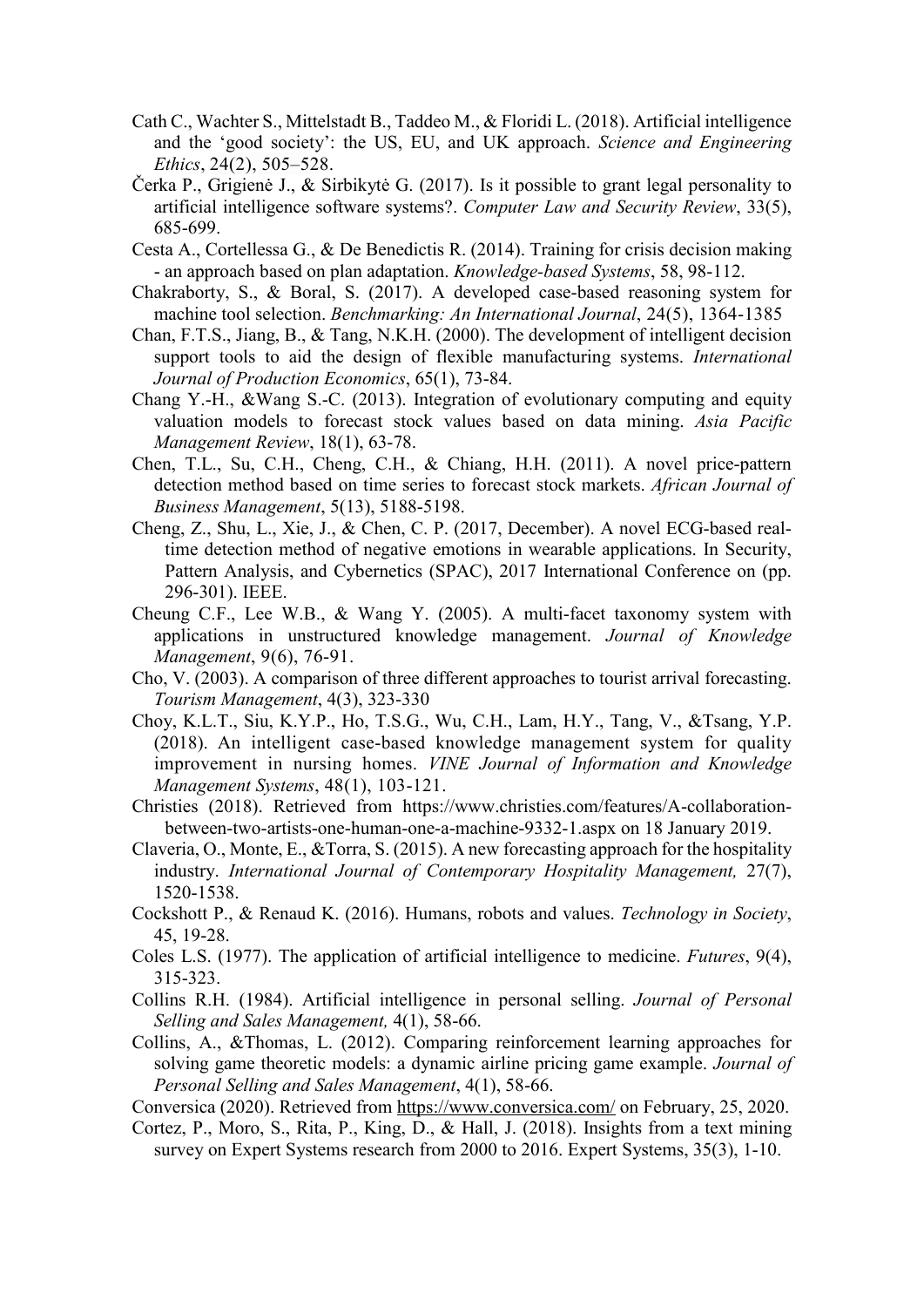- Cui, G., & Wong, M. L. (2004). Implementing neural networks for decision support in direct marketing. *International Journal of Market Research*, 46(2), 235-254.
- Côrte-Real, N., Ruivo, P., & Oliveira, T. (2014). The diffusion stages of business intelligence & analytics (BI&A): A systematic mapping study. *Procedia Technology*, 16, 172-179.
- Danila, N.V. (1989). Strategic formulation of high technology projects using the support graph. *Technology Analysis & Strategic Management*, 1(3), 273-274.
- Davis, F.D. (1989). Perceived usefulness, perceived ease of use, and user acceptance of information technology. *MIS Quarterly: Management Information Systems*, 13(3), 319-340.
- Dalenberg, D.J. (2018). Preventing discrimination in the automated targeting of job advertisements. *C[omputer Law & Security Review,](https://www.sciencedirect.com/science/journal/02673649)* 34(3), 615-627.
- De Moor, A. (1998). Information tools for sustainable development: enabling distributed human intelligence. *Failure and Lessons Learned in Information Technology Management*, 2(1), 21-31.
- Dickson D.R., & Nusair K. (2010). An HR perspective: the global hunt for talent in the digital age. *Worldwide Hospitality and Tourism Themes*, 2(1), 86-93.
- Dietrich J., Kozlenkov A., Schroeder M., & Wagner G. (2003). rule-based agents for the semantic web. *Electronic Commerce Research and Applications*, 2(4), 323-338.
- Diez-Olivan, A., Del Ser, J., Galar, D., & Sierra, B. (2019). Data fusion and machine learning for industrial prognosis: Trends and perspectives towards Industry 4.0. *Information Fusion*, 50, 92-111.
- Dodge, R., Daly, A., Huyton, J., & Sanders, L. (2012). The challenge of defining wellbeing. *International Journal of Wellbeing*, 2(3), 222-235.
- Dohnal, M; Doubraysky, K. (2016). Equationless and equation-based trend models of prohibitively complex technological and related forecasts. Technological Forecasting and Social Change, 111, 297–304.
- Downey, R. (Ed.). (2014). *Turing's Legacy: Developments from Turing's ideas in logic* (Vol. 42). Cambridge University Press.
- Duan, Y., Edwards, J.S., Dwivedi, Y.K. (2019). Artificial intelligence for decision making in the era of Big Data – evolution, challenges and research agenda. *International Journal of Information Management*, 48, 63-71.
- Er, H., & Hushmat, A. (2017). The application of technical trading rules developed from spot market prices on futures market prices using CAPM. *Eurasian Business Review*, 7(3), 313-353.
- Fang, C., Kimbrough, S.O., Valluri, A., Zheng, Z.Q., & Pace, S. (2002). On adaptive emergence of trust behavior in the game of stag hunt. *Group Decision and Negotiation*, 11(6), 449–467.
- Fevre, M., Goodwine, B., & Schmiedeler, J. P. (2019). Terrain-blind walking of planar underactuated bipeds via velocity decomposition-enhanced control. The International Journal of Robotics Research, 38(10-11), 1307-1323.
- Fish K., & Ruby P. (2009). An artificial intelligence foreign market screening method for small businesses. *International Journal of Entrepreneurship*, 13, 65-81.
- Floridi, L., Cowls, J., Beltrametti, M., Chatila, R., Chazerand, P., Dignum, V., Luetge, C., Madelin, R., Pagallo, U., Rossi, F., Schafer, B., Valcke, P., Vayena, E. (2018). AI4People—An Ethical Framework for a Good AI Society: Opportunities, Risks, Principles, and Recommendations. *Minds and Machines,* 28(4), 689–707.
- Forbes (2018). Retrieved from [https://www.forbes.com/sites/insights](https://www.forbes.com/sites/insights-inteliot/2018/09/14/iot-at-the-edge-how-high-performance-processing-and-internet-productivity-are-changing-businesses-worldwide/#3255d1f97f1d)[inteliot/2018/09/14/iot-at-the-edge-how-high-performance-processing-and-internet-](https://www.forbes.com/sites/insights-inteliot/2018/09/14/iot-at-the-edge-how-high-performance-processing-and-internet-productivity-are-changing-businesses-worldwide/#3255d1f97f1d)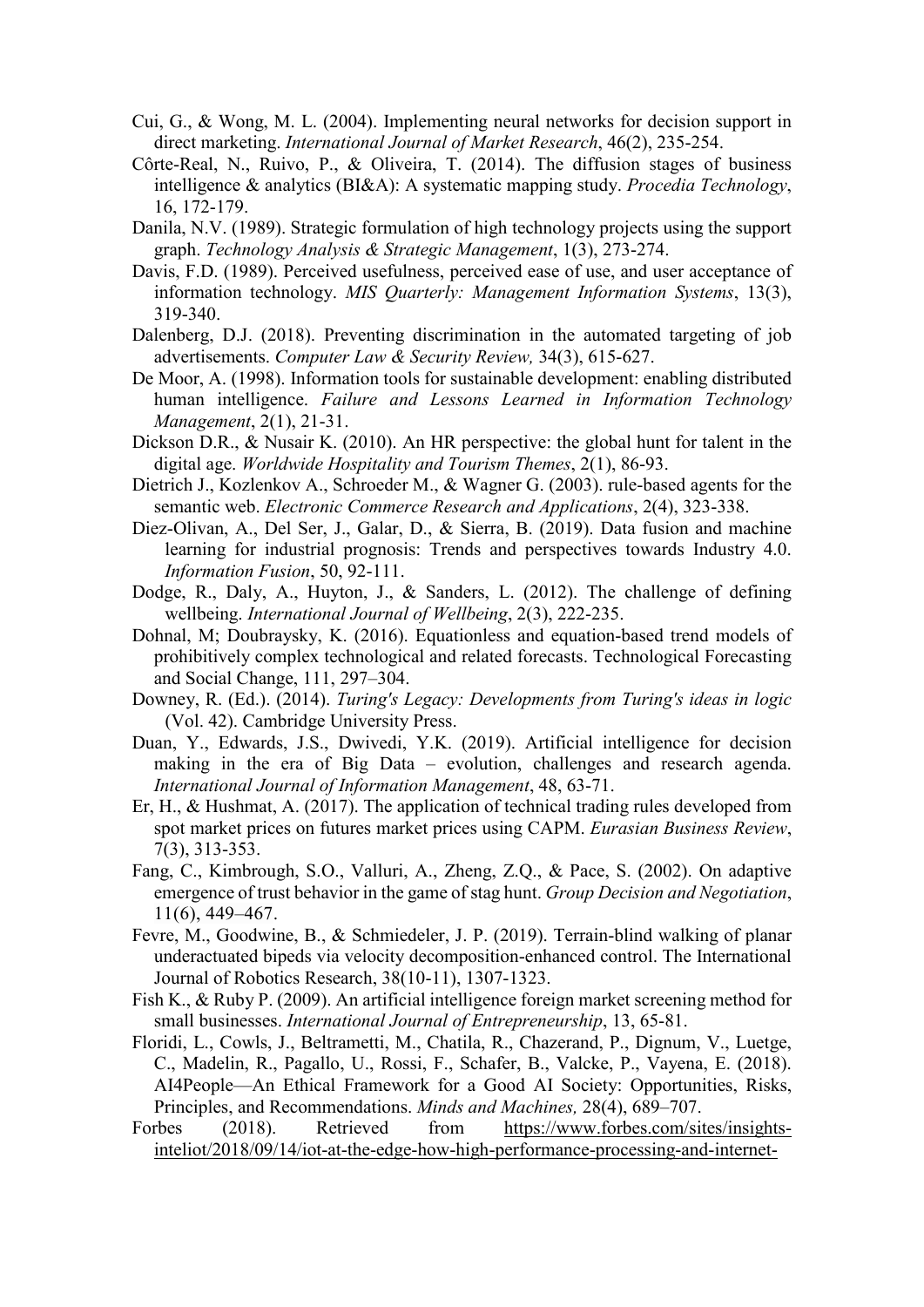[productivity-are-changing-businesses-worldwide/#3255d1f97f1d](https://www.forbes.com/sites/insights-inteliot/2018/09/14/iot-at-the-edge-how-high-performance-processing-and-internet-productivity-are-changing-businesses-worldwide/#3255d1f97f1d) on February, 22, 2020.

- Ford, M. (2013). Could artificial intelligence create an unemployment crisis?. *Communications of the ACM*, 56(7), 37-39.
- Galloway C., & Swiatek L. (2018). Public relations and artificial intelligence: it's not (just) about robots. *Public Relations Review*, 44(5), 734-740.
- Gartner (2018). Retrieved from https://www.gartner.com/en/newsroom/pressreleases/2018-12-06-gartner-data-shows-87-percent-of-organizations-have-low-biand-analytics-maturity on February, 25, 2020.
- Gartner (2019). Retrieved from https://www.gartner.com/smarterwithgartner/5-trendsappear-on-the-gartner-hype-cycle-for-emerging-technologies-2019/ on March, 1, 2020.
- Georgiev G.V., & Georgiev D.D. (2018). Enhancing user creativity: semantic measures for idea generation. *Knowledge-Based Systems*, 151, 1-15.
- Geramian, A., Mehregan, M.R., Mokhtarzadeh, N.G., & Hemmati, M. (2017). Fuzzy inference system application for failure analyzing in automobile industry. International *Journal of Quality & Reliability Management*, 34(9), 1493-1507.
- Ghobakhloo, M. (2018). The future of manufacturing industry: A strategic roadmap toward Industry 4.0. *Journal of Manufacturing Technology Management*, 29(6), 910- 936.
- Glannon, W. (2016). Ethical issues in neuroprosthetics. *Journal of Neural Engineering*, 13(2), 1-22.
- Glushko, R.J., & Nomorosa, KJ. (2013). Substituting information for interaction: a framework for personalization in service encounters and service systems. Journal of Service Research, 16(1), 21-38.
- Goh, C., & Law, R. (2003). Incorporating the rough sets theory into travel demand analysis. *Tourism Management*, 24(5), 511-517
- Goh C., & Law R. (2011). The methodological progress of tourism demand forecasting: a review of related literature. *Journal of Travel and Tourism Marketing*, 28(3), 296- 317.
- Goldberg (1989). *Genetic Algorithms in Search, Optimization and Machine Learning*. Boston: Addison-Wesley Longman Publishing.
- Goleman, D. (1996). *Emotional Intelligence: why it Can Matter More than IQ*. London, UK: Bloomsbury Publishing.
- Gonzalez-Jimenez, H. (2018). Taking the fiction out of science fiction: (self-aware) robots and what they mean for society, retailers and marketers. *Futures*, 98, 49-65.
- Goodfellow, I., Pouget-Abadie, J., Mirza, M., Xu, B., Warde-Farley, D., Ozair, S., ... & Bengio, Y. (2014). Generative Adversarial Nets. In Advances in Neural Information Processing Systems (pp. 2672-2680).
- Green, B. P. (2018). Ethical reflections on artificial intelligence. *Scientia et Fides*, 6(2), 9–31.
- Greenwood, M. (2007). Stakeholder engagement: Beyond the myth of corporate responsibility. *Journal of Business Ethics*, *74*(4), 315–327.
- Greenleaf, G., Mowbray, A., & Chung, P. (2018). Building sustainable free legal advisory systems: experiences from the history of AI & law. *Computer Law and Security Review*, 34(1), 17-53.
- Griffiths, T.L. & Steyvers, M. (2004). Finding scientific topics. *Proceedings of the National Academy of Sciences of the United States of America*, 101, 5228-5235.
- Guardian (2018). Retrieved from [https://www.theguardian.com/music/2018/oct/22/ai](https://www.theguardian.com/music/2018/oct/22/ai-artificial-intelligence-composing)[artificial-intelligence-composing](https://www.theguardian.com/music/2018/oct/22/ai-artificial-intelligence-composing) on 18 January 2019.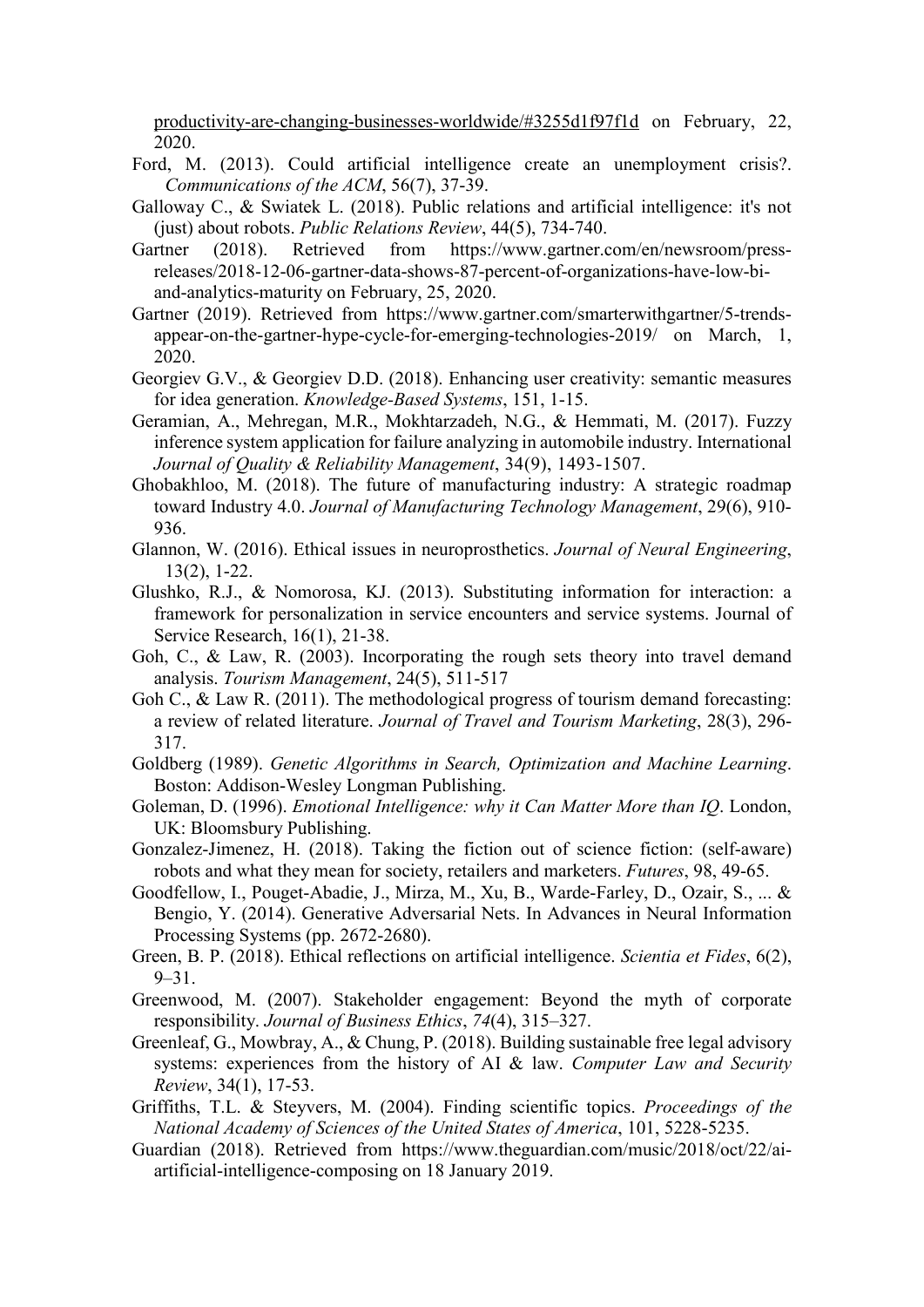- Guerreiro, J. & Rita, P. & Trigueiros, D. (2016). A Text Mining-Based Review of Cause-Related Marketing Literature. *Journal of Business Ethics*, 139. 111-128.
- Gupta, Y.P. (1990). Various aspects of expert systems: applications in manufacturing. *Technovation*, 10(7),487–504.
- Gustavsson, E. (2005). Virtual servants: stereotyping female front-office employees on the internet. *Gender Work and Organization*, 12(5), 400– 419.
- Hawking (2018). *Brief answers to big questions*. Spacetime Publications: New York
- Headey, B., & Wearing, A. (1989). Personality, life events, and subjective well-being: Toward a dynamic equilibrium model. *Journal of Personality and Social Psychology, 57*(4), 731-739.
- Hede, S., Nunes, M.J.L., Ferreira, P.F.V., & Rocha, L.A. (2013). Incorporating sustainability in decision-making for medical device development. *Technology in Society*, [35\(4\)](https://www.sciencedirect.com/science/journal/0160791X/35/4), 276-293.
- Holford, W.D. (2019). The future of human creative knowledge work within the digital economy. *Futures*, *105*, 143-154.
- Horch, K.W., & Dhillon, G. S. (2004). *Neuroprosthetics: Theory and practice*. Singapore: World Scientific Publishing.
- Huang, M.H., & Rust, R.T. (2018). Artificial intelligence in service. *Journal of Service Research*, 21(2), 155–172.
- Huang, M. H., Rust, R., & Maksimovic, V. (2019). The Feeling Economy: Managing in the Next Generation of Artificial Intelligence (AI). *California Management Review*, 61(4), 43-65.
- IDC (201). Retrieved from<https://www.idc.com/getdoc.jsp?containerId=prUS44291818> on 18 January 2019.
- Ivanov, S., & Webster, C. (2019). Robots in tourism: A research agenda for tourism economics. *Tourism Economics*, 1354816619879583.
- Jankovic M., Cardinal J.S.-L., & Bocquet J.-C. (2015). context management in collaborative decision making in complex design projects. *International Journal of Product Development*, 20(4), 265–285.
- Kalantari B. (2010). Herbert A. Simon on making decisions: enduring insights and bounded rationality. *Journal of Management History*, 16(4), 509-520.
- Kamishima, Y., Gremmen, B., & Akizawa, H. (2018). Can merging a capability approach with effectual processes help us define a permissible action range for AI robotics entrepreneurship?. *Philosophy of Management*, 17(1), 97–113.
- Kane, G.C. (2017). The evolutionary implications of social media for organizational knowledge management. *Information and Organization*, 27(1), 37-46.
- Kaplan, A., & Haenlein, M. (2019). Siri, Siri, in my hand: Who's the fairest in the land? On the interpretations, illustrations, and implications of artificial intelligence. *Business Horizons,* 62(1), 15-25.
- Keisner, A., Raffo, J., & Wunsch-Vincent, S. (2016). Robotics: breakthrough technologies, innovation, intellectual property. *Foresight and STI Governance*, 10(2), 7-27.
- Khosravi A., Nunes R.O., Assad M.E.H., & Machado L. (2018). Comparison of artificial intelligence methods in estimation of daily global solar radiation. *Journal of Cleaner Production*, 194, 12-22.
- Kim, J.W., Lee, B.H., Shaw, M.J., Chang, H.L., & Nelson, M. (2001). Application of decision-tree induction techniques to personalized advertisements on internet storefronts. *International Journal of Electronic Commerce*, 5(3), 45-62.
- Kolbjørnsrud V., Amico R., & Thomas R.J. (2018). Partnering with al: how organizations can win over skeptical managers. *Strategy and Leadership*, 45(1), 37-43.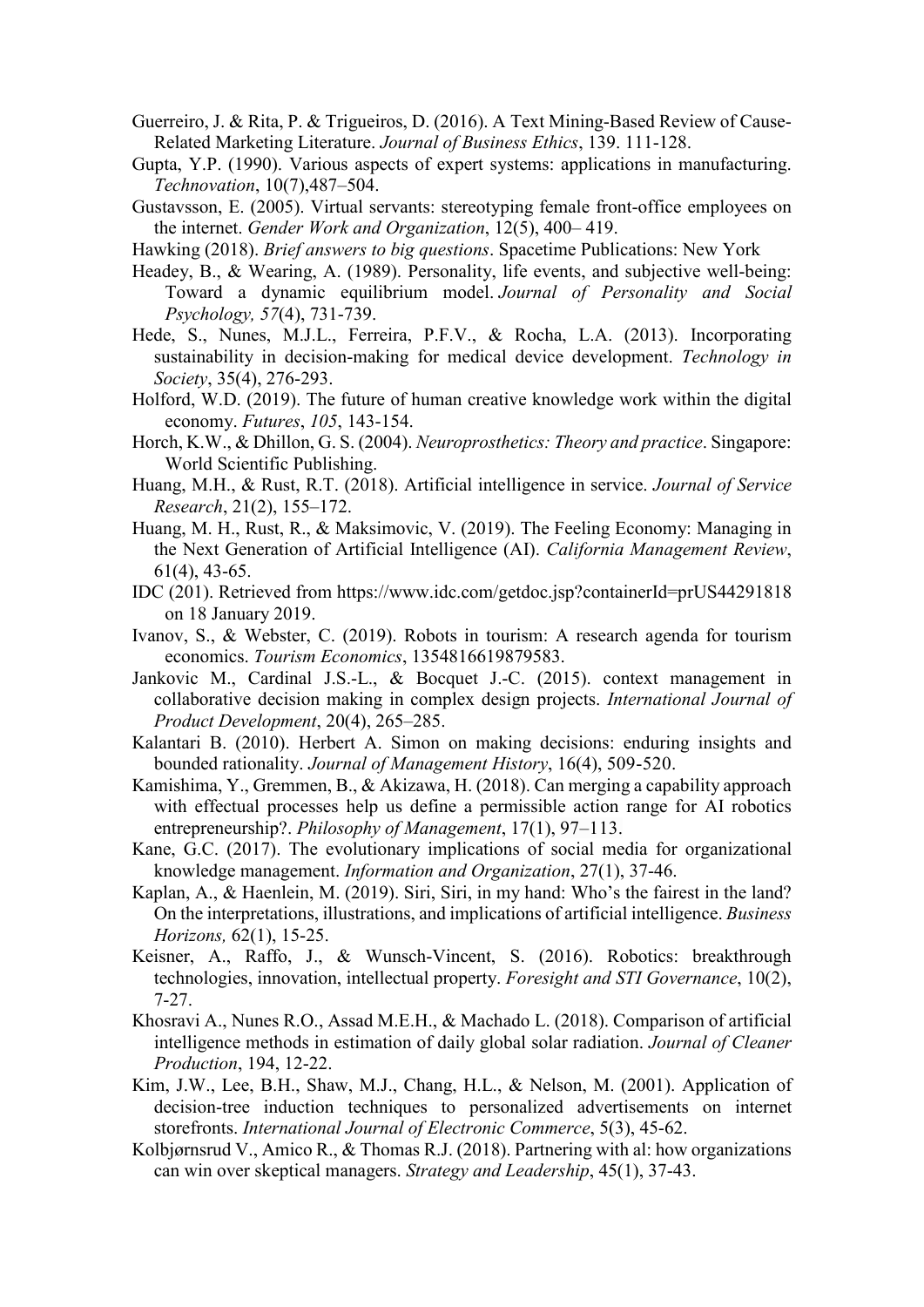- Kosala R. (2017). Predicting the likelihood of dividend payment from Indonesian public companies with data mining methods. *International Journal of Business Information Systems*, 26(2), 139-150.
- Kostin, K.B. (2018). Foresight of the global digital trends. *Strategic Management*, 23(1), 11-19.
- Kovacs, G., Bogdanov, D., Yussupova, N., & Boyko, M. (2015). Informatics tools, AI models and methods used for automatic analysis of customer satisfaction. *Studies in Informatics and Control*, 24(3), 261-270.
- Krabuanrat, K., & Phelps, R. (1998). Heuristics and rationality in strategic decision making: An exploratory study. *Journal of Business Research*, 41(1), 83-93.
- Krizhevsky, A., Sutskever, I., & Hinton, G. E. (2012). ImageNet classification with deep convolutional neural networks. In *Advances in neural information processing systems* (pp. 1097-1105). NIPS'12 Proceedings of the 25th International Conference on Neural Information Processing Systems (Volume 1). Lake Tahoe, Nevada: USA.
- Kumar, V., Dixit, A., Javalgi, R., & Dass, M. (2016). Research framework, strategies, and applications of intelligent agent technologies (IATs) in marketing. *Journal of the Academy of Marketing Science*, *44*(1), 24–45.
- Kumar, V., & Pansari, A. (2016). Competitive Advantage Through Engagement. *Journal of Marketing Research (JMR)*, *53*(4), 497–514.
- Kurzweils, R. (2005). *The Singularity Is Near: When Humans Transcend Biology*. New York: Penguin Books.
- Kusiak, A. (2018). Smart manufacturing. *International Journal of Production Research*, *56*(1-2), 508-517.
- Kusiak, A. (1999). *Intelligent manufacturing systems*. Englewood Cliffs, NJ: Prentice Hall.
- Lee, I. (2001). Artificial intelligence search methods for multi-machine two-stage scheduling with due date penalty, inventory, and machining costs. *Computers & Operations Research*, 28, 835-852.
- Lee, S.H., Shin, Y., & Baek, S.I. (2017). The impact of job demands and resources on job crafting. *Journal of Applied Business Research*, 33(4), 829–842.
- LeCun, Y., Bengio, Y., Hinton, G. (2015). Deep learning. *Nature*, 521, 436-444.
- Leminen, S., Rajahonka, M., Westerlund, M., & Wendelin, R. (2018). The future of the Internet of Things: toward heterarchical ecosystems and service business models. *Journal of Business & Industrial Marketing*, 33(6), 749-767.
- Li, H., Tang, S., Man, K.F., & Love, P.E.D. (2002). VHBuild.com: a web-based system for managing knowledge in projects. *Internet Research Electronic Networking Applications and Policy*, 12, 371-7.
- Liang, Z. (2012). Review on virtual human's affective model and related applied algorithm. *Journal of Digital Information Management*, 10(2), 71-78.
- Lichtenthaler, U. (2018). Beyond artificial intelligence: why companies need to go the extra step. *Journal of Business Strategy*. (in press) [doi: 10.1108/JBS-05-2018-0086](https://doi.org/10.1108/JBS-05-2018-0086)
- Lin, P. H., Wooders, A., Wang, J. T. Y., & Yuan, W. M. (2018). Artificial Intelligence, the missing piece of online education?. *IEEE Engineering Management Review*, 46(3), 25-28.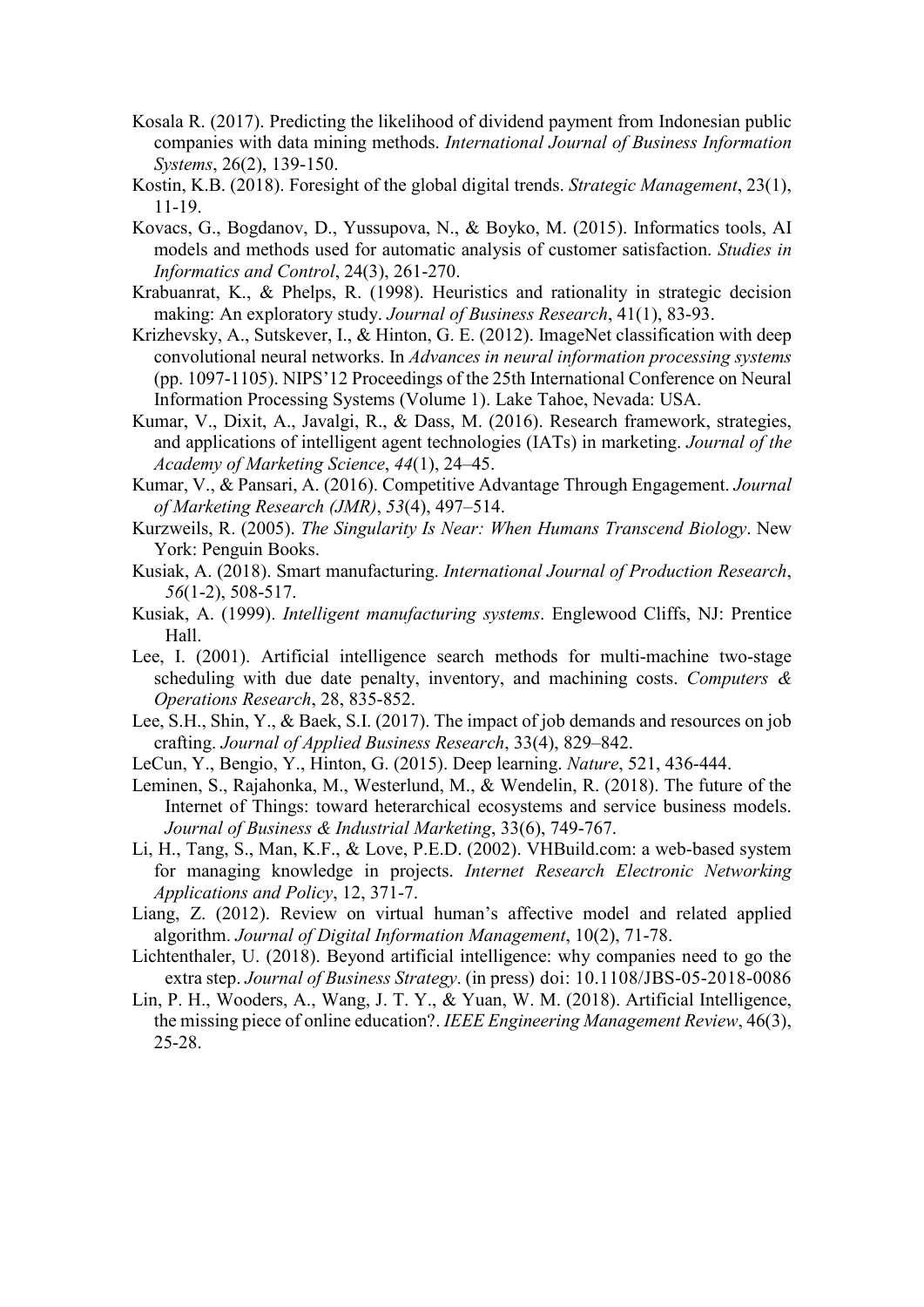- Liu S., Leat M., Moizer J., Megicks P., & Kasturiratne D. (2013). A Decision-focused knowledge management framework to support collaborative decision making for lean supply chain management. *International Journal of Production Research*, 51(7), 2123-2137.
- Lyons, R.K. (2017). Economics of the Ed Tech revolution. *California Management Review*, 59(4), 49–55.
- Macpherson, A. and Holt, R. (2007) 'Knowledge, learning and small firm growth: A systematic review of the evidence', *Research Policy*, 36(2), pp. 172–192. doi: 10.1016/j.respol.2006.10.001.
- Marques, A., Garcia, V., & Sanchez, J. S. (2013). On the suitability of resampling techniques for the class imbalance problem in credit scoring. *The Journal of the Operational Research Society*, 64(7), 1060-1070.
- Mazurek, J. (2013). Discovering knowledge with the rough set approach. *Polish Journal of Management Studies*, 7, 245-254.
- McCarthy, M.T. (2017). The semantic web and its entanglements. *[Science, Technology](https://journals.sagepub.com/home/sts)  and Society*[, 22\(1\), 21–37.](https://journals.sagepub.com/home/sts)
- Miller, T. (2019). Explanation in artificial intelligence: Insights from the social sciences. *Artificial Intelligence*, 267, 1-38.
- Moher, D., Liberati, A., Tetzlaff, J., Altman, D. G., & Altman, D. (2009). Preferred reporting items for systematic reviews and meta-analyses: The PRISMA statement. *PLoS Medicine*, 8(7716), 336–341.
- Moncrief, W.C. (2017). Are sales as we know it dying … or merely transforming?. *Journal of Personal Selling and Sales Management,* 37(4), 271-279.
- Moro, S., Rita, P., & Cortez, P. (2017). A text mining approach to analyzing Annals literature. *Annals of Tourism Research,* 66, 208-210.
- Moro, S., Cortez, P., & Rita, P. (2015). Business intelligence in banking: A literature analysis from 2002 to 2013 using text mining and latent Dirichlet allocation. *Expert Systems with Applications*, 42(3), 1314-1324.
- Nahodil, P., & Vitku, J. (2013). How to design an autonomous creature based on original life approaches. In J. Kelemen, J. Romportl, & E. Zackova (Eds.). Beyond artificial intelligence: Contemplations, expectations, applications (pp. 161–180). Berlin: Springer.
- Nebeker, C., Torous, J., & Bartlett Ellis, R. J. (2019). Building the case for actionable ethics in digital health research supported by artificial intelligence. *BMC Medicine*, 17(1), 137.
- Ng, I. & Wakenshaw, S. (2017). The internet-of-things: Review and research directions. *International Journal of Research in Marketing*, 34(1), 3-21.
- Nill, A., & Schibrowsky, J. A. (2007). Research on marketing ethics: A systematic review of the literature. *Journal of Macromarketing*, 27(3), 256–273.
- Nilsson, N. J. (2010). *The quest for artificial intelligence: a history of ideas and achievements*. Cambridge: Cambridge University Press.
- Novák, V., Perfilieva, I., & Močkoř, J. (1999). *Mathematical principles of fuzzy logic*. Dordrecht: Kluwer Academic.
- Ocampo L.A., Abad G.K.M., Cabusas K.G.L., Padon M.L.A., & Sevilla N.C. (2018). Recent approaches to supplier selection: a review of literature within 2006–2016. *International Journal of Integrated Supply Management*, 12 (1/2), 22-68.
- O'Dwyer, E., Pan, I., Acha, S., & Shah, N. (2019). Smart energy systems for sustainable smart cities: Current developments, trends and future directions. *Applied Energy*, 237, 581-597.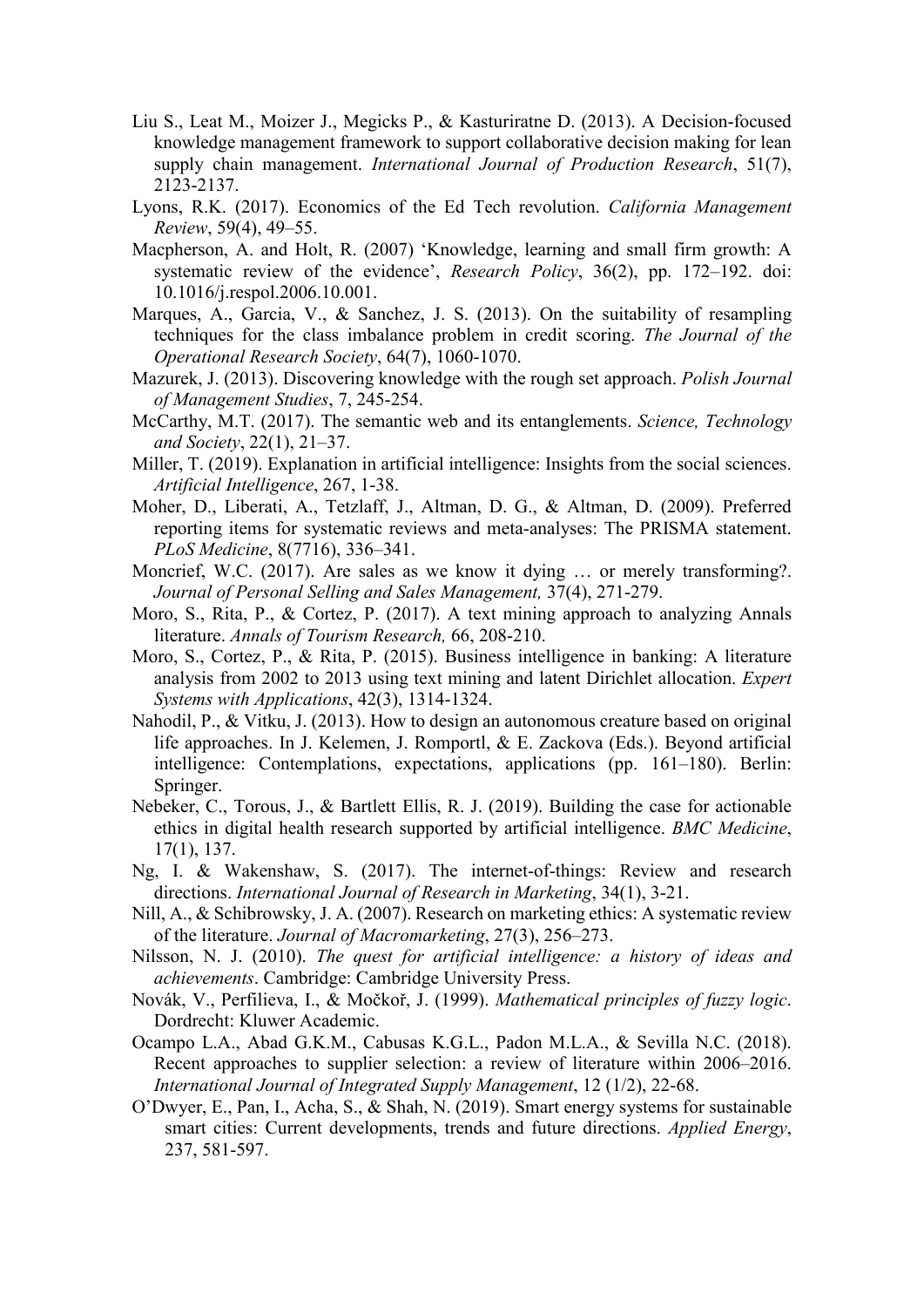- Olsson, E., & Funk, P. (2009). Agent-based monitoring using case-based reasoning for experience reuse and improved quality. *Journal of Quality in Maintenance Engineering*, 15(2), 179-192.
- Ostad, M.G., Mahmoee, H.K., & Nezhad, M.A. (2017). Attribute reduction in incomplete information system based on rough set theory using fuzzy imperialist competitive algorithm. *Journal of Information Technology Management*, 9(1), 123 – 142.
- Pagallo, U. (2013). The Laws of Robots: Crimes, Contracts, and Torts. Berlin: Springer.
- Paradice, D.B., & Courtney, J.F. (1989). Organizational knowledge management. *Information Resources Management Journal*, 2(3), 1-14.
- Park, B.J., & Han, J.S. (2016). Efficient decision support for detecting content polluters on social networks: an approach based on automatic knowledge acquisition from behavioral patterns. *Information Technology and Management*, 17(1), 95-105.
- Payne, E.M., Peltier, J.W., & Barger, V.A. (2018). Mobile banking and AI-enabled mobile banking: the differential effects of technological and non-technological factors on digital natives' perceptions and behavior. *Journal of Research in Interactive Marketing*, 12(3), 328-346.
- Peña, F. (1998). Artificial intelligence is coming. *European Management Journal*, 6(2), 173-177.
- Pouyanfar, S., Sadiq, S., Yan, Y., Tian, H., Tao, Y., Reyes, M. P., ... & Iyengar, S. S. (2018). A survey on deep learning: Algorithms, techniques, and applications. *ACM Computing Surveys* (CSUR), 51(5), 1-36.
- PTC. (2020). Retrieved from<https://www.ptc.com/en/about/frustum> on February, 22, 2020.
- Pueyo, S. (2018). Growth, degrowth, and the challenge of artificial superintelligence. *Journal of Cleaner Production*, 197(2), 1731-1736.
- Raghunathan, S. (1994). An application of qualitative reasoning to derive behavior from structure of quantitative models. *Journal of Management Information Systems*, 11(1), 73-100.
- Reformat, M.Z., Yager R.R., & To N.D. (2018). Defining personalized concepts for XBRL using ipad-drawn fuzzy sets. *Intelligent Systems in Accounting, Finance and Management*, 25(2), 73-85.
- Replika (2020). Retrieved from<https://replika.ai/> on February, 25, 2020.
- Robinson, S., Alifantis, T., Edwards, J.S., Ladbrook, J., Waller, A. (2005). Knowledgebased improvement: simulation and artificial intelligence for identifying and improving human decision-making in an operations system. *Journal of the Operational Research* Society, 56(8), 912 – 921.
- Rodriguez‐Melo, A., & Mansouri, S. A. (2011). Stakeholder engagement: Defining strategic advantage for sustainable construction. *Business Strategy and the Environment*, *20*(8), 539–552.
- Rogers, E.M. (1995). *Diffusion of Innovations*. New York: The Frees Press.
- Rouse, A. G., Stanslaski, S. R., Cong, P., Jensen, R. M., Afshar, P., Ullestad, D., Gupta, R., Molnar, G.F., Moran, D.W., & Denison, T. J. (2011). A chronic generalized bidirectional brain–machine interface. *Journal of Neural Engineering*, 8(3), 1-19.
- Rumpala, Y. (2012). Artificial intelligences and political organization: an exploration based on the science fiction work of Iain M. Banks. *Technology in Society*, 34, 23–32.
- Rust, R. T., & Huang, M.-H. (2012). Optimizing Service Productivity. *Journal of Marketing*, *76*(2), 47–66.
- Russell, S., & Norvig, P. (1995). *Artificial intelligence: A modern approach*. Englewood Cliffs, NJ: Prentice-Hall.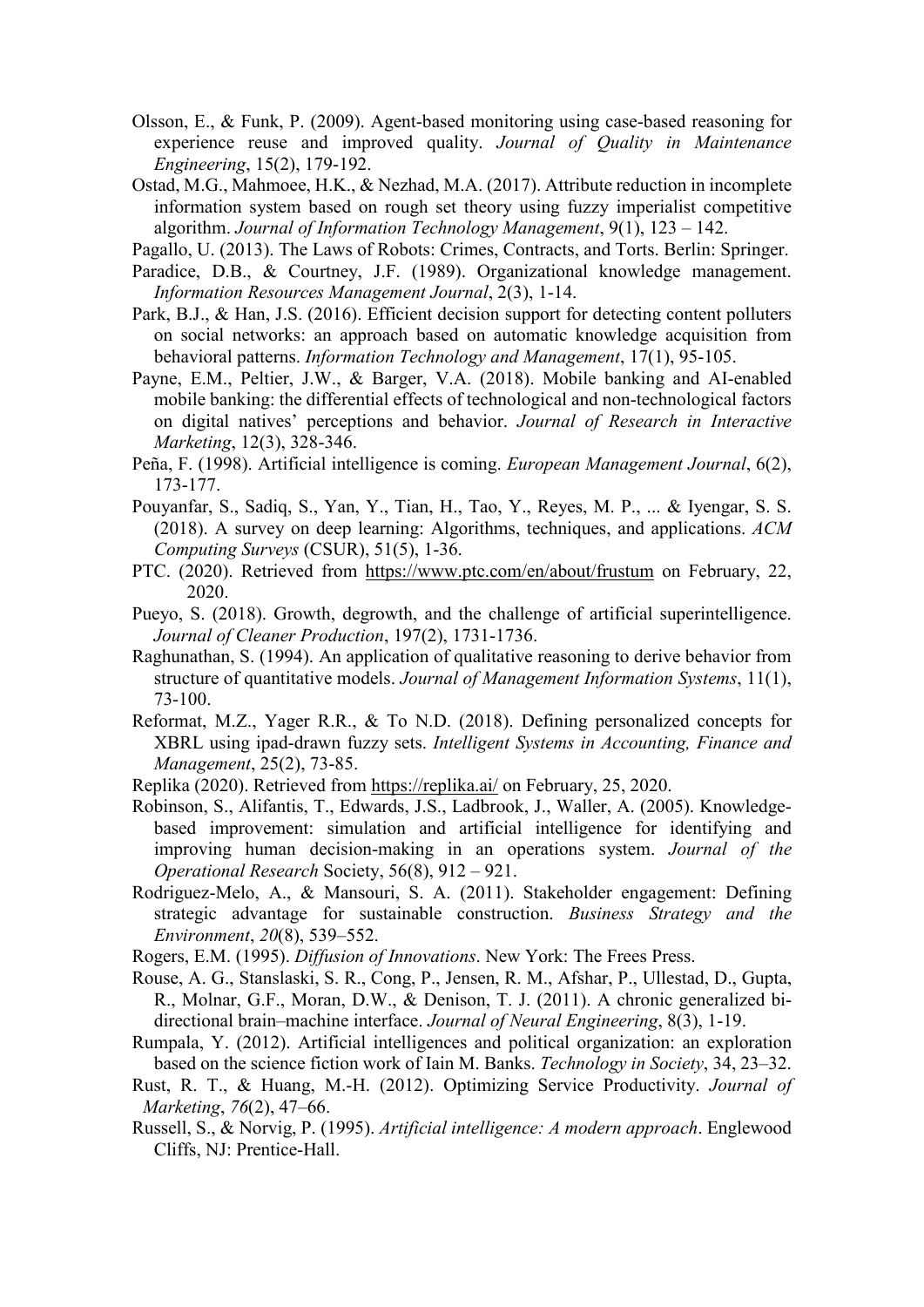- Russell, S.J., & Norvig, P. (2016). *Artificial Intelligence: A Modern Approach* (Third Edition). Essex: Pearson.
- Wooldridge, M., & Jennings, N. R. (1995). Intelligent agents: Theory and practice. *The Knowledge Engineering Review*, 10(2), 115-152.

Schmidt, G. (1998). Case-based reasoning for production scheduling. *International Journal Production Economics*, 56-57, 537–546.

Schweitzer, F., Belk, R., Jordan, W., & Ortner, M. (2019). Servant, friend or master?

- The relationships users build with voice-controlled smart devices. *Journal of Marketing Management*, *35*(7–8), 693–715.
- Sehrawat, V. (2017). Autonomous weapon system: law of armed conflict (LOAC) and other legal challenges. Computer Law and Security Review, 33 (1), 38-56.
- Shadbolt N., & Milton, N. (1998). From knowledge engineering to knowledge management. *British Journal of Management*, 10(4), 309-322.
- Shahverdy, M., Fathy, M., Berangi, R., & Sabokrou, M. (2020). Driver behavior detection and classification using deep convolutional neural networks. Expert Systems with Applications, 149, 113240.
- Shishehgar, M., Mirmohammadi S.N., & Ghapanchi A.R. (2015). A survey on data mining and knowledge discovery techniques for spatial data. *International Journal of Business Information Systems*, 19(2), 265-276.
- Silva, R., Faria, M., Melo, F. S., & Veloso, M. (2017). Adaptive indirect control through communication in collaborative human-robot interaction. In *Intelligent Robots and Systems (IROS), 2017 IEEE/RSJ International Conference on* (pp. 3617-3622). IEEE
- Singer, P.W. (2009). *Wired for War: The Robotics Revolution and Conflict in the 21st Century*. London: Penguin.
- Singh, G., Gaur L., & Agarwal M. (2017). Factors influencing the digital business strategy. *Pertanika Journal of Social Sciences and Humanities*, 25(3), 1489-1500.
- Singh, R., & Bera, T. K. (2020). Walking Model of Jansen Mechanism-Based Quadruped Robot and Application to Obstacle Avoidance. Arabian Journal for Science and Engineering, 45(2), 653-664.
- Siurdyban, A., & Møller, C. (2012). Towards intelligent supply chains: a unified framework for business process design. *International Journal of Information Systems and Supply Chain Management*, 5(1), 1-19.
- Smith, A.W., Dykman C., & Davis C. (1989). Increasing integration in information technology and communication systems. *Human Systems Management*, 8(2), 121-128.
- Soltani-Fesaghandis G., & Pooya, A. (2018). Design of an artificial intelligence system for predicting success of new product development and selecting proper marketproduct strategy in the food industry. *International Food and Agribusiness Management Review*, 21(7), 847-864.
- Sousa, M.J., & Wilks, D. (2018). Sustainable skills for the world of work in the digital age. *Systems Research and Behavioral Science*, 35(4), 399-405.
- Srdoc, A., Sluga, A., & Bratko, I. (2005). A quality management model based on the "deep quality concept". *International Journal of Quality and Reliability Management*, 22(3), 278-302.
- Stansfield, F.R. (1995). Enabling property professionals to overcome the limitations of quantitative research. *Property Management*, 13(4), 36-43.
- Statista (2019). Retrieved from https://www.statista.com/statistics/662423/worldwidecio-survey-function-skill-shortages/ on March, 1, 2020.
- Sternberg, R.J. (1984). Toward a Triarchic Theory of Human Intelligence. *Behavior and Brain Sciences*, 7(2), 269-315.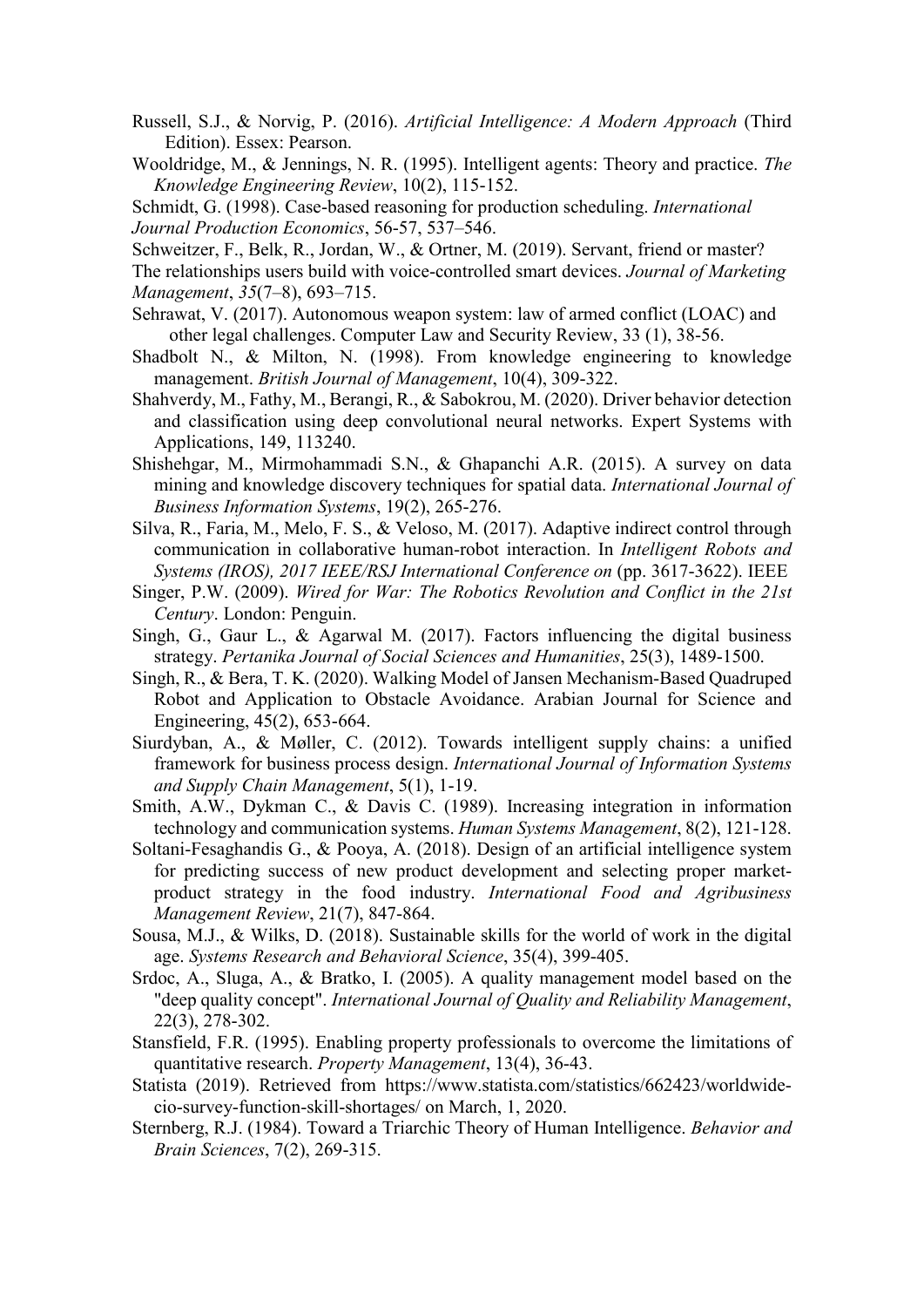- Sternberg, R.J. (2005). The Theory of Successful Intelligence. *Interamerican Journal of Psychology*, 39(2), 189-202.
- Tao, F., Qi, Q.L., Liu, A., & Kusiak, A. (2018). Data-driven smart manufacturing. *Journal of Manufacturing Systems*, 48, 157-169.
- Tatiya, A., Zhao D., Syal M., Berghorn G.H., & LaMore R. (2018). Cost prediction model for building deconstruction in urban areas. *Journal of Cleaner Production*, 195, 1572- 1580.
- Taylan, O., & Darrab, I.A. (2012). Fuzzy control charts for process quality improvement and product assessment in tip shear carpet industry. *Journal of Manufacturing Technology Management*, 23(3), 402-420.
- Tkáč, M., & Verner, R. (2016). Artificial neural networks in business: Two decades of research. *Applied Soft Computing*, 38, 788-804.
- Bello, P., & Bringsjord, S. (2012). On how to build a moral machine. *Topoi*, 32(2), 251– 266.
- Tsafarakis, S., Saridakis, C., Baltas, G., & Matsatsinis, N. (2013). Hybrid particle swarm optimization with mutation for optimizing industrial product lines: an application to a mixed solution space considering both discrete and continuous design variables. *Industrial Marketing Management*, 42, 496–506.
- Tsang, Y.P., Choy, K.L., Wu, C.H., Ho, G.T.S., Lam, C.H.Y., & Koo, P.S. (2018). An internet of things (IoT)-based risk monitoring system for managing cold supply chain risks. *Industrial Management and Data Systems*, 118(7), 1432-1462.
- Tseng C.Y., & Ting, P. H. (2013). Patent analysis for technology development of artificial intelligence: a country-level comparative study. *Innovation: Management, Policy & Practice,* 15(4), 1366-1385.
- Turchin, A. (2018). Assessing the future plausibility of catastrophically dangerous AI. *Futures* (in press). doi: 10.1016/j.futures.2018.11.007
- Turing, A.M. (1950). Computing machinery and intelligence. *Mind*, 49, 433-460.
- Turner, C. J., Emmanouilidis, C., Tomiyama, T., Tiwari, A., & Roy, R. (2019). Intelligent decision support for maintenance: an overview and future trends. *International Journal of Computer Integrated Manufacturing*, 32(10), 936-959.
- van Esch, P., Black, S. J., & Ferolie, J. (2019). Marketing AI recruitment: The next phase in job application and selection. *Computers in Human Behavior*, 90, 215e222.
- Vasin, S., Gamidullaeva, L., Shkarupeta, E., Palatkin, I., & Vasina, T. (2018). Emerging trends and opportunities for industry 4.0 development in Russia. *European Research Studies Journal*, 21 (3), 63-76.
- Villaronga, E.F., Kieseberg, P., & Li, T. (2018). Humans forget, machines remember: artificial intelligence and the right to be forgotten. *Computer Law and Security Review*, 34(2), 304-313.
- Wilson, H.J., & Daugherty, P.R. (2018). Collaborative Intelligence: Humans and AI Are Joining Forces. *Harvard Business Review, 96*(4), 114-123.
- Wirtz J., Patterson, P.G., Kunz, W.H., Gruber, T., Lu, V.N., Paluch, S., & Martins, A. (2018). Brave new world: service robots in the frontline. *Journal of Service Management*, 29(5), 907-931.
- Wooldridge, M., & Jennings, N. R. (1995). Intelligent agents: Theory and practice. *The Knowledge Engineering Review*, 10(2), 115–152.
- Wong, B., Ho, G.T.S., & Tsui, E. (2017). Development of an intelligent e-healthcare system for the domestic care industry. *Industrial Management and Data Systems*, 117 (7), 1426-1445.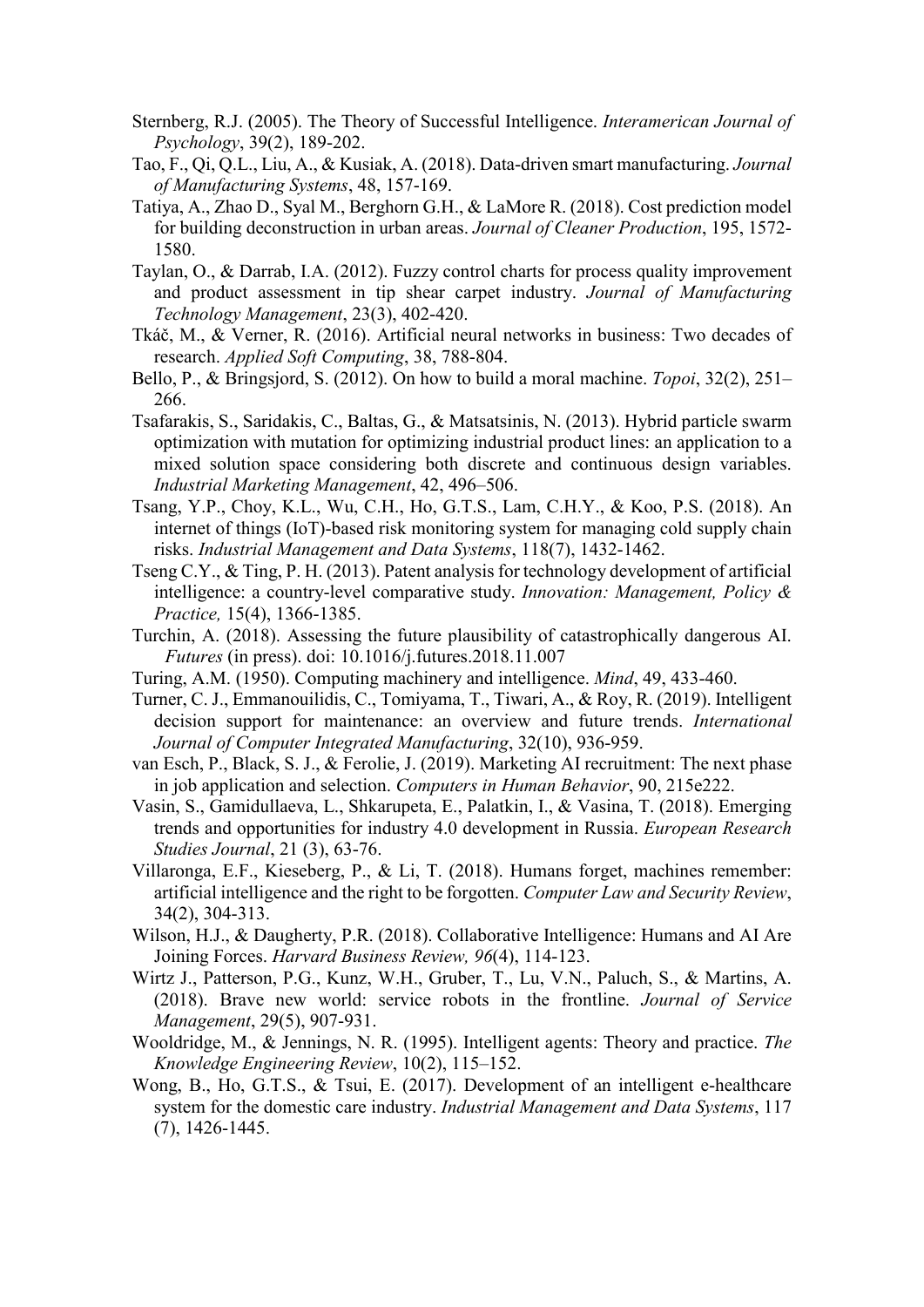- Wright, S. A., & Schultz, A. E. (2018). The rising tide of artificial intelligence and business automation: developing an ethical framework. *Business Horizons*, 61(6), 823-832.
- Wu, D.Z., Ren, A.Q., Zhang, W.H., Fan, F.F., Liu, P., Fu, X.W., & Terpenny, J. (2012). Cybersecurity for digital manufacturing. *Journal of Manufacturing Systems*, 48, 3-12.
- Wu, D.Z., Ren, A.Q., Zhang, W.H., Fan, F.F., Liu, P., Fu, X.W., &Terpenny, J. (2018). Cybersecurity for digital manufacturing. *Journal of Manufacturing Systems*, 48(c), 3- 12.
- Yang, J.E., Jeong, K.S., & Park, C.K. (1994). Development of an emergency operation supporting system for nuclear-power-plants. *Reliability Engineering and System Safe*, 43(3), 281–287.
- Yekhlakov, Y.P., & Malakhovskaya, E.K. (2018). Design patterns of communication messages for promoting software products on the corporate market. *Business Informatics*, 1(43), 50-60.
- Yu, G., & Schwartz, Z. (2006). Forecasting short time-series tourism demand with artificial intelligence models. *Journal of Travel Research*, 45(2), 194-203.
- Zadeh, L. A. (1965). Fuzzy Sets. *Information and Control*, 8, 338-353.
- Zakaryazad, A., & Duman, E. (2016). A profit-driven Artificial Neural Network (ANN) with applications to fraud detection and direct marketing. Neurocomputing, 175, 121- 131.
- Zhou, Y., Chang F.-J., Chang L.-C., Kao I.-F., &Wang Y.-S. (2019). Explore a deep learning multi-output neural network for regional multi-step-ahead air quality forecasts. *Journal of Cleaner Production*, 209, 134-145.
- Zhu, W.H., Marques, A., & Yoo, J. (2015). "Engineering economics jeopardy!" Mobile App for university students. *The Engineering Economist*, 60(4), 291-306.
- Zurada, J.M., Levitan, A.S., & Guan, J. (2006). Non-conventional approaches to property value assessment. *Journal of Applied Business Research*, 22(3), 1-14.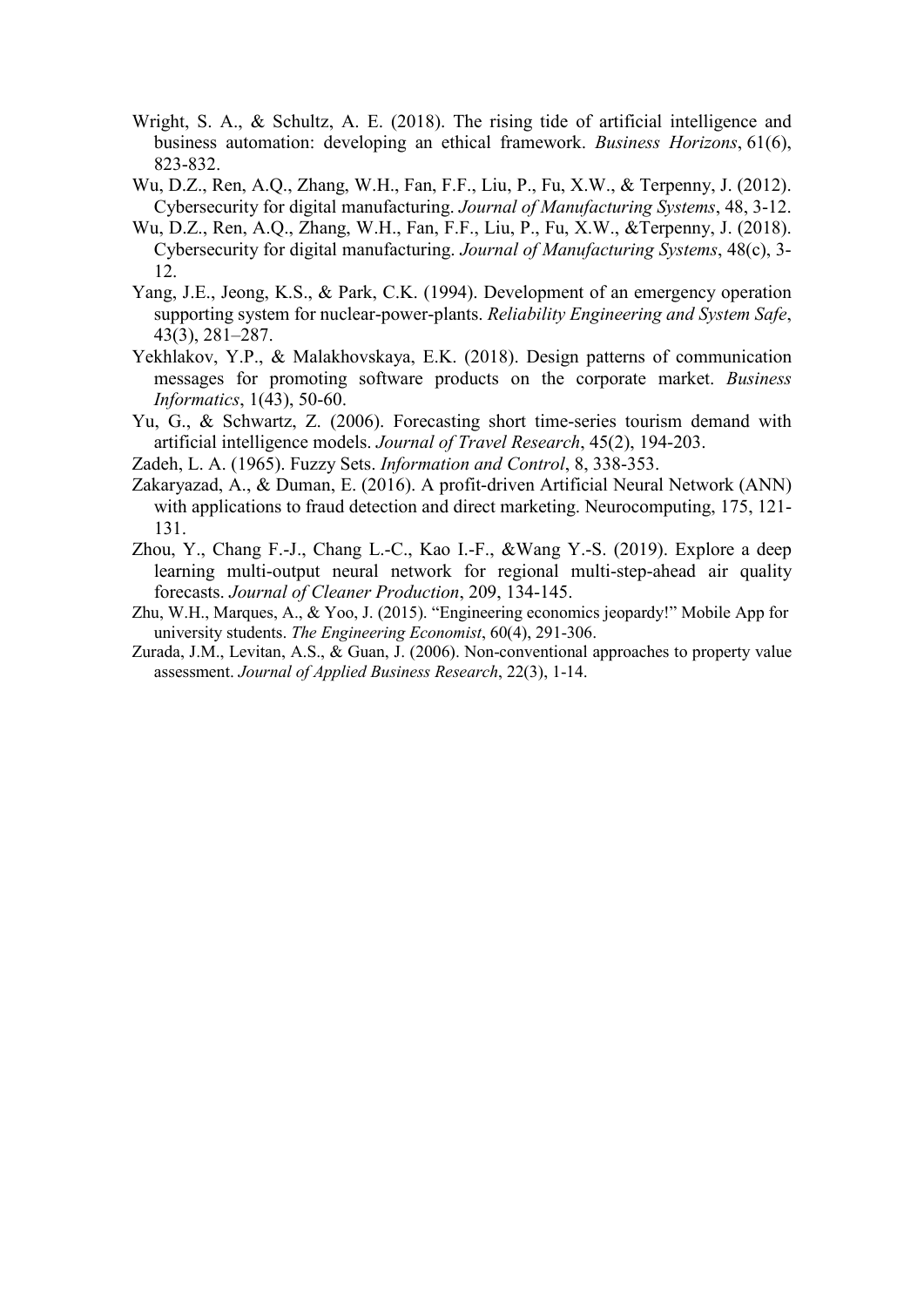Appendix A

| Element              | 0: Absence     | 1: Low level  | 2: Medium level     | 3: High level   | <b>Not Applicable</b> |
|----------------------|----------------|---------------|---------------------|-----------------|-----------------------|
| 1. Directly          | There is not   | Not related   | Somehow related     | Totally related | Not Applicable        |
| related to the       | enough         |               |                     |                 |                       |
| objective of the     | information    |               |                     |                 |                       |
| research             | to evaluate    |               |                     |                 |                       |
|                      | this criterion |               |                     |                 |                       |
| 2. Theory            | There is not   | Weak          | Superficial         | Robust use of   | Not Applicable        |
| robustness           | enough         | development   | development of      | theory          |                       |
|                      | information    | of literature | theories and        |                 |                       |
|                      | to evaluate    |               | constructs within   |                 |                       |
|                      | this criterion |               | existing literature |                 |                       |
| 3. Congruence        | There is not   | Incomplete    | Data somehow        | Strong link     | Not Applicable        |
| of theory,           | enough         | data and not  | related to the      | between the     |                       |
| methodology          | information    | related to    | arguments           | arguments       |                       |
| and findings         | to evaluate    | theory        |                     | presented and   |                       |
|                      | this criterion |               |                     | data            |                       |
| $\overline{4}$ .     | There is not   | Makes a low   | Makes a medium      | Makes a high    | Not Applicable        |
| <b>Contributions</b> | enough         | contribution  | contribution        | contribution    |                       |
| to theory and/or     | information    |               |                     |                 |                       |
| practice             | to evaluate    |               |                     |                 |                       |
|                      | this criterion |               |                     |                 |                       |

Source: Adapted from Macpherson & Holt (2007).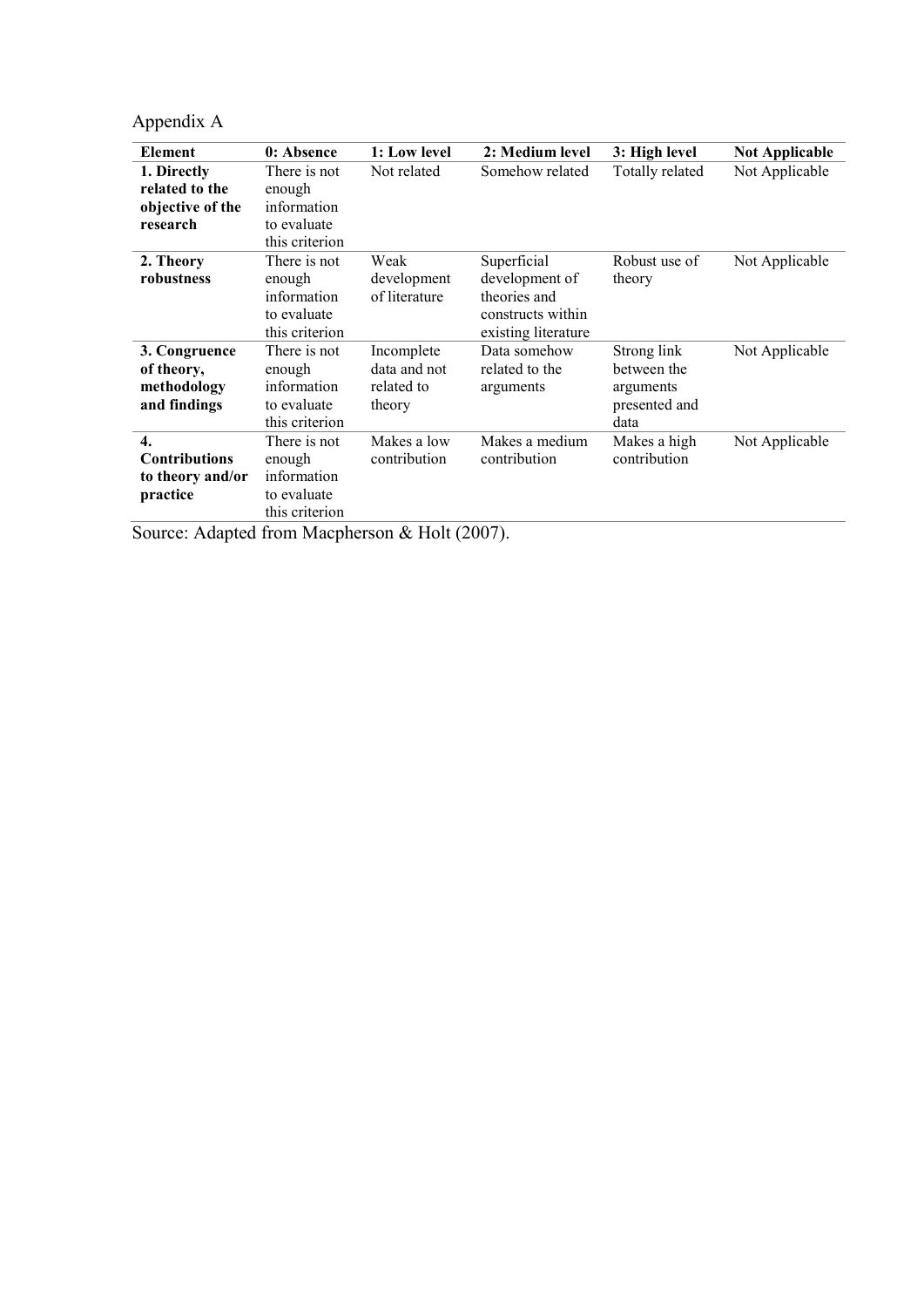#### Methodological Appendix

Table 3 presents the topics extracted by using LDA (Latent Dirichlet Allocation). LDA is a mixed-membership clustering algorithm that creates latent topics using a hierarchical Bayesian approach (Blei et al., 2003). The first step towards analyzing the latent topics was to collect the full text of each paper and transform them into a text mining *corpus*. The text was then transformed into lower case and stop-words, numbers and whitespaces were removed. The text was then tokenized into unigrams and bigrams. The corpus was then used to test the log-likelihood and perplexity (Griffiths and Steyvers, 2004; Cao et al., 2009) of a set of possible topics ranging from 2 latent topics up until 60 latent topics. An optimal K was reached at 18 latent topics. The first column of table 3 represents the profiling of such topics after carefully reading all the papers correlated with each topic and assigning names that matched the discussions in those papers.

In LDA, each topic is characterized by a distribution over terms. Therefore, it is possible to compute the most correlated terms with each of the 18 topics (column 2 of table 3). For each paper, the posterior probability of belonging to the latent topics was also computed and used to present the three papers more correlated with each topic (column 3 of table 3 shows the authors and year of publication and column 4 of table 3 shows the posterior probability). The last column has the Journals that published such papers.

Table 4 contains papers that were identified after a search on SCOPUS and WoS using the query: TITLE-ABS-KEY ( "Future of AI" OR "Future of Artificial Intelligence" OR "Future AI" OR "Future Artificial Intelligence" OR "AI Research Directions" OR "Artificial Intelligence Research Directions" ) AND ( LIMIT-TO ( DOCTYPE , "ar" ) ) AND ( LIMIT-TO ( PUBYEAR , 2020 ) OR LIMIT-TO ( PUBYEAR , 2019 ) OR LIMIT-TO ( PUBYEAR , 2018 ) ) AND ( LIMIT-TO ( SUBJAREA , "BUSI" ) ). A total of 8 papers were identified in both SCOPUS and WoS that met the criteria. The